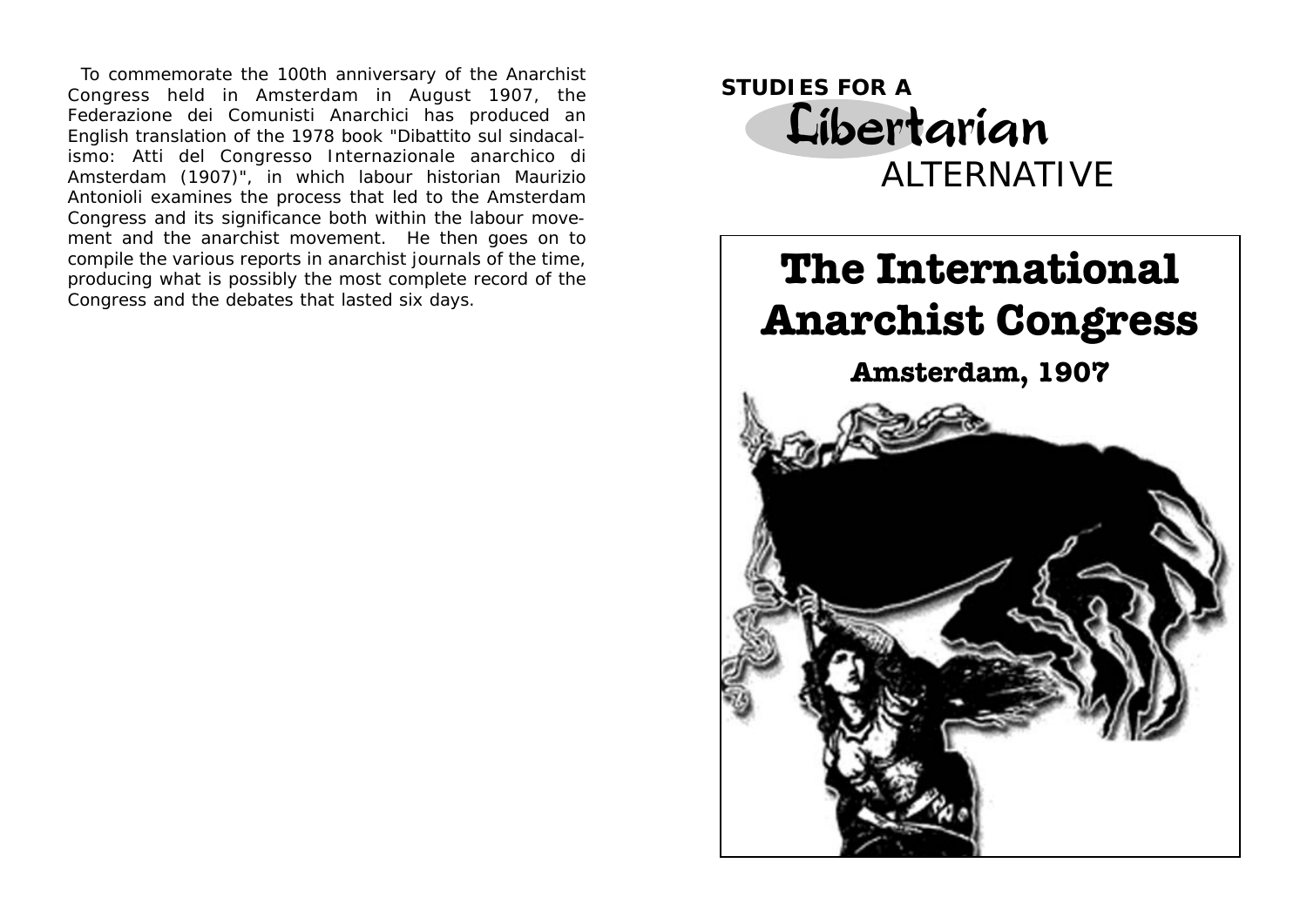Federazione dei<br>Comunisti<br>Comunici Anarchici www.fdca.it/fdcaen

Maurizio Antonioli is a historian specializing in the history of labour movements, on which he has published extensively, and currently teaches at the University of Milan in Italy.

Nestor McNab is a teacher and translator living in Rome. He has edited, amongst other things, "*La Piattaforma Organizzativa origine, dibattito e significato*", containing Italian translations of material regarding the 1926 Organizational Platform.

Our thanks to the comrades of Zabalaza Books for their help with the layout of this pamphlet.

★ www.zabalaza.net ★

## Federazione dei Comunisti Anarchici

## **Studies for a Libertarian Alternative**

- 1. We Are All Anarchists Against the Wall
- 2. Anarchist Communists: A Question Of Class
- 3. Class War, Reaction & The Italian Anarchists: A Study of the Italian Anarchist Movement in the First Quarter of the 20th Century
- 4. What A State To Be In
- 5. The International Anarchist Congress, Amsterdam 1907

This series of pamphlets is produced by the FdCA and made freely available for download in PDF format. Reproduction is permitted provided the source is indicated.

For more information about the FdCA, visit our website

★ www.fdca.it ★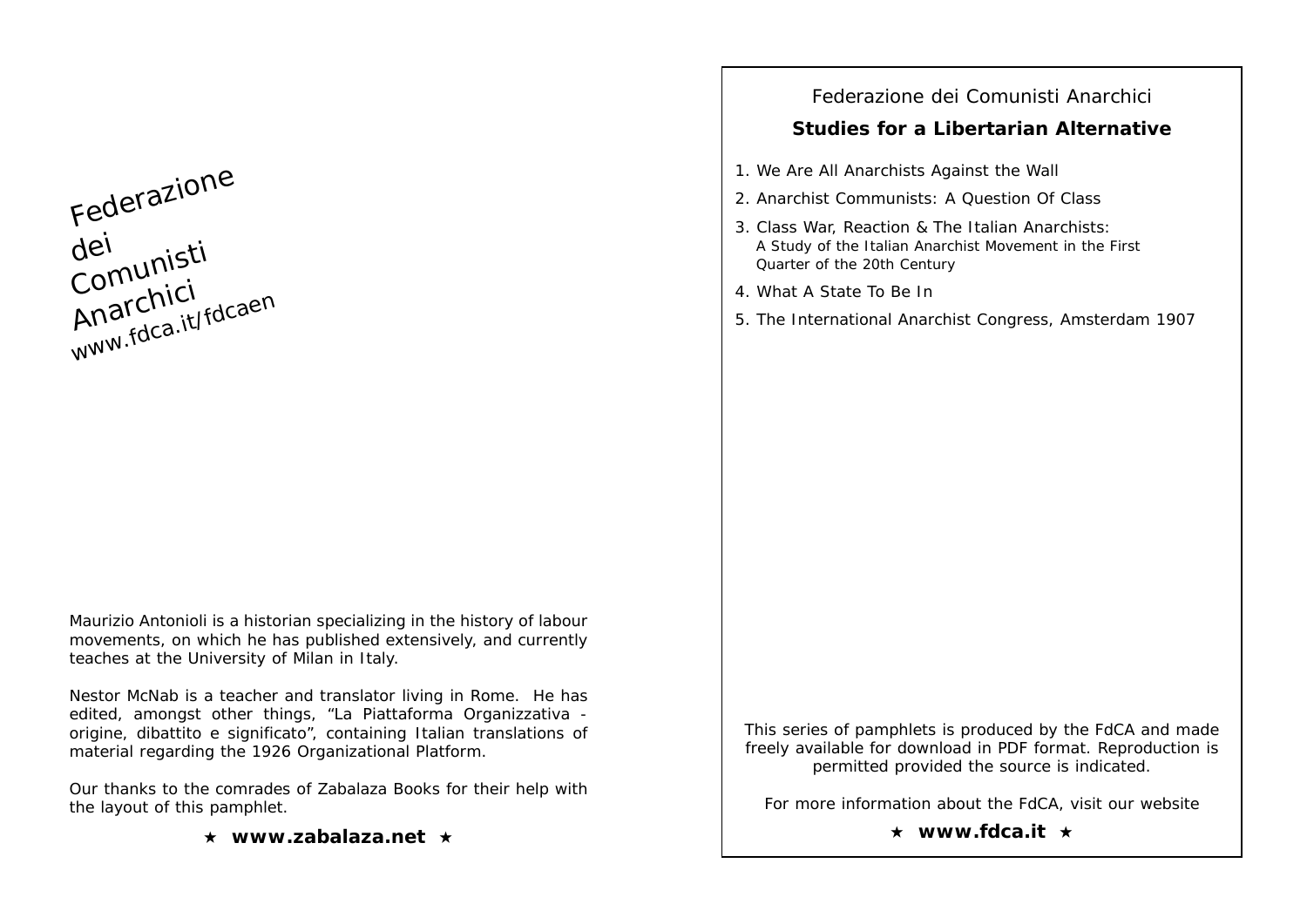**Notes:**

## $\star\hspace{0.1cm} \star\hspace{0.1cm} \star\hspace{0.1cm} \star\hspace{0.1cm} \star\hspace{0.1cm} \star\hspace{0.1cm} \star\hspace{0.1cm} \star\hspace{0.1cm} \star\hspace{0.1cm} \star\hspace{0.1cm} \star\hspace{0.1cm} \star\hspace{0.1cm} \star\hspace{0.1cm} \star\hspace{0.1cm} \star\hspace{0.1cm} \star\hspace{0.1cm} \star\hspace{0.1cm} \star\hspace{0.1cm} \star\hspace{0.1cm} \star\hspace{0.1cm}$

# The International Anarchist Congress

held at the Plancius Hall in Amsterdam, 26-31 August 1907

 $\star\hspace{0.1cm} \star\hspace{0.1cm} \star\hspace{0.1cm} \star\hspace{0.1cm} \star\hspace{0.1cm} \star\hspace{0.1cm} \star\hspace{0.1cm} \star\hspace{0.1cm} \star\hspace{0.1cm} \star$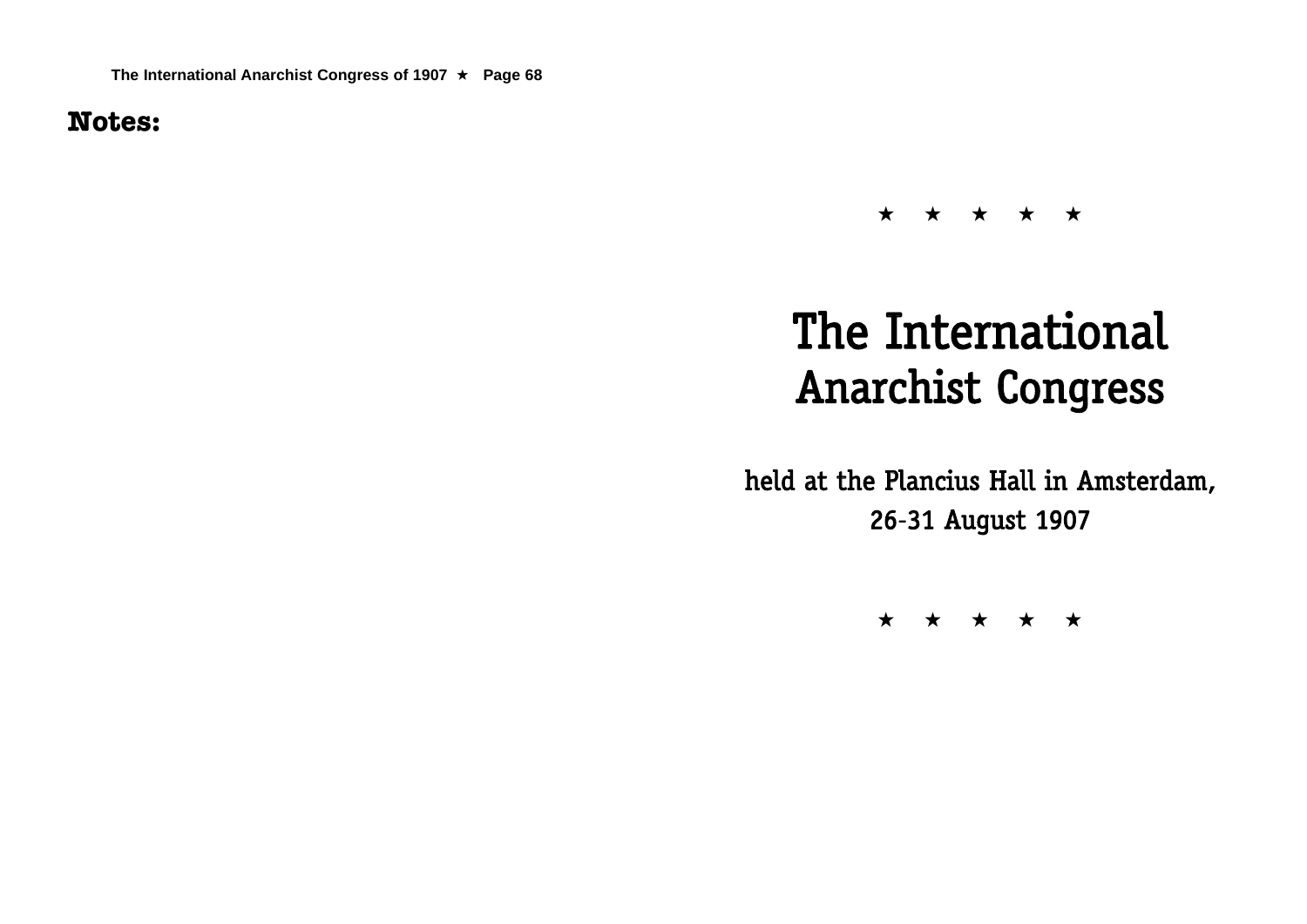essential points.

And could it have been otherwise? Do we not all want with the same passion the liberation of humanity, the total destruction of Capitalism and the State, the Social Revolution?

Our first Congress will have its fruit if all those here today, once they return home, concentrate more on what is to be done rather than on what has been done; if we return to our activity of propaganda and organisation with the maximum possible confidence and energy. To work, comrades!

> *A round of applause greets these vibrant words. Enthusiasm is at its greatest. The faces of all are lit with joy. A comrade then sings the Internationale:*

> > *"*Debout, les damnés de la terre! Debout, les forçats de la faim!*"*

*All sing. The French revolutionary anthem has truly conquered everyone. Wherever men, anarchists or socialist, fight against social injustice and dream of the liberation of humanity, the Internationale has become the refrain of war that rings out during strikes, rallies and congresses.*

*It is over. The hall gradually empties. Handshakes, goodbyes, or rather au revoirs, given that most of the participants are not leaving Amsterdam until the next day, though some do have to catch the evening or night train.*

*At nine o'clock the last meeting takes place in the large hall on the first floor of the Plancius. The hall throngs with a large public, which is extraordinarily attentive and calm as only a Dutch public can be. Cornelissen, Broutchoux, Monatte, Ramus, Chapelier, Samson, Munžic, Sepp Örter, Fraböse and Ludwig take it in turns to speak. The same idea runs throughout all their speeches: the idea that the Amsterdam Congress will leave a lasting impression on the revolutionary world and that international anarchism will be more mature and stronger as a result.*

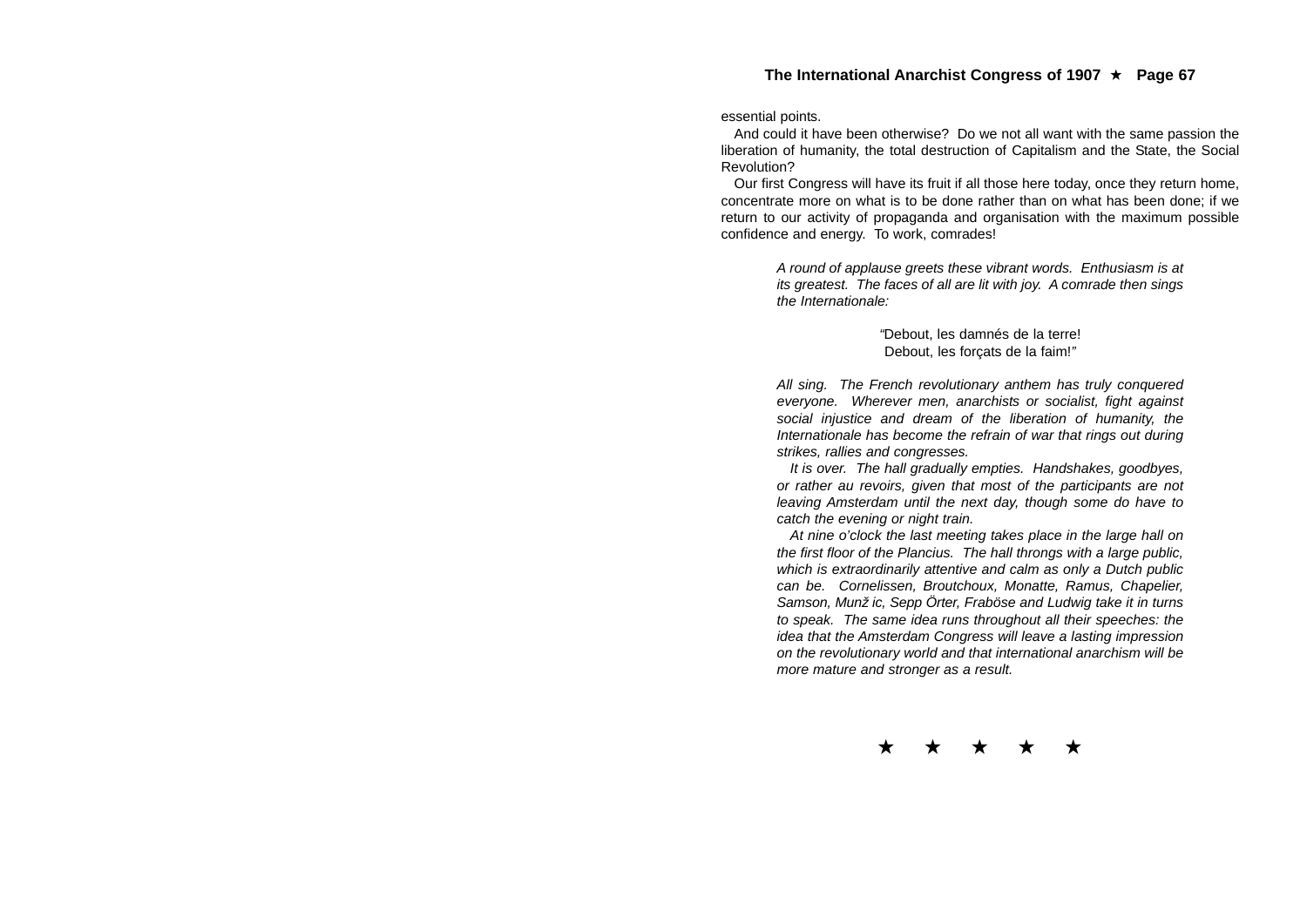*Religion". On the question of "Alcoholism", Prof. Van Rees presents a motion of ten points and agrees to integrate two additional points proposed by Émile Chapelier. The motion, however, is not put to the vote due to the opposition of almost every delegate to it.*

*The agenda then passes on to the topic of "Anarchism as life and as intellectual activity" (speakers E. Armand and Mauricius, from Paris). Both speakers, however, are absent and as no-one asks for the question to be dealt with, it is passed over.*

*On the question of production associations, one of the speakers, I.I. Samson, has already presented his report. The other, Émile Chapelier, follows the example of Ramus and Rijnders and forgoes his report. There is, however, a resolution on the matter, proposed by Samson. But in this case too the congress refuses to vote on it as the problem raised by Samson cannot be dealt with in a few minutes. There is no time to deal with the matter thoroughly and it is thought preferable to leave it until the next congress.*

*The final matter on the agenda is the question of "Esperanto", on which comrade Chapelier has prepared a lengthy report. But he limits himself to presenting a resolution, also signed by Malatesta and Rogdaev. The resolution is opposed by Amédée Dunois and Henri Fuss. After further discussion an alternative resolution is proposed and adopted.*

*Comrade Emma Goldman then declares the agenda to be completed and that Congress has therefore concluded its work. She then invites Errico Malatesta to say a few closing words. Malatesta rises, and in a loud, penetrating voice makes the following speech:*

**MALATESTA:** Comrades, our Congress is over. The bourgeois papers of all colours had announced that this first International Congress would take place in turmoil, confusion and incoherence. Even some comrades had predicted greater discord among our ranks.

But the facts have given lie to all these prophets. Despite insufficient material preparation, due only to our poverty, despite the difficulty for delegates of such different languages and origins to understand each other, this Congress has succeeded in the best possible way. Not only has it completely confounded the malignant hopes of all our enemies, I can say that it has outdone even the most optimistic hopes of its supporters.

Instead of provoking a split in the anarchist camp, it has cleared the path towards a fruitful union. It has exhorted comrades, who until today had been struggling in isolation, to help each other irrespective of borders so that we can march towards our future together. Undoubtedly there have been some manifestations of disagreement among us, but these have only concerned secondary questions. We all agree on the

## Preface

This is the story of the International Anarchist Congress that was held at the Plancius Hall in Amsterdam, the Netherlands, from 26 to 31 August 1907. The previous anarchist congress had been back in 1881 in London and was an attempt to re-launch the old International, though it inaugurated the age of "anarchist terrorism", moving the anarchist movement away from the masses of the working people.

The period between 1881 and 1907 saw huge changes within the workers' movement. By then, however, the anarchists had placed themselves firmly outside the sphere of labour, though some comrades did remain close to the workers. When the anarchist movement eventually understood that it had to put an end to its isolation, the result was the calling of an international congress to be held in Amsterdam which was to deal with the most important issues of the day: the attitude of anarchists to the new phenomenon of syndicalism and the question of anarchist organisation.

In the introduction to the 1978 book "*Dibattito sul sindacalismo: Atti del Congresso Internazionale anarchico di Amsterdam (1907)*", labour historian Maurizio Antonioli examines the process that led to the Amsterdam Congress and its significance both within the labour movement and the anarchist movement. Antonioli then goes on to compile the various reports in anarchist journals of the time, producing what is possibly the most complete record of the Congress and the debates that lasted six days. We present here Antonioli's introduction together with a somewhat abridged version of the rest of the book, having omitted some of the lesser debates and introductory speeches and the reports on the situation in Russia. These will be included in the complete version of the book to be published in the future. The footnote numbers are those in the original text (except first note \* - see notes for details). Translation from Italian to English is by Nestor McNab

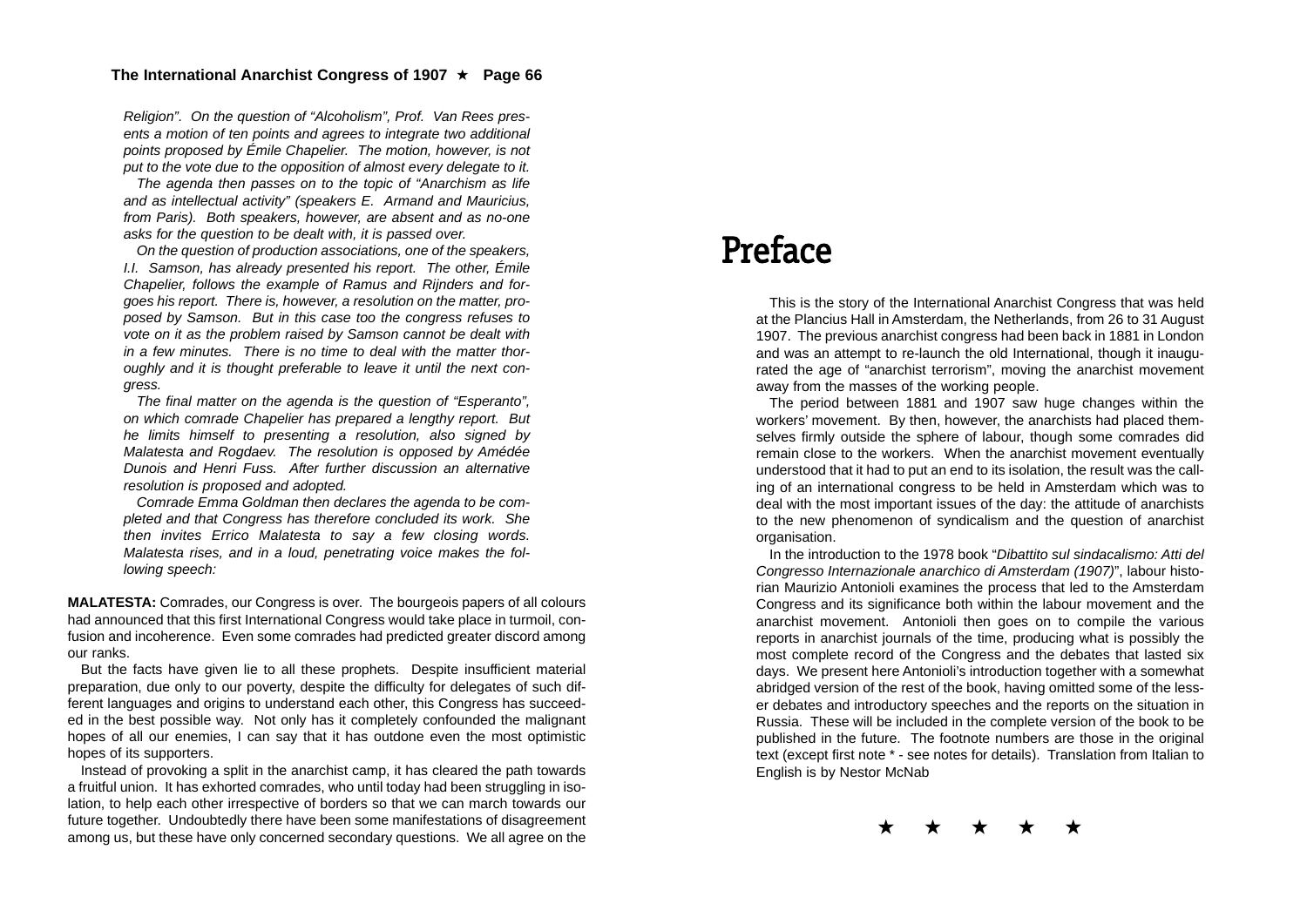Contents:

**Anarchism and/or Syndicalism**, by Maurizio Antonioli ............ 5

**The International Anarchist Congress**

*have no greater success but agreement is made on London, an essentially international centre which is home to militants from all countries.*

*There remains to choose the five members of the Bureau. A list circulates featuring the names of Errico Malatesta (despite his protestations), Rudolf Rocker, Alexander Schapiro, John Turner (absent) and Jean Wilquet.*

*The five comrades are elected, Malatesta in the lead with 53 votes. Malatesta is Italian, Rocker and Wilquet are German, Schapiro is Russian and Turner is English.*

*At Malatesta's proposal, the Congress mandates the International Bureau to launch a campaign of agitation in every Western country in support of the Belgian comrade, Eduard Joris, who was sentenced to death by a Turkish court for his participation in an attempt on the life of the Sultan (21 July 1905).*

*Before the session ends, one delegate requests that the date of the next Congress be fixed and an exchange of views takes place. It is decided to hold another congress in two years' time and it is left to the International Bureau to fix the exact time and place, in agreement with the member federations and groups. The session ends at twelve thirty.*

### Seventeenth session – Saturday 31 August – Afternoon session

*This final session of the Congress is held in a room on the first floor. There are as many delegates as there were on the first day, if not more, but there is a general tiredness in the air, typical of the last day of any Congress. The agenda has not been completely dealt with and everyone agrees to finish as soon as possible. Emma Goldman is elected to the chair.*

*The first point on the agenda is "The complete education of the child". The speaker is Léon Clément from Paris, but in his absence comrade de Marmande takes on the task of outlining Clément's report. The proposal is to create a model school in every workers' centre, under the patronage of the revolutionary syndicates. Everyone agrees in approving such an idea and it is hoped that Léon Clément's report can be published and widely distributed, but no deliberations are made on them.*

*Owing to the lack of time, Pierre Ramus decides not to present his report on "Modern Literature and Anarchism", as does comrade Gerhart Rijnders, who was due to speak on "Anarchism and*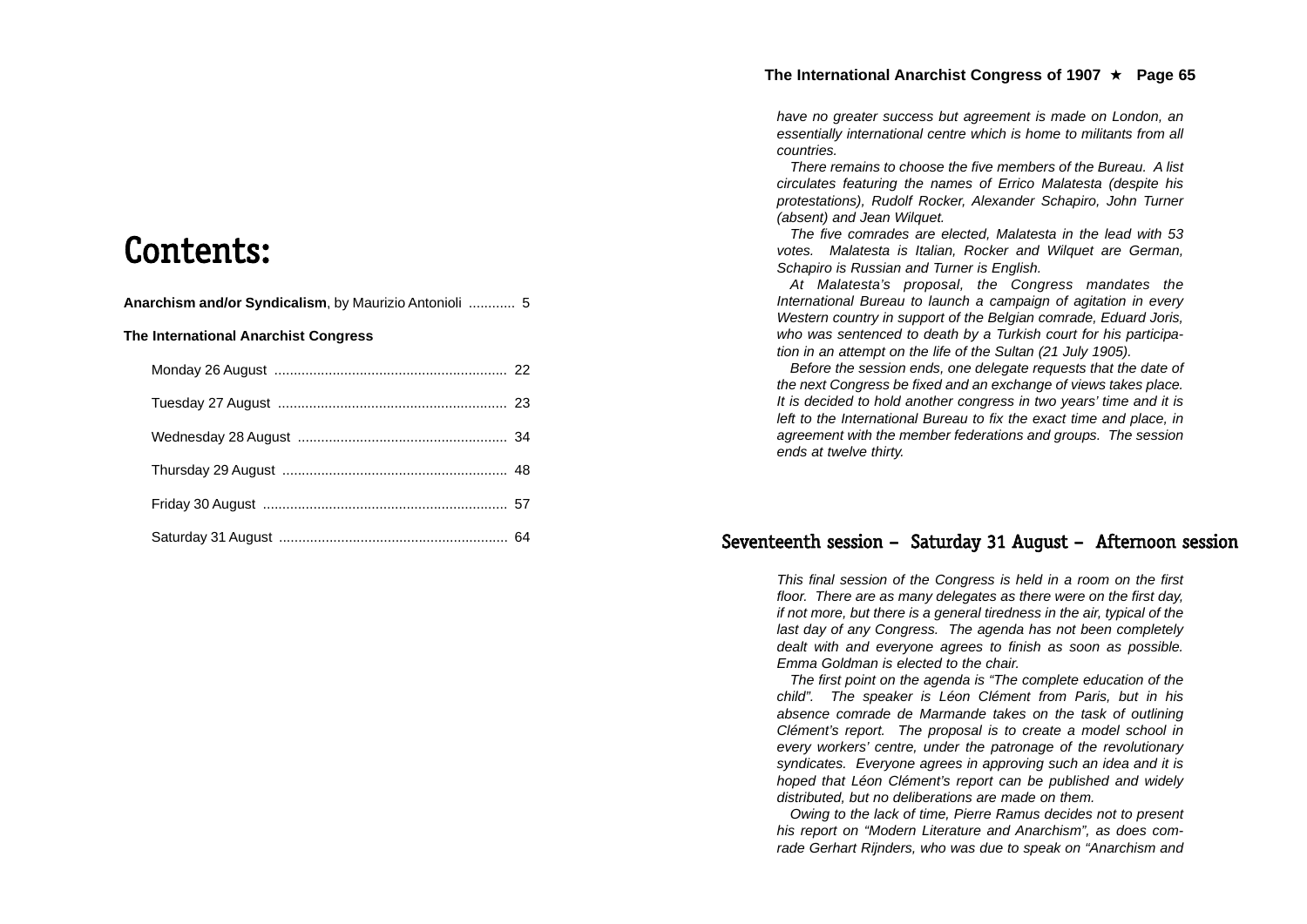*Trabajadores* [General Union of Workers] in March 1902. The 4th congress of the FOA (held in Buenos Aires from 30 July to 2 August 1904), decided to add the term *Regional* to the name, thereby creating the FORA.

**83.** In March 1907 in Buenos Aires, the FORA and the UGT met in congress in an attempt to merge. The operation failed thanks to the intransigence of the anarchist delegates who announced that they were in favour of an organisation oriented towards "libertarian communism", obtaining a majority. This attitude of "non-neutrality" was harshly criticized by Luigi Fabbri (see his article *Una spiegazione necessaria*) in the 7 May issue of "La Vita Operaia". The article was republished in "La Protesta" on 7 July and in "L'Acción Socialista" on 16 July.

## Sixteenth session – Saturday 31 August – Morning session

Like the Wednesday afternoon session, this too is held in camera, *as certain measures concerning the functions of the International Anarchist Bureau must be taken.*

*Comrade Lange, to whom the Congress is indebted for the good order which has reigned at most sessions, is relieved of his duties due to tiredness and his place is taken by Errico Malatesta.*

*Henry Beyle and Benoît Broutchoux propose that Congress adopt the following resolution:*

"Congress notes that the (French) republican government acts against the workers in the same way as all governments have always done.

It sends its fraternal greetings to comrades Yvetot, Marck, Lévy, Bousquet, Torton, Lorulot, Berthet, Clémentine Delmotte, Gabrielle Petit, to the twelve anti-militarists currently in prison in Paris and to all comrades incarcerated in the republic's prisons.

Congress also sends its warmest greetings to all defenders of freedom being held in the fortresses of world capitalism.

It invites the International Bureau, as its first act, to organise the defence of and assistance for all our imprisoned friends."

#### *The resolution is passed unanimously.*

*Discussion then immediately begins on the International Bureau. It is somewhat confused and a verbatim report would be difficult. Most of those in attendance participate in the debate, which goes on until midday.*

*It must be decided where to locate the Bureau. Some delegates initially propose Paris or Geneva, but these proposals, vigorously opposed by others, are abandoned. Brussels and Amsterdam*

## The International Anarchist Congress of 1907

## Anarchism and/or Syndicalism

The revolutionary socialist Congress in London (July 1881), which gathered together the few remaining anti-authoritarian elements of the International who were spread around the world **<sup>1</sup>**, was the last anarchist attempt to "get the old International back on its feet in some way" **2**. There would be no further efforts, thanks to the fact that the choice of "illegality" as the only possible method of struggle (justified as it may have been by the circumstances) removed any possibility for the revolutionary minorities, who were more and more convinced of the imminence of a direct clash, to maintain organic links with the mass organisations that were consolidating themselves throughout most parts of Europe.

"The deliberations in London", wrote Gino Cerrito **<sup>3</sup>**, "... officially inaugurated the era of anarchist terrorism, which (...) completed the transformation of groups into sectarian organisations, at times being reduced to individuals having casual contact with each other, and moving the Anarchist Movement away from the masses of the people, who therefore remained under the exclusive leadership of the legalitarians".

Within the space of a few years, and partly as a result of harsh government repression (which indeed had been the principal reason for the London decisions), the anarchist movement had practically signed its own death warrant as an organised movement. Though anarchism did maintain an unarguable vitality in many countries, almost everywhere - except for Spain - "the sense of organisational continuity, of international relations (...), of a coherent revolutionary strategy" **<sup>4</sup>** had been lost. Neither did certain isolated attempts, such as the one by Malatesta in 1884 **<sup>5</sup>**, seem able to change this tendency and re-launch an internationalist movement closer to the original one.

When, in the late 1880s and early 1890s - and not without some perplexity, contradictions and clashes - a new International did finally give form to the "nostalgia" for the old IWMA which was so prevalent in European socialist circles, anarchists were reduced to the role of mere onlookers. To the extent that, having put aside every alternative hope, the only solution that could be seen - at least by those fringes that had survived the anti-organisationalist storm and tenaciously hung on to the Saint Imier tradition - seemed to be that of carving out a place in the new organisa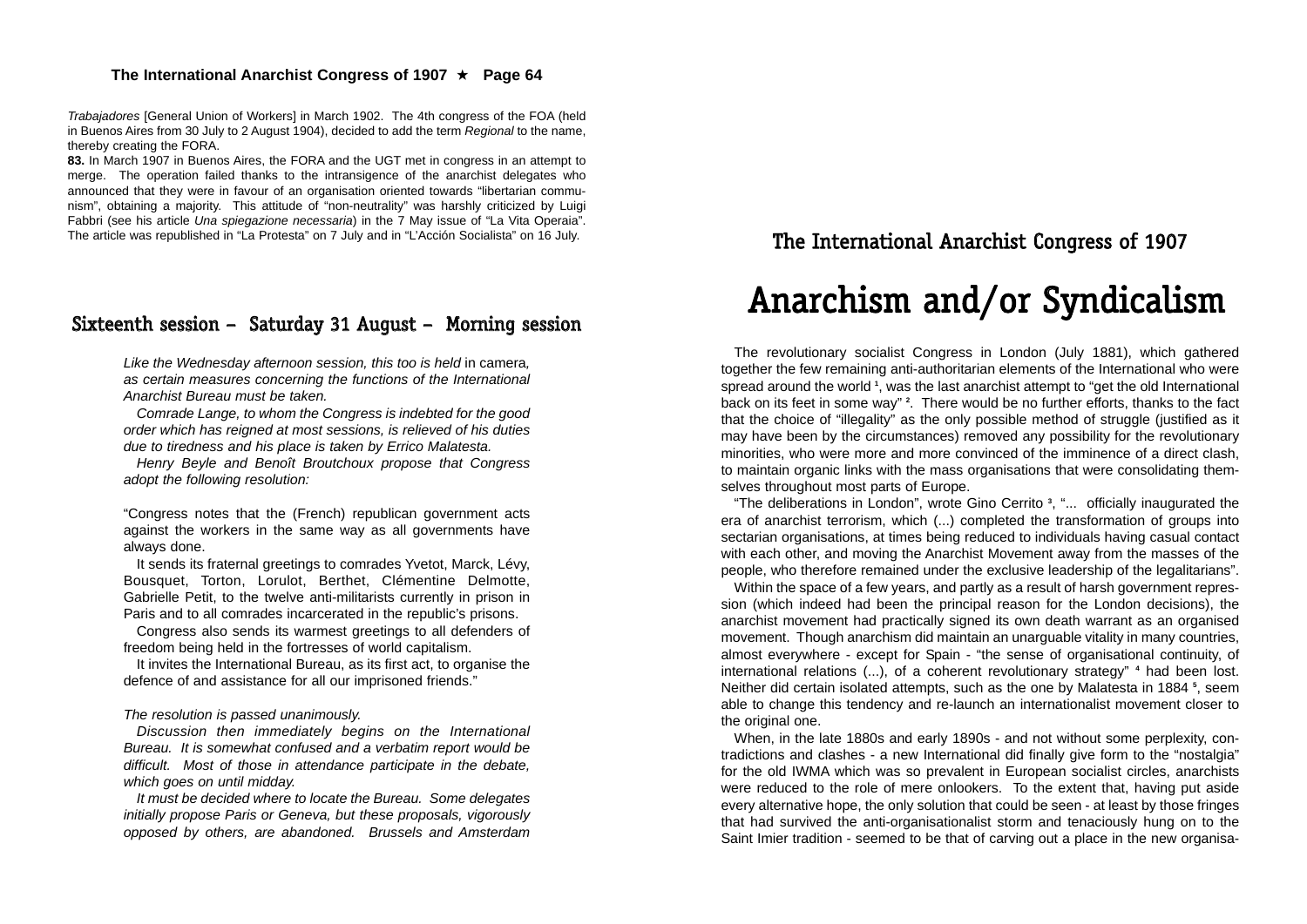tions by making the most of its still decidedly "mixed" nature.

As is well known, the various attempts - Brussels (1891), Zurich (1893) and London (1896) - came to no good. The majority at these congresses voted for the exclusion of the anarchists, though with sizeable minorities and for various reasons. However, despite the lack of success as far as the objective was concerned, these efforts to return to the international circuit were not without positive results. Contacts were renewed, debate was stimulated, ideas, discussion points and forms of struggle circulated (a typical example being the general strike) and the possibility was mooted of alliance with other revolutionary forces. As Christiaan Cornelissen recalled years later **<sup>6</sup>**, Zurich and London had not just meant defeat for anarchists, they were also an opportunity to meet up, "*dans l'ombre du Congrès ouvrier socialiste*".

That was no small matter, especially if one considers that those were the years of the height of the terrorist boom and of illegalism, and anarchism was caught in the grip of a massive government counter-offensive that culminated in the International Anti-Anarchist Conference in Rome in 1898 which saw the participation of Europe's main powers, with the exception of Great Britain and Switzerland.

In fact, notwithstanding the "terrorist" nature of the period - and this was the idea that bourgeois (and not only) public opinion had of anarchism - it was in the 1890s that the first symptoms of a change within the movement began to be seen. There began to be felt the "need" for a programmatic and operational agreement among socialist anarchists **<sup>7</sup>** in order to "put an end to the isolation which anarchists in certain countries [had] placed themselves and to the separation from the masses of the people" **<sup>8</sup>**. Not only in France, but also in Italy and the Netherlands, there was a growing tendency towards a constant, non-instrumental presence in the rapidlygrowing labour organisations.

It is not easy to establish the reasons for this evolution. Perhaps it was the repeated exclusion from the Congresses of the International **<sup>9</sup>**, the urgent need to counteract the rebellious, anti-organisationalist wave with something more solid **<sup>10</sup>**, the heightening social and political tension in many countries, perhaps one or other (or all) of these had sparked off the desire to recompose the movement and, at the same time, to develop a project for it.

In 1900, when Bresci's assassination of Italy's King Humbert I brought to a close (at least in Europe) the "classic" phase of the individualist act, the turning point had been reached. The clearest sign was the calling by French libertarians with syndicalist leanings of an International Revolutionary Workers' Congress in Paris, from 19-23 September 1900. As the organising committee's circular-letter clarified, "there is a general revolutionary and anti-parliamentary tendency developing among the workers, and it seems useful that the trade unions which are rejected by social democracy can debate the questions which affect the proletariat in general" **<sup>11</sup>**. Despite the general tone and the assurances of the "worker" nature of the initiative, which was not - as Delesalle **<sup>12</sup>** said - an attempt to hold "a little anarchist parliament", the congress had a definite anarchist flavour, both in its agenda and in its participants**<sup>13</sup>**. But the Paris of the International Exposition was due to host a great many

They express the hope that the people of all countries affected will reply to a declaration of war by insurrection.

They declare it to be their opinion that the Anarchists will set the example."

*The motion is approved without discussion and the session comes to a close at midday.*

## Fourteenth session – Friday 30 August – Afternoon session

*This session is held as part of the Anti-Militarist Congress with the delegate of the Bohemian Anarchist Federation, Vohryzek, being elected as chairman. De Marmande, who is delegated to speak in the name of the Anarchist Congress, makes his report on the history and development of the anti-militarist movement, emphasizing the leading role played by anarchists. He concludes by putting to the vote the motion approved by the morning session of the Anarchist Congress and it is passed unanimously. There follow a series of speakers including Friedeberg, Rogdaev, Domela Nieuwenhuis, Croiset, Ramus, Goldman and Fabbri.*

## Fifteenth session – Friday 30 August – Evening session

*The session opens towards nine o'clock and is poorly attended, many of the delegates having remained at the Anti-Militarist Congress. Others are in a nearby room, at a meeting of revolutionary syndicalists.*

*The agenda foresees discussion of Alcoholism and Anarchism and Professor J. Van Rees presents a short report. Discussion of the topic is postponed until the following day.*

#### **Notes:**

**82.** On 25 May 1901 in Buenos Aires, the *Federación Obrera Argentina* [Argentinean Workers Federation] was founded as a union central that was "autonomous" from the political parties. It was strongly federalist and influenced by anarchists. For this reason, the socialist opposition which was contrary to the general strike and to direct action, set up the *Unión General de*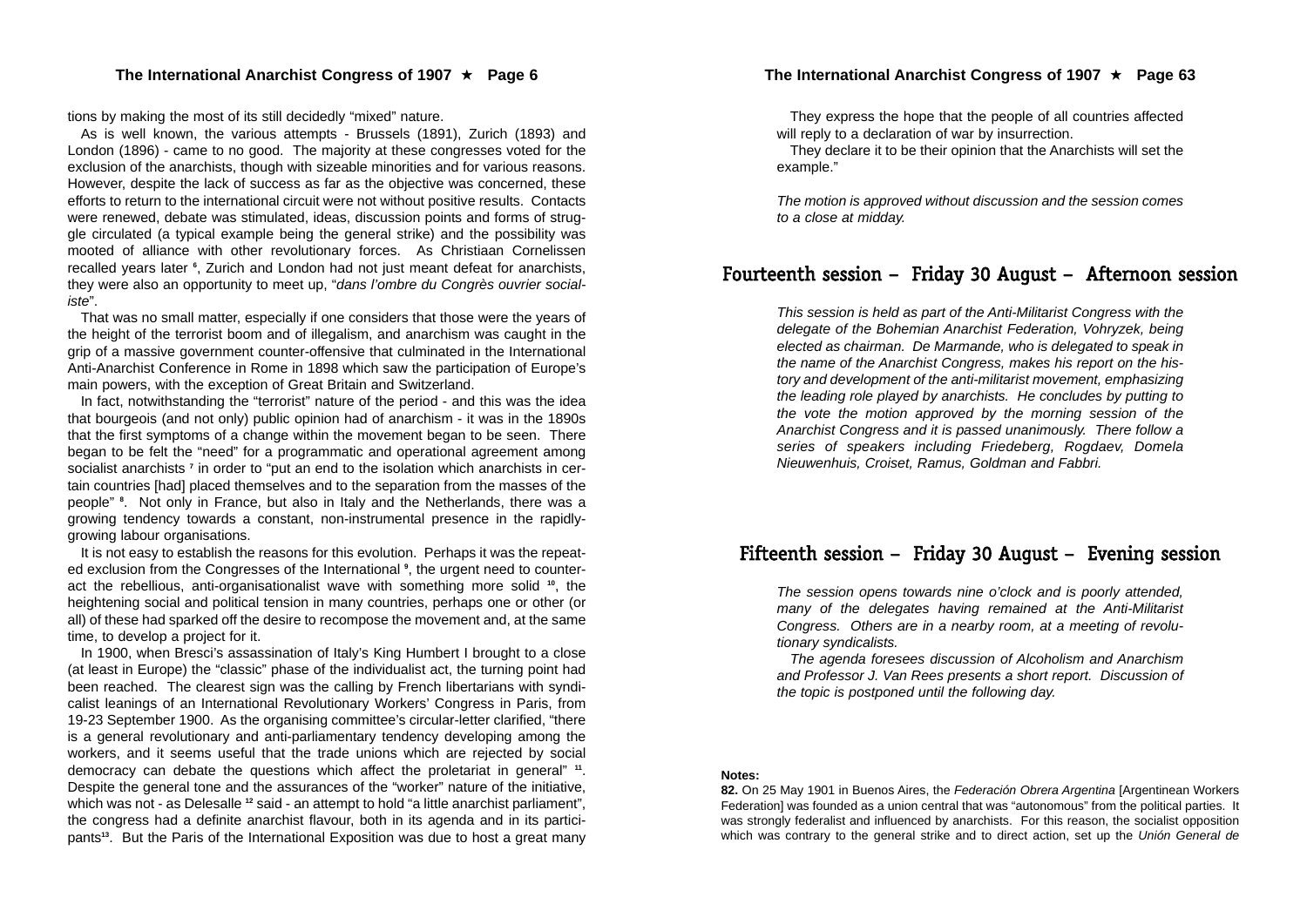#### The International Anarchist Congress of 1907 ★ Page 62 **The International Anarchist Congress of 1907** ★ Page 7

such deep impressions as to manifest themselves in inward or outward acts of revolt. From this point of view, acts of revolt are the socio-psychological consequences of an unacceptable system; and as such, they must, with their causes and motives, be understood rather than exalted or condemned.

During revolutionary periods such as in Russia, the act of revolt – even without considering its psychological nature – has a double goal: it undermines the very basis of tyranny and excites the enthusiasm of those who dare not rebel. This is above all the case with terrorist attacks directed against the most brutal and hateful representatives of despotism."

*In accepting this resolution, Congress expresses its support for the individual act of revolt and its solidarity with collective insurrection.*

**MALATESTA:** As far as I am concerned, I accept the Goldman-Baginsky declaration. But as it cannot be linked either to the discussion on syndicalism, which is closed, or to that on anti-militarism, which is shortly to begin, I propose that it be considered as a simple declaration of principles and not as an ordinary motion, and that Congress vote on it as such.

**GOLDMAN:** Irrespective of how you want to call it, Max Baginsky and I would above all like Congress to vote on it.

> *Put to the vote, the Goldman-Baginsky declaration is unanimously approved.*

> *The discussion on anti-militarism is then opened, but owing to the lack of time and the fact that the Anti-Militarist Congress has just opened, it is decided that the anarchists should join the latter congress, presenting a motion passed by the Anarchist Congress. The motion is signed by Malatesta, de Marmande, Thonar, Cornelissen, Ramus and Domela Nieuwenhuis.*

#### **MOTION:**

"The Anarchists, desiring the integral emancipation of humanity and the absolute liberty of the individual, are naturally the declared enemies of all armed forces in the hands of the State – army, navy or police.

They urge all comrades, according to circumstances and individual temperament, to revolt and refuse to serve (either individually or collectively), to passively and actively disobey, and to join in a military strike for the destruction of all the instruments of domination.

events that year: from 5-8 September, the Congress of the *Fédération des Bourses*; from 10-14 September, the National Corporative Congress (CGT); from 17-18 September, an International Corporative Congress promoted by the *Fédération des Bourses* and the CGT in open contrast to the Socialist International, whose congress was due to open in Paris on 24 September.

And it was not by chance that the Revolutionary Workers' Congress (later known as the International Anti-Parliamentary Congress, lest there be any doubt about its nature) was set to occur between the International Corporative Congress and the Congress of the International. The aim was clear, at least as far as the organisers were concerned: to involve the delegates of the first Congress and to boycott the second, or at the very least to raise the "anarchist" question again under another guise - that of the autonomy of the labour organisation from political organisations. However, only a few days before it was due to open, the Anti-Parliamentary Congress had to be called off as a result of the ban placed on it by the Waldeck-Rousseau government.

We have no way of knowing what the effects of the congress would have been, though leaving aside the intended participation of elements from Romania, Belgium, Bohemia and so on, it would most likely have been limited to France and the emigrant groups there (Italians, Russians, etc.). In any event, the International Corporative Congress, attended by only a few English, French, Italian and Swiss delegates, did not appear to meet with any great success either.

But apart from the outcome, even the will to get together for a wide debate on a "worker" basis was in itself an important fact. It was evidence that, on the one hand, the isolation was coming to an end and, on the other hand, wide sectors of the anarchist movement were rapidly moving back to class-struggle positions.

The failed Paris congress appeared not to have produced any effect, seeming only to act as an indication of a developing tendency. But it is extremely difficult to follow the lines of propagation within the movement of certain impulses and to establish exactly who or what was responsible for it. It is clear, though, that powerful ideas such as the general strike, which was to have been the focus of one particular debate in Paris (we are in possession, in fact, of the report which was to be presented)**<sup>14</sup>**, were beginning to spread and take root among libertarian circles both in France and elsewhere. As early as 1900-01, through emigrant channels and the best-known newspapers, numerous anarchist groups (some of whom were often declaredly anti-organisationalist) throughout Europe and the Americas were starting to focus their attention on an objective which the notable expansion of labour organisations, added to a new aggressiveness, appeared to put within easier reach than the traditional insurrectional explosion.

In any event, the new century (at least from 1902-03 on) did seem to offer anarchists objective possibilities for a revival on an international level, though there were variances in the speed of growth in the various national movements as each had to adapt to the peculiarities of its own context. Undoubtedly the stimulus of greater homogeneity in the policies of the socialist parties produced, by way of response, a homogeneous opposition within those forces who were not prepared to accept those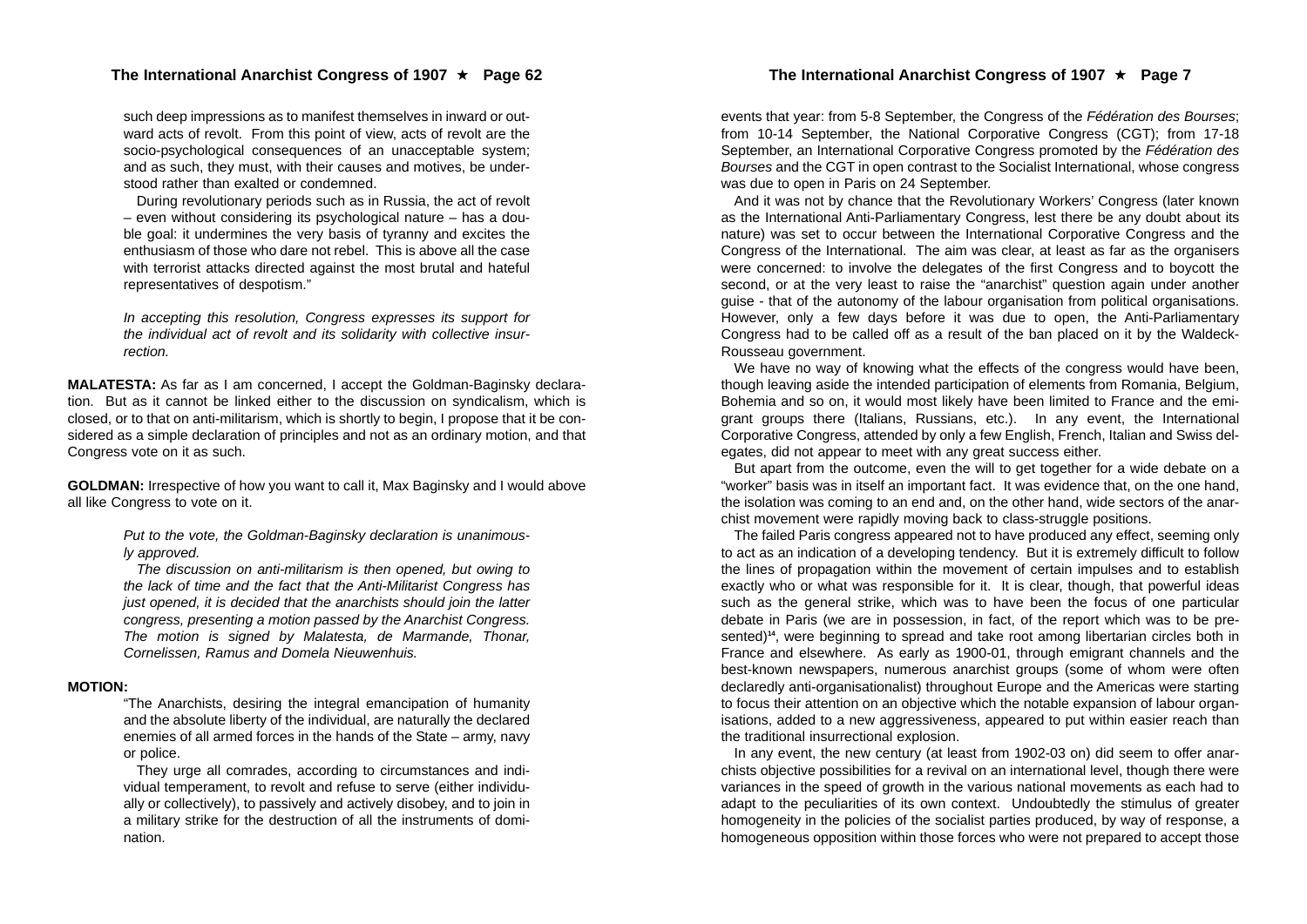policies. It was above all, however, the beginning of a cycle of struggles involving almost all of Europe which, despite rapidly fluctuating fortunes, influenced the composition of the anarchist movement. A movement which, by the way, had never divided itself according to geographic location. But due to its very instability - a result of government repression, internal fluctuations and the continually-changing militant personnel - it had split into factions, currents which regularly appeared in various places, sometimes due to external influences, but which at other times had developed spontaneously.

This is not the place to deal with the internationalisation of the anarchist movement. To this day we lack the means with which to do so, there are gaps which are too great to fill, and thus far there have been no comparative studies on the matter. Nonetheless, it is certain that in those years the conditions for such a phenomenon were developing, modest as it may have been in size (given the non-central role played by anarchism); it could by no means be compared to the period of the First International.

It is, though, legitimate to think that in 1906, when the idea of building an Anarchist International was once again gaining ground, it was not simply a coincidence or the fancy of a few groups who felt like taking a risk.

The first proposal to create a Libertarian International, which would be able to connect and coordinate the movements in the various countries, was put forward during the second congress of the *Groupement Communiste Libertaire* in Belgium, held at Stockel-Bois on 22 July 1906 **15**. The idea was immediately adopted on the following 23 September, during the second general assembly (in Utrecht) of the *Federatie van Vrijheidlievende Kommunisten* in the Netherlands, which proposed an international congress, to be held in Amsterdam the following year **<sup>16</sup>**.

In order to prepare the way for such an initiative, publication of a "Bulletin de l'Internationale Libertaire" was commenced in Herstal, near Liege, under the editorship of Georges Thonar, secretary of the *Groupement*. The appeal launched in the first issue in October **<sup>17</sup>** confirms our previous impression:

> "Although a large number of libertarians have been thinking about the creation of an international organisation for quite some time now, it cannot be denied that this tendency - at least in certain countries - is currently stronger than ever before.

> We are firm believers in the idea and we rejoice to see the progress it is making each day. We have decided that discussions are no longer enough, that we will not be content with the purely theoretical propaganda of the ideal, that we will resolutely plant the embryo of this International which will surely develop into something good - that much we can say. So it

*tained nothing regarding the general strike, it was completed by the following motion:*

#### **FOURTH MOTION: NACHT – MONATTE**

#### **Countersigned by Fuss, Dunois, Fabbri, Zielinska and Walter.**

"The Anarchists gathered in Amsterdam from 26 to 31 August 1907, declare that they consider the expropriating General Strike as a remarkable stimulus to organisation and the spirit of rebellion in today's society and as the form with which the complete emancipation of the proletariat can be accomplished.

The General Strike cannot be confused with the Political General Strike (*politischer Massenstreik*), which is nothing more than an attempt by politicking elements to deviate the General Strike from its economic and revolutionary ends.

With the spread of strikes to whole localities, regions or trades, the working class will progressively rise up and drag itself towards the Expropriating General Strike, that will include the destruction of today's society and the expropriation both of the means of production and of the produce itself".

*This last motion obtains 25 votes and is consequently passed.*

*The reader may be rather surprised that these four motions could have all been passed, given the evident contradictions between them. It defies the parliamentary norm, but it is a conscious transgression. In order that the opinion of the majority not suffocate, or seem to suffocate, that of the minority, the majority presented the single motions one by one for vote. All four had a majority of votes for. In consequence, all four were approved.*

*At this stage it appears that the subject of syndicalism and the general strike are finally exhausted. But Emma Goldman stands up and announces that it would be strange for an anarchist congress not to pronounce itself in favour of the right to revolt, in its widest sense, and reads the following declaration, countersigned by comrade Baginsky:*

"The International Anarchist Congress declares its recognition of the right of both the individual and the whole mass to revolt.

Congress holds that acts of revolt, above all when they are directed against representatives of the State and the plutocracy, must be considered under a psychological profile, being the results of the deep impression made on the psychology of the individual by the terrible weight of social injustice.

It could be established, as a general rule, that only the most noble, most sensitive and most delicate characters are subject to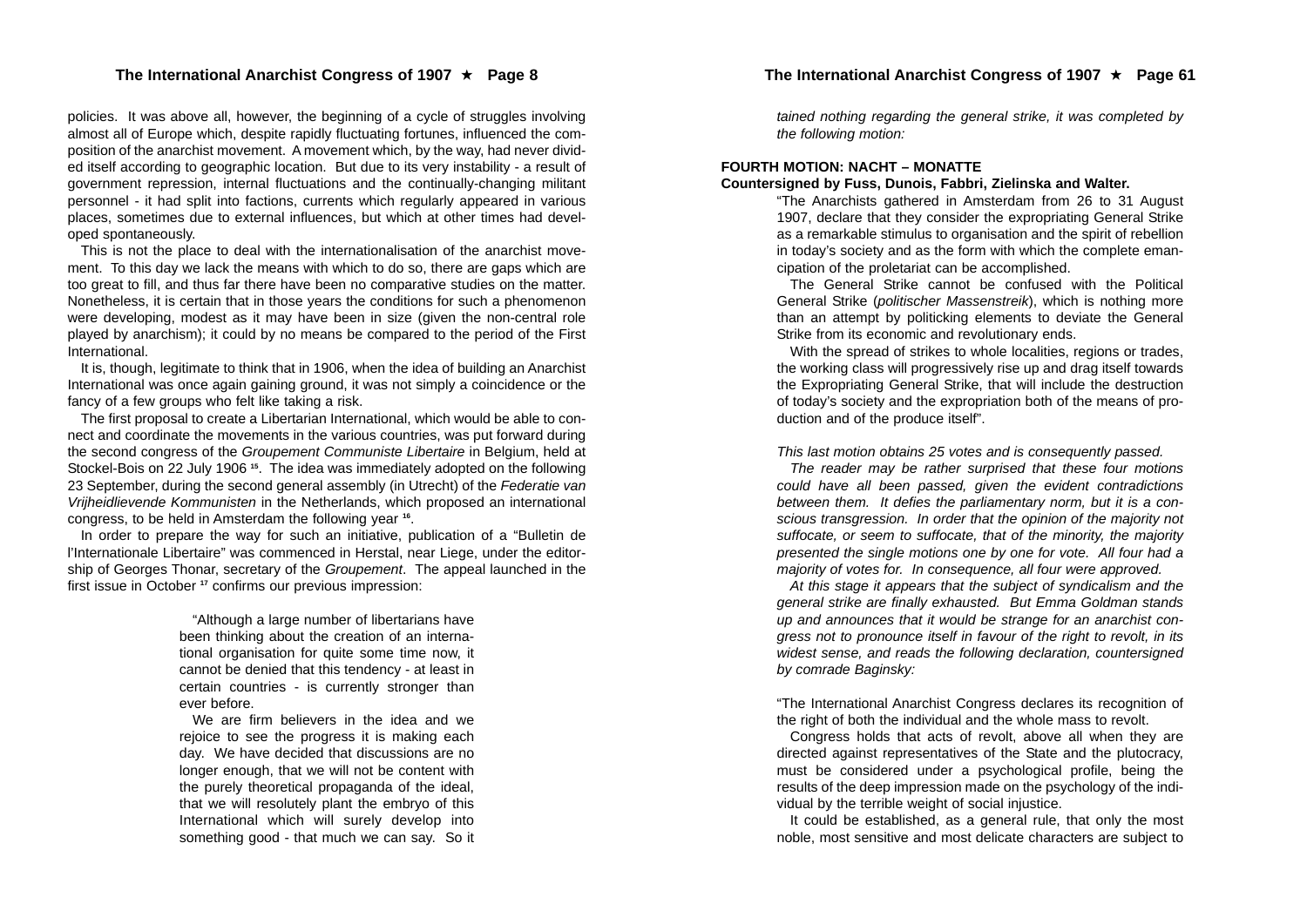for political rights (*politischer Massenstreik*), whose goal is unacceptable to Anarchism, but recognizes the economic and revolutionary General Strike, that is to say the refusal of the whole proletariat as a class to work, as a fitting means for the disorganisation of the economic structure of today's society and for the emancipation of the proletariat from the slavery of the wage system. In order to achieve this general strike it is essential that the anarchist ideal penetrate the Syndicates. A Syndicalist movement that is animated by an Anarchist spirit can, through the revolutionary General Strike, destroy class domination and open the path to Anarchism's final goal: the realisation of a society without authority."

*This motion is passed with 36 votes for and 6 against.*

#### **THIRD MOTION: DUNOIS**

#### **Countersigned by Monatte, Fuss, Nacht, Zielinska, Fabbri, Walter.**

"The Anarchists gathered in Amsterdam from 26 to 31 August 1907, considering

That the current economic and juridical regime is characterized by the exploitation and enslavement of the mass of producers, and establishes absolutely irreconcilable opposing interests that make up the class struggle;

That by solidarizing the resistance and rebellions on the economic terrain without doctrinaire worries, the Syndicalist organisation is the fundamental specific organ of this struggle of the proletariat against the bourgeoisie and all the bourgeois institutions;

That it is necessary for an increasingly audacious revolutionary spirit to guide the efforts of the Syndicalist organisation towards the expropriation of the capitalists and the suppression of all authority;

That as expropriation and the taking of collective possession of the instruments and produce of labour can only be the task of the workers themselves, the Syndicate is destined to transform itself into an association of producers and is therefore the living bud in today's society of the future society;

Invite comrades of all countries, without forgetting that Anarchist action is not limited only to the sphere of the Syndicate, to participate actively in the autonomous movement of the working class and to develop within the Syndicalist organisations the ideas of revolt, individual initiative and solidarity, which are the very essence of Anarchism."

*This motion is passed with 28 votes for and 7 against. As it con-*

is settled; the Libertarian International will be created within a few months."

The timescale involved left little room for manoeuvre. A month later, the Dutch fed eration announced that the congress would take place the following July or August (the choice was to fall on August) and made it quite clear that their objective (their main, if not only, one) was the "organisation of an international libertarian associa tion" **<sup>18</sup>**.

But why was the drive to "create" an International coming from the Belgians and the Dutch (other than it being a sort of "vocation" for the Belgians, who were also heavily involved in the early days of the Second International)? Why were move ments in places which most historians had always considered peripheral to anar chism's epicentre, not to mention the fact that they were countries with huge social democratic tendencies, the first to do anything concrete regarding international organisation? The answer is not a simple one and would require a thorough analy sis of the anarchist movement of the two countries, something which is not possible. But it must be said, contrary to what is commonly thought, that both Belgium and the Netherlands - and above all the Netherlands - were in reality anything but peripher al at the time, when compared to the "classical" zone of anarchism - Spain, France and Italy.

We can hazard one or two hypotheses. In both countries, the libertarian tradition had deep roots going back to the early years of the old International. In both coun tries anarchist federalism had a long history of local and regional autonomy. Both contained some of the most important ports in Europe and the importance of sailors in the spreading of propaganda cannot be underestimated. Both countries formed a cushion between great powers and were home to a deep pacifist tradition which was the basis for active anarchist anti-militarism. Neither should it be forgotten that Amsterdam was the seat of the International Anti-Militarist Association (*Internationaal Anti-militaristische Vereeniging*), formed in 1904 thanks to the drive and untiring activity of Ferdinand Domela Nieuwenhuis, one of the few European social democratic leaders to pass over to anarchism. Nor that in Belgium, the natu ral place of refuge for French deserters, anti-militarist agitation in 1906 had reached intense levels, above all in the pages of the aggressive "L'action directe" newssheet, directed by Henri Fuss-Amoré **<sup>19</sup>**.

Belgium and the Netherlands, indeed, were among the first countries to have national anarchist federations (a decidedly relevant fact, even though they were never huge) and to organise union opposition to reformism through separate organ isations - the old *Nationaal-Arbeids-Sekretariaat* (founded in 1893 by Cornelissen and formerly the only union in the country, but later abandoned by the reformists) and the "tiny" CGT of the Liege region. Yet again, it was the Dutch who proposed, first in 1909 and again in 1913, the formation of a revolutionary syndicalist International.

Naturally, the importance of the Belgian and Dutch movements must not be exag gerated. By force of things, they operated on a rather limited level, both in their phys ical range of action and in their "political wavelength", and they were in reality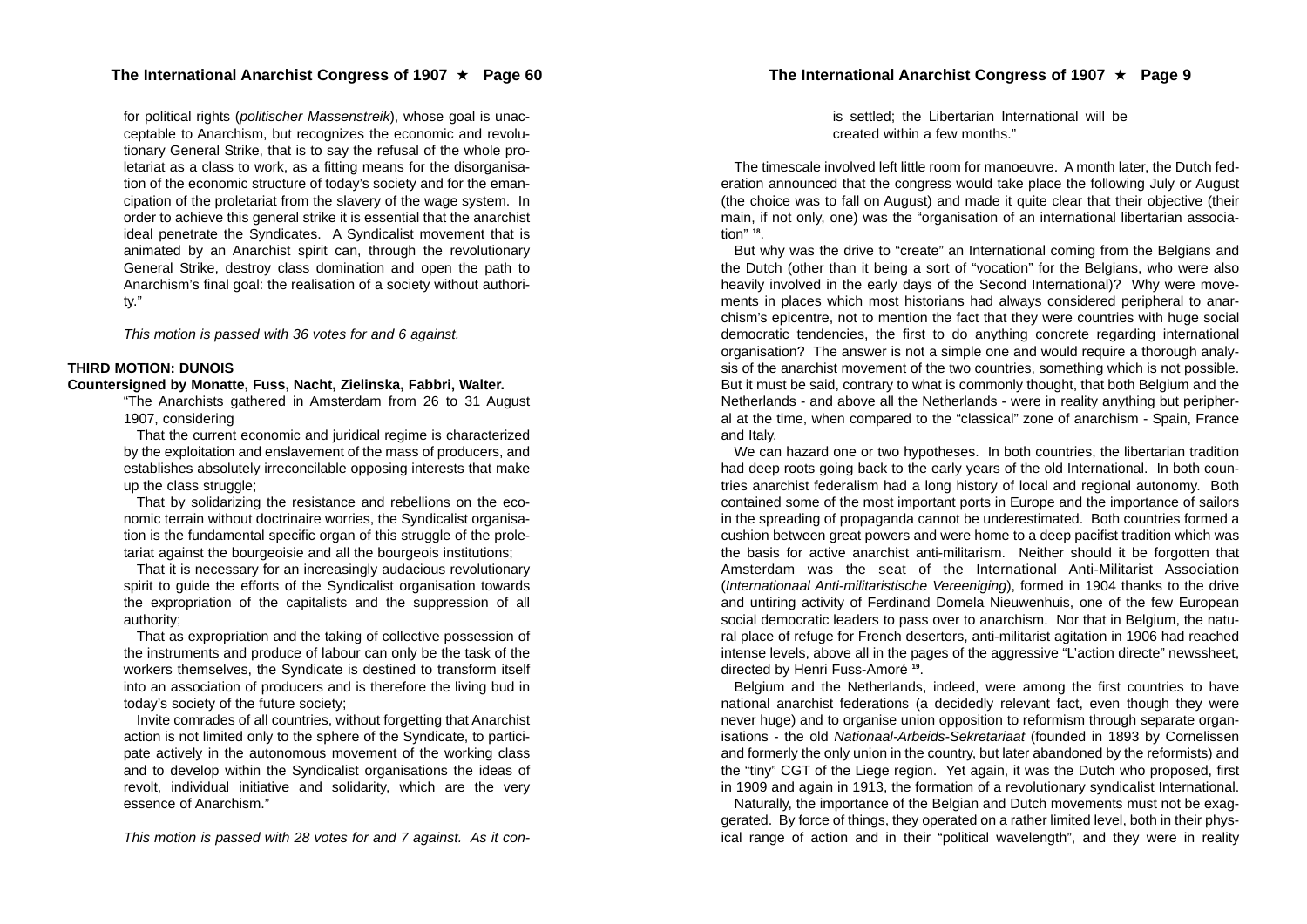#### ★ Page 10 The International Anarchist Congress of 1907 ★ Page 59

#### **The International Anarchist Congress of 1907**

dependent, ideologically speaking, on the French movement. But they must have reached a level of de-provincialisation and maturity which would allow them to organise successfully such an initiative (something which would have been unthinkable, for example, for the Italians).

The proposal, nonetheless, was greeted with a crescendo of adherents and neither the isolated reservation of individualists and anti-organisationalists nor the scepticism of other (such as Jean Grave) were enough to throw the validity of the initiative into crisis. It was a tangible sign of the extent to which anarchist circles felt the pressing need to bring back an international dimension to anarchism. Above all, the need was felt to do away with the isolation of groups, to have an exchange of information, to find out how the movements in the various countries were getting on. "With our brothers beyond our borders", complained one anonymous piece in "Bulletin de l'Internationale Libertaire" **<sup>20</sup>**, "we have only purely theoretical relations. We barely know that they exist".

But obviously, this was not the only problem. It was not just a "letterbox" that was needed. There was also a need for a motor, something which would be able to stimulate growth in the movement, to launch and coordinate initiatives in the struggle, to facilitate widespread agitation, solidarity campaigns and, why not, the spark of revolution.

In the space of a few weeks the Amsterdam congress became a reality. The first to announce their participation were the Bohemians (the *Ceská Anarchistická Federace* and its journal "Nova Omladine", the Czech section of the Anti-Militarist International and the journal "Matice Svobody"), closely followed by the *Anarchistische Föderation Deutschlands* and numerous German-language journals ("Der Revolutionär", "Der freie Arbeiter", "Der Anarchist", "Die freie Generation"). These were followed by the *Jiddisch-Sprechende Anarchistische Föderation* and the newly-constituted *Fédération Communiste-Anarchiste de la Suisse Romande*. Italian groups like the *Federazione socialista anarchica del Lazio* and the journals "Il Pensiero", "La Gioventù Libertaria" and "La Vita Operaia" announced their intention to attend. Finally, various periodicals and individuals from Algeria, Austria, Bulgaria, Canada, the USA, Great Britain, France, Greece, Argentina, Russia, Tunisia, Spain, Portugal, Brazil and elsewhere announced they would attend.

In early 1907, Amédée Dunois set up a propaganda group for the congress **<sup>21</sup>** in Paris. In April, the "Bulletin" recorded nine other such groups, in Amsterdam, Portalegre (Portugal), Bari and Naples (Italy), New York, London, Porto Alegre (Brazil), Buenos Aires, Berlin and Notre-Dame de Lourdes (Canada) **<sup>22</sup>**.

The initiative of the congress also seemed to elicit a new pro-organisation drive in several countries. The Italians in the *Federazione socialista anarchica del Lazio* met in Rome on 25 March 1907 and called a national congress for the following June in order to create an organisation with a wider territorial reach **<sup>23</sup>**. The Portuguese group, *Conquista do Pão*, announced in the same period a congress to be held in Lisbon following the Amsterdam congress **<sup>24</sup>**. The Russians, too, were planning the formation of an Anarchist Federation, according to "Der freie Arbeiter" **<sup>25</sup>**.

The quick reaction from large sectors of international anarchism was not, howev-

Anarchists consider the Syndicalist movement and the general strike as powerful revolutionary means, but not as substitutes for revolution.

They also recommend that in the event of the proclamation of a General Strike for the conquest of political power, comrades par ticipate in the strike but at the same time seek to use their influ ence to encourage the Syndicates to push their economic demands.

Anarchists think that the destruction of capitalist, authoritarian society can only come about through armed insurrection and violent expropriation, and that use of the strike, more or less general, and the Syndicalist movement must not allow us to forget more direct means of struggle against the military might of govern ments."

*This motion is signed not only by its authors, but also by comrades Wilquet, Goldman, de Marmande, Rogdaev and Knotek, and is passed with 33 votes for and 10 against.*

#### **SECOND MOTION: FRIEDEBERG**

"The class struggle and the economic emancipation of the prole tariat are not identical to the ideas and aspirations of Anarchism, which go beyond the immediate aspirations of classes and are aimed at the economic and moral liberation of all humans, at an environment free from authority and not at a new power, that of the majority over the minority.

Anarchism, however, sees in the elimination of class oppres sion, in the disappearance of economic inequalities, an absolute ly necessary and essential stage towards the achievement of its final goal. Anarchism must oppose the struggle for the emancipa tion of the proletariat being waged with means that contradict anarchist ideas and impede the true goal of Anarchism. Anarchists therefore refuse to wage the struggle according to the methods of Marxist socialism, that is to say parliamentarianism and a corporative union movement whose only goal is the better ment of the proletariat's conditions, means that imply the conse quential development of a new bureaucracy, of an approved or unapproved intellectual authority, and the oppression of the minor ity by the majority. Anarchist means for the abolition of class oppression can only be those that arise directly from the affirma tion of the individual person: "direct action" and "individual disobe dience" – that is to say active and passive individualism, both by one person and by a mass, moving with a collective will.

The Libertarian Communist Congress therefore rejects the strike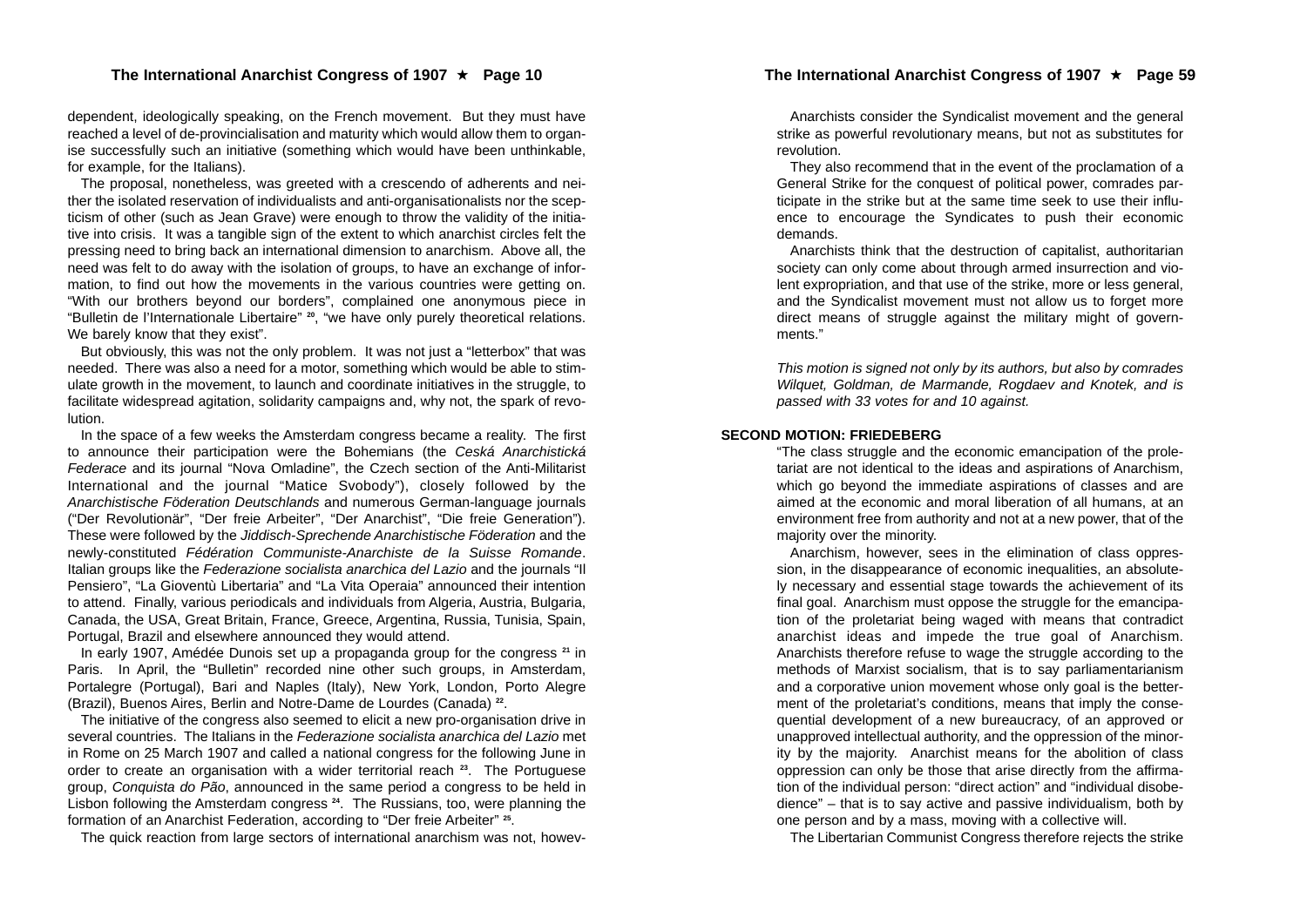#### The International Anarchist Congress of 1907 ★ Page 58 **The International Anarchist Congress of 1907** ★ Page 11

*subject of anti-militarism. Comrade Aristide Ceccarelli, though, asks to say a few words on the Argentinean workers' and anarchist movement. He takes the floor.*

**ARISTIDE CECCARELLI:** For some years now in Argentina a strong workers' movement has been developing. There exists a group of militants who describe themselves as syndicalist. But, like the Italian syndicalists whom they greatly resemble, they have not renounced the methods of parliamentarianism; the only ones to carry out any serious work within the working class along revolutionary lines are the anarchists. It can be said that almost all the organisations in the *Federación Obrera Regional Argentina* **<sup>82</sup>** show libertarian tendencies; and many of these carry out anarchist propaganda directly. The recent Argentinean workers' congress, described as a unification congress **<sup>83</sup>**, approved with a large majority the proposal made to the unions to contribute to the propaganda of anarchist communism.

> *Ceccarelli goes on to outline the miserable state of the Argentinean workers and ends by declaring that he is authorized to propose the anarchist congress vote on a resolution aimed at impeding as much as possible European emigration to a country where, as much if not more than any other, there is neither bread nor freedom.*

> *Errico Malatesta and several other delegates then observe that the resolution proposed by Aristide Ceccarelli merits special discussion, which congress cannot engage in at the moment as it must first finish dealing with the matter of syndicalism.*

> *Without deliberating on the problem raised by Ceccarelli, it is decided to move on to the vote on the motions relating to syndicalism and the general strike, of which there are four.*

#### **FIRST MOTION: CORNELISSEN – VOHRYZEK – MALATESTA**

"The International Anarchist Congress considers the Syndicates as both fighting organisations in the class struggle for the betterment of working conditions and as unions of producers that can serve in the transformation of capitalist society into an Anarchist Communist society.

Thus Congress, while recognizing that it may be necessary to create special revolutionary Syndicalist groups, recommends that comrades support the general Syndicalist organisations which are open to all the workers of the same category.

But Congress considers that it is the function of Anarchists to constitute the revolutionary element in these organisations and to propagate only those forms and manifestations of direct action (strikes, boycotts, sabotage, etc.) that are inherently revolutionary and aimed at transforming society.

er, matched by an adequate liveliness and wealth of debate in preparation for the congress. This was perhaps what Georg Herzig was referring to on the eve of the congress, when he spoke of a lack of enthusiasm and of "*émulation préliminaire*" **<sup>26</sup>**. In fact, while most libertarian newspapers provided news on the preparatory phase, publishing appeals and messages from the organising committee, very few printed articles which dealt specifically with the questions that the congress would deal with.

In fact, it was limited to constant, but never more than superficial, worries of a practical nature. From the very start, the Dutch made it clear that they wanted to address "practical matters" **<sup>27</sup>**, while the Brazilians of "A Terra livre" expressed their fear that there would be a slide into academe "without addressing anything concrete and practical" **<sup>28</sup>**. This was also the view of the Italians from "La Gioventù Libertaria", who underlined the need to "discuss **the best form of action**, instead of wasting time on theoretical speechifying and word-mongering" **<sup>29</sup>**, and of the Belgians who, in the words of Henri Fuss-Amoré, repeated that they were "coming to Amsterdam not just to talk but to organise" **<sup>30</sup>**.

But mostly it was a matter of general will to do something, never going beyond a certain point. In effect, the circular sent out by the organising committee at the end of 1906, signed by Lodewijk, Thonar, Frauböse, Vohryzek and Knotek, Shapiro - in other words the secretaries of the main (and only) national organisations - already outlined a precise discussion plan: "In recent years, libertarian and anarchist communist principles and tactics have taken on a new light. Without wishing to anticipate the agenda, which is yet to be finally decided by the groups, we wish to say that **direct action** has been so strongly and consciously adopted in so many countries, by reason of the influence of our comrades, testimony to the progress our ideas are making within workers' circles, that discussion of the problems it raises would already of itself justify the calling of an international congress" **<sup>31</sup>**. Basically what they were saying was that if a congress was being seen as a good idea, it was because anarchism in recent years had re-discovered its vitality thanks to its use of direct action and therefore, in the terminology of the times, thanks to revolutionary syndicalism and syndicalist practice. Thus, Herzig was not wrong to speak of a circular promoting "syndicalist propaganda" **32**. The problem of syndicalism, therefore, was already looking like it would be the major point of the Congress.

And yet, despite this one gets the impression reading the anarchist press during the period leading up to the congress that there was some reticence on the question. Perhaps it was the fear of influencing the outcome of the initiative, by colouring it too much, that led a prominent "syndicalist anarchist" like Fuss-Amoré to insist on the "anarchist" rather than the "workerist" nature (unlike Delesalle in 1900) of the congress (where "workerist" simply meant syndicalist) **<sup>33</sup>** ? Why did Cornelissen, who had even tried to bring Pouget and Yvetot to Amsterdam and had then "fallen back" on Monatte **<sup>34</sup>**, also seem to be minimizing the problem **<sup>35</sup>** ? Why then did the polemic that was to emerge during the congress, and even more so after the congress, not also emerge beforehand? The fact that Herzig caught a whiff of "syndicalist propaganda" in the initial call for the congress and that the *Fédération Communiste-Anarchiste de la Suisse Romande* interpreted the new International being set up as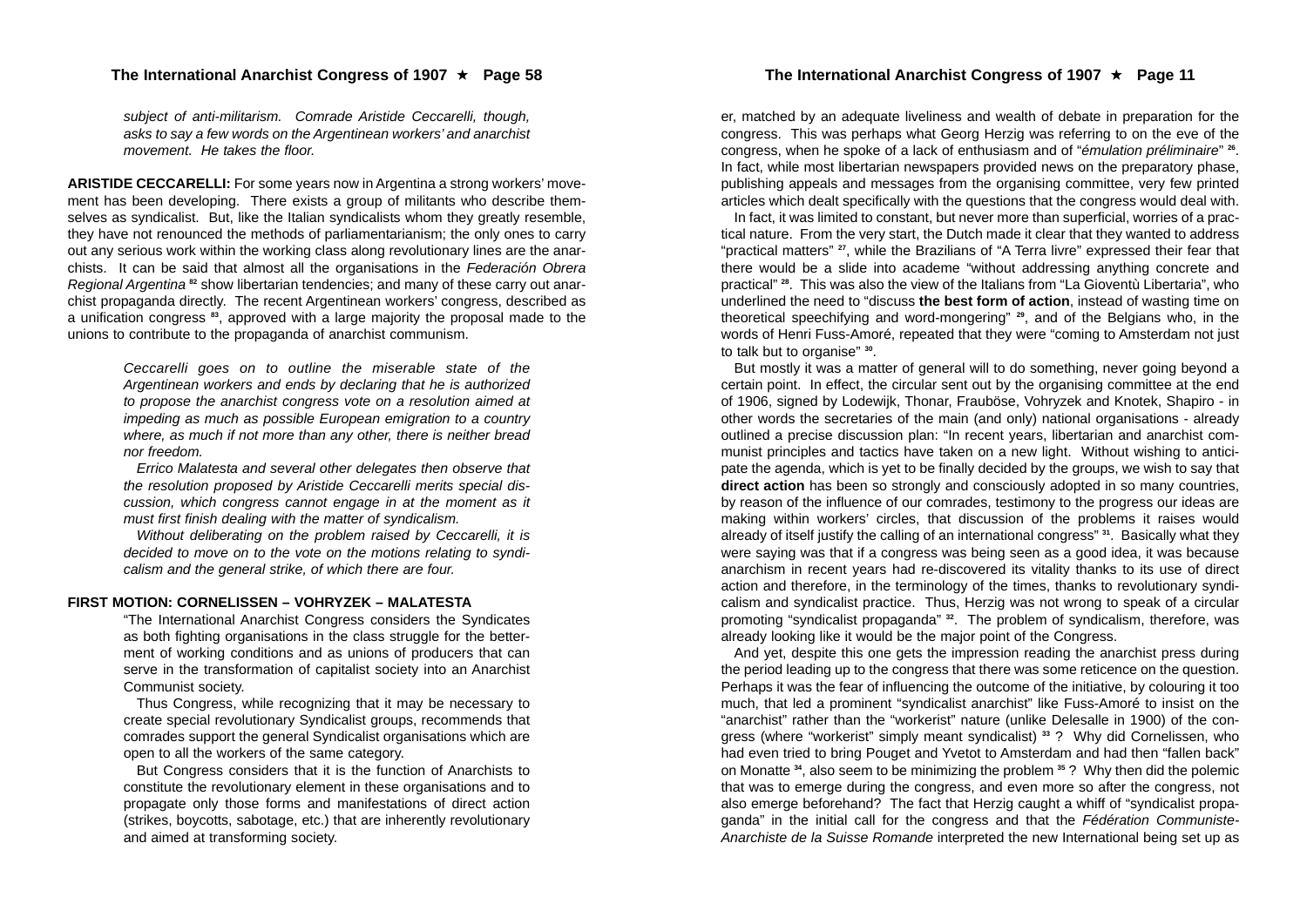#### **The International Anarchist Congress of 1907**

an "Anarchist Syndicalist" International **<sup>36</sup>** was not entirely insignificant.

The only one to intervene on this subject, and who did so with great clarity, was Amédée Dunois, between December 1906 and July 1907. Dunois' argument began with the awareness of the existence of two distinct currents within anarchism: "a certain type of theoretical anarchism, dealing in abstract generalisations" - the sort of anarchism that, for example, in the spring of 1906 opposed the fight for the eighthour day **<sup>37</sup>** - that he described as "pure", and the "workerist anarchism" which, "without ever abandoning the firm ground of concrete reality, devoted itself consistently to the organisation of the proletariat in the light of the economic revolt, otherwise known as the class struggle". This second sort, though, was not, in Dunois' eyes, simply one of the varieties that anarchism seemed to have split into, but the true and authentic interpretation of "revolutionary anti-authoritarian communism", the continuation of the collectivism of the Bakuninist International which, lost in the reactionary storm that followed the Commune and the "individualist" wave of the Nineties, had reappeared at the time of the first showings of revolutionary syndicalism, the "practical" aspect of anarchism **<sup>38</sup>**.

It was therefore necessary to push aside all those non-genuine (not to mention anachronistic) forms of anarchism, and ensure that anarchism could root itself solidly in the class organisations and become a vanguard for the workers' movement, whose task would not be to direct the movement, "but to understand it, to inspire it and to light up the darkness of its future" **<sup>39</sup>**.

All this did not mean that it would be superfluous for there to be "an opinion group", "a particularly ideological movement", in other words a specific movement, distinct from the workers' organisations. On the contrary. Dunois was convinced that syndicalism in itself was not sufficient, and was proposing the setting-up of a network of anarchist groups (and therefore with a precise ideological position) which would be able to fulfil the particular function of the vanguard without in any way damaging the autonomy of the workers' organisations **<sup>40</sup>**.

Dunois' articles were forceful enough to be seen even as being somewhat provocative. But even they did not elicit any response. But then, apart from a certain exclusivist tone, there was nothing in them that was not shared by a large part of the movement. For some time already, both in Italy (above all through the work of Luigi Fabbri) and in France (Caughi, Pierrot, Goldsmith), the continuity between the Bakuninist International and revolutionary syndicalism was being openly stated**<sup>41</sup>**. Even Kropotkin had supported this idea **<sup>42</sup>** just before the Congress opened. If anything, the polemics were centred on those forms of syndicalism of Marxist origin (Leone, Labriola, etc. in Italy and Lagardelle in France) that denied any connection between syndicalism and anarchism. Certainly, Dunois seemed to give great priority to union organisation over specific organisation, but then even Fabbri agreed **<sup>43</sup>** and Bertoni and Pierrot were not far off sharing the notion **<sup>44</sup>**.

Now, with the benefit of hindsight, we can make out a series of differences in the various trends, which existed not so much in what was said, but in what was not said. If we take into account his later development, Dunois probably considered it of secondary importance, even though he did not question the ideological aspect, whose

reproached for sacrificing anarchism and the revolution to syndicalism and the general strike. Well then, I can personally tell you that our anarchism is worth just as much as yours and we have no intention whatsoever of hauling down our flag, just like you. Like everyone else here, anarchism is our final goal. It is just that as the times have changed, we too have changed our conception of the movement and the revolution. Revolution can no longer be carried out as it was in '48. As for syndicalism, while it may in practice have given rise to errors and deviations in some countries, experience will stop us from repeating them. Instead of criticizing syndicalism's past, present and even future defeats from on high, if anarchists became more closely involved with its work, the dangers that syndicalism can hide will be averted for ever.

**THONAR:** Despite what Monatte says, there are no young or old people here defending new ideas or old ideas. Many young people, and I am one of them, glory in not abandoning one iota of anarchist ideas, which are safely sheltered from the ravages of the storm.

If anything, I believe that there are simply differences of judgement between the "young" on one side and the "old" on the other, differences which are not enough to divide the anarchist army into two rival camps.

*The session came to a close at one o'clock in the morning.*

#### **Notes:**

**78.** In actual fact, "L'Humanité" did carry news from the agencies in its 28 and 29 August issues. **79.** Cf. Appendix to *Dibattito sul sindacalismo. Atti del Congresso Internazionale anarchico di Amsterdam (1907)*, edited by Maurizio Antonioli, Florence 1978.

**80.** Malatesta was referring to the general strike which broke out in Barcelona that year. **81.** M. Nettlau (*Bibliographie de l'anarchie*, Brussels-Paris, 1897, p. 70) attributes both pamphlets, which came out in 1885 in Geneva and 1887 in Paris respectively, to Élisée Reclus and an anonymous helper. In the report carried by "Publication Sociale" a note attributes them only to Reclus' helper.

### Thirteenth session – Friday 30 August – Morning session

*It is nine o'clock when Lange, who has remained as chairman, declares the session open. The debate on syndicalism and the general strike is finished and there remains only to vote on the various motions that have been presented, before moving on to the*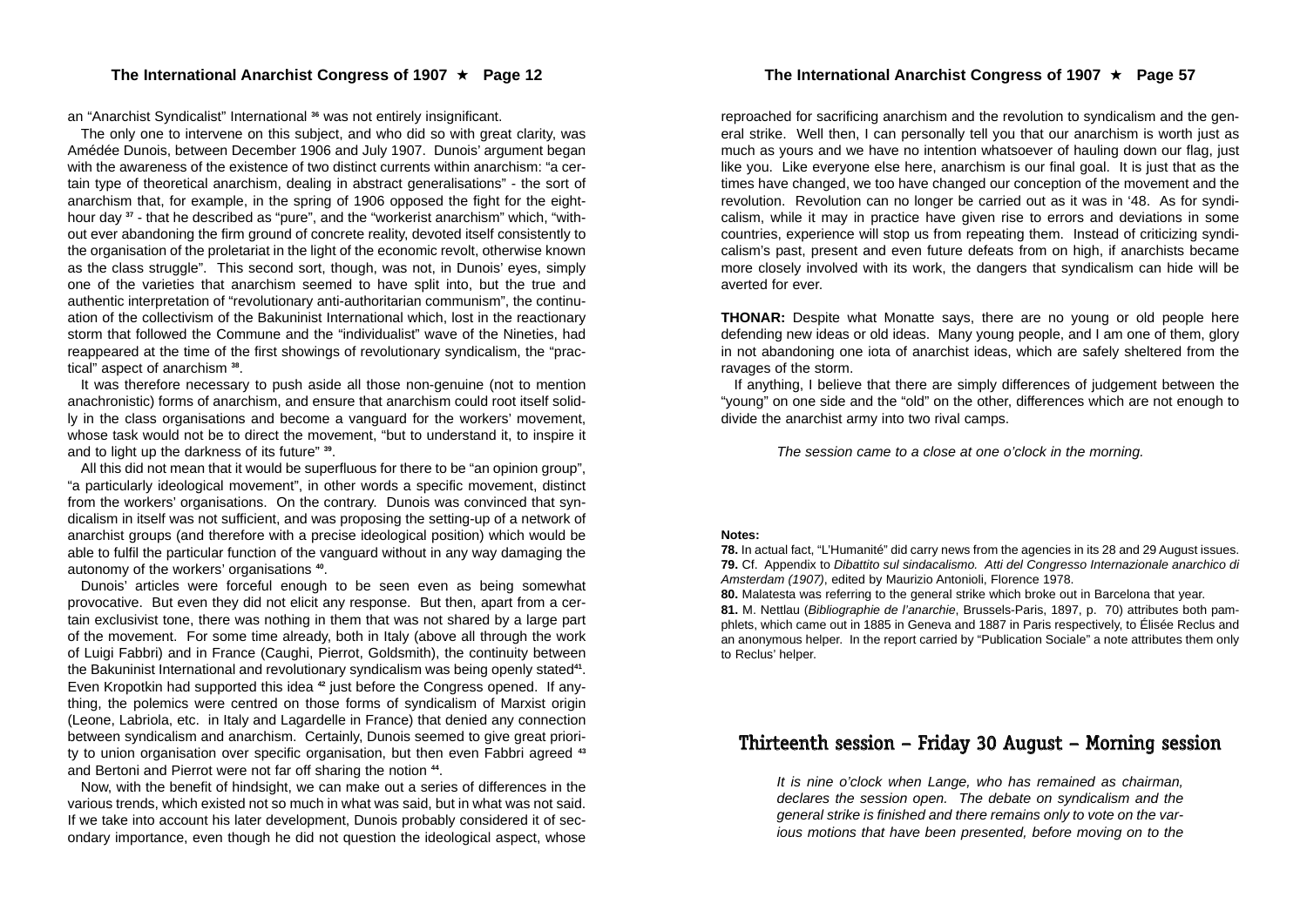#### ★ Page 56 The International Anarchist Congress of 1907 ★ Page 13

#### **The International Anarchist Congress of 1907**

**VOHRYZEK:** I am hoping to propose a specific motion on the political general strike to Congress. The idea of this general strike is gaining ground day by day in the German countries, especially since the social democrats have made it their own, no doubt believing they can thus damage the economic general strike supported by the anarchists.

Anarchists must oppose the propaganda in favour of a strike destined not to put an end to the exploitation of the proletariat by the bourgeoisie, but to safeguard the institution of universal suffrage under threat from the government or to conquer political power.

Nonetheless, if such a strike broke out, anarchists would have to take part in order to push the workers firmly in the direction of revolution and to instil the movement with the goal of economic demands.

**RAMUS:** While comrade Monatte may have justified in advance all the reserves that Malatesta later expressed by speaking from an exclusively revolutionary syndicalist point of view, I can only associate myself fully with Malatesta.

It seems absolutely essential to me that we never lose sight of the fact that syndicalism, the general strike and direct action with all its various forms cannot be considered as anything but truly anarchist means of action. Syndicalism can be said to be contained within anarchism; but it would be wrong to say that syndicalism contains anarchism.

The great merit of syndicalism, of union action, essentially consists in opposing bourgeois parliamentarianism in practice, something which is evident. But just as I cannot look at the general strike as a surrogate of the social revolution, I cannot admit that syndicalism is sufficient unto itself, as the syndicalists do. Anarchism has already provided it with all its weapons of war; when it has also received a philosophy and an ideal only then will we admit that syndicalism is sufficient unto itself. And it will be sufficient unto itself because it will have become... anarchism!

In closing let me say this: we are anarchists first and foremost, then syndicalists. But never the opposite.

> *It is past midnight when comrade Ramus finishes his speech. Those present at the Congress are very tired and the atmosphere in the hall has gradually become more and more heated and agitated. There is a general desire to bring the debate on syndicalism to a close at any cost and Dunois vainly requests that Monatte's reply be postponed to the next day.*

**MONATTE:** Listening to Malatesta this evening as he bitterly criticized new revolutionary ideas, I thought I was hearing an echo from the distant past. Malatesta's best response to the new ideas, whose brutal realism frightens him, is to drag up the old ideas of Blanquism that once led us to believe that the world could be renewed by means of a triumphant armed insurrection.

Furthermore, the revolutionary syndicalists here this evening have been widely

continuity and survival was a matter for the opinion groups. What, then, was responsible - above all in France - for that revival of anarchist "spirit" on which everyone was agreed? Certainly not the simple, but consistent, input of those "historic" militants. More than anything else, it was the fact that an increasing number of workers' organisations were adopting libertarian practices in the struggles (rejection of mediation, class autonomy, anti-institutionalism, and so on), and what was known as direct action. Basically, anarchism could only bring about anarchy if it became an essential element of the workers' condition and behaviour and not because of any intrinsic value. At this point it was difficult to think that someone like Fabbri, or Bertoni, or even Kropotkin, could be in agreement.

In reality, a position like Dunois' found its justification in a precise reading of the political situation at the time, even though it was perhaps overly reliant on this. Why was anarchism in those years apparently going through a renaissance? For a series of reasons, but above all because of the general international situation, which saw what was basically a favourable economic situation with a working class on the attack matched by an increasingly unstable political situation.

As a matter of fact, with the new century and in particular after 1902-03, the quality of the workers' struggles became markedly bitter. Maybe it was the awareness of a new strength (the massive expansion of the unions) that had sparked off a wave of demands that was without precedent. This wave affected almost every European nation over a period of time with general strikes and mass strikes. Whether the strikes were for universal suffrage (as in Belgium and Sweden), or to defend civil servants' freedom to strike (as in the Netherlands), or in order to protest outrages against the proletariat (as in Italy), such strikes soon ended up turning into direct clashes with the State. This was to lead to a progressive increase in antagonism between the workers and the State.

Then, in 1905, with the events in Russia reminding everyone in Europe that something which seemed to have survived only in the hearts of the few - revolution - was, after all, possible and with the rising risk of war in the wake of the first Moroccan crisis, the level of the clash rose precipitously. Anti-militarism, too, became an increasing element of the agitation. Once again the State was seen as one and the same thing as the class enemy.

This explains the spread of that anarchist "spirit" we mentioned earlier, and of the recovery in pro-organisation anarchism. Indeed it was no coincidence that the German, Czech, Belgian and Dutch national federations were born **after** the Russian Revolution in 1905 and that, generally speaking, the revolutionary syndicalist organisations (the *Ceská Federace Všech odboru*, the Belgian CGT and the *Fédération des Unions Ouvrières de la Suisse Romande*) were established **before** these.

From all this, it could be deduced that the growth of the anarchist movement was in some way dependent on the general situation. It was the radicalisation of the workers' movement that had given anarchism a breath of life and not vice versa. But such a radicalisation took place also (not only, obviously) thanks to the instruments of struggle that syndicalist practice offered, in particular the general strike, whose enormous charge of spontaneity - only barely controllable by the centralist type of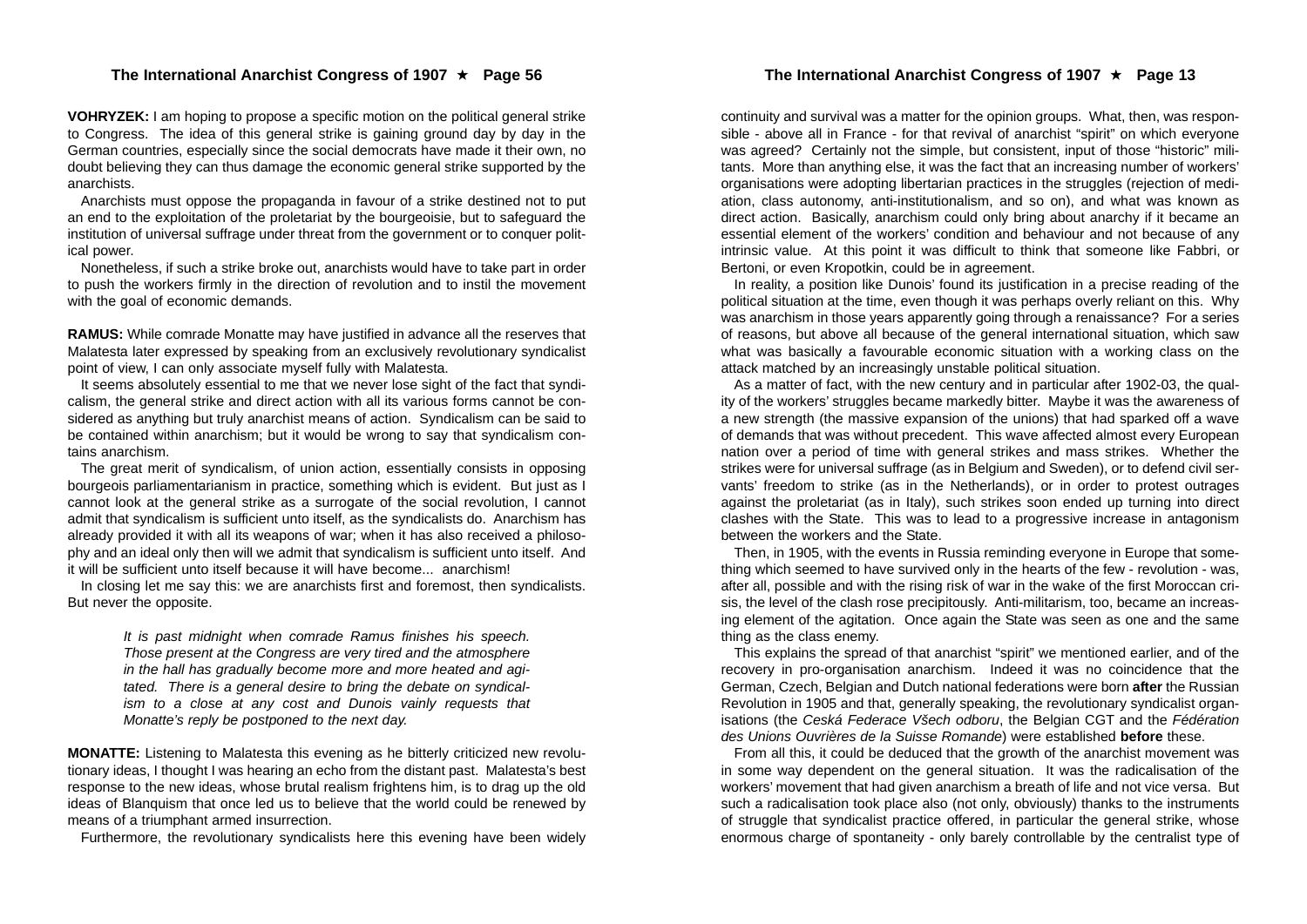organisation - was able to throw Second-Internationalist socialist strategy into crisis. This led to the conclusion drawn by certain sectors of the movement, that anarchism had to be syndicalist or else risked extinction.

As we said before, however, none of this came to light before the Congress, which opened in a climate of apparent unity.

It is pointless to deal here with everything that was said at the Congress, documented as it is in the following report. We will limit ourselves to the matter of syndicalism.

It is well-known from contemporary historiography, in particular French, from Maitron's by now classic work **<sup>45</sup>** to the recent "*Colloque du Creuzot*" **<sup>46</sup>**, that the Amsterdam Congress marked the decisive separation between "orthodox" anarchism and a syndicalism that no longer had anything anarchist about it. This vision allowed Rolande Trempé to imagine Malatesta of all people saying to Monatte: "You are no longer an anarchist" **<sup>47</sup>**.

It is an interpretation which in reality provides little comfort. Monatte's speech was certainly entirely wrapped up in the question of syndicalism, a sort of hymn to syndicalism and the CGT. But it was the same Monatte who, during the next debate, stated "Like everyone else here, our final goal is anarchism" and who several times reaffirmed the validity of "his" anarchism. As for Malatesta, he actually declared in an article that was published in various journals and appended as a preface to Fabbri's congressional report **<sup>48</sup>**: "I am convinced, ..., that Monatte and the 'young' group are sincerely and profoundly anarchist as much as any 'bearded old comrade'".

But, more so than Monatte's speech, which often avoided the problem, it was Dunois' report on organisation that was fundamental. In fact, it should not be forgotten that he was on the receiving end of most of the pre-congress attacks and the post-congress polemics. With regard to the problem of specific organisation (a central element, as would become clear later, too), Dunois went on from what had been said in previous articles. But he did introduce a new element by speaking of "syndicalists" who were "hostile - or at least indifferent - to all organisation based on an identity of aspirations, sentiment and organisations" and of "syndicalist anarchists", amongst whom he included himself, "who willingly assigned first place in the field of action to the workers' movement" (without however rejecting a "specifically anarchist movement") with "its own action, to be carried out directly". It is true that he then tried to reduce the difference to a misunderstanding by the former of the latter ("This is how the syndicalists talk. But I do not see where their objections are valid against our project to organise ourselves. On the contrary, I see that if they were valid, they would also be against anarchism itself, as a doctrine that seeks to distinguish itself from syndicalism and refuses to allow itself to be absorbed"). But it is equally true that his position was not an isolated case. In fact, it was just what Fabbri had been sustaining for some time (Fabbri had often republished Dunois' articles in "Il Pensiero" and was alone in publishing Dunois' report, again in "Il Pensiero"). Neither was it far from the thinking of Bertoni and Wintsch, who in 1913-14 were to be syndicalism's harshest critics **<sup>49</sup>**.

In fact, we can say that the viewpoints of the French syndicalist anarchists, the

#### The International Anarchist Congress of 1907 ★ Page 55

Like Malatesta, I do not believe that anarchism gives itself the sole objective of emancipating one class, however interesting it may be, but the whole of humanity, without distinction of class, sex, nationality or race. Keeping all anarchist action within the boundaries of the working-class movement means, in my opinion, doing grave injustice to the essential and profound characteristic of anarchism.

I set before the chair a motion inspired by this idea and submit it to the approval of Congress.

**FUSS:** I would point out to Malatesta that there are still some anarchists who, for all their involvement in the workers' movement, remain no less faithful, and declaredly so, to their convictions. The truth is that they find it impossible to view the organised proletariat as merely fertile terrain for propaganda. Far from considering it a simple means, they attribute to it its own value and wish for nothing more than to be the vanguard of the army of labour on the march towards emancipation.

We struggle against the bourgeoisie, that is to say against capital and against authority. This is the class struggle; but unlike political struggles, it takes place essentially on the economic terrain, around those factories which will one day have to be taken over. We are no longer living in times when the revolution means taking over a few town halls and decreeing the new society from a balcony. The social revolution we are working towards will mean the expropriation of a class. The combat unit is therefore not as in the past an opinion group, but a trade group, workers' union or syndicate. The latter is the most appropriate organ of the class struggle. But it is essential that it be progressively guided towards the appropriating general strike and that is what we invite comrades in every country to do.

**SAMSON:** Among the means of workers' action recommended both by syndicalists and anarchists, sabotage occupies a leading role. However, I feel obliged to point out certain reservation in its regard. Sabotage does not fulfil its aim; it seeks to damage the boss, but instead it damages those who use it and, at the same time, sets the public against the workers.

We must seek to perfect the working class with all our strength; but I believe that sabotage works against this objective; if it only damaged machinery, it would not be such a bad thing, but it damages above all the professional morality of the worker and for this reason I am against it.

**BROUTCHOUX:** I am far from sharing Malatesta's fears regarding syndicalism and the workers' movement. As I have already said, I belong to a miners' union which is totally won over to revolutionary ideas and methods. This union has supported energetic, violent strikes which have not been forgotten – and will support others in the future; in our union we know only too well what the hypocritical tactics of conciliation and arbitration preached by the apostles of social peace lead to, and we believe only in struggle, in violent demands and in revolt. The evolution taking place amongst us in workers' circles seems to me to give lie formally to Malatesta's theories.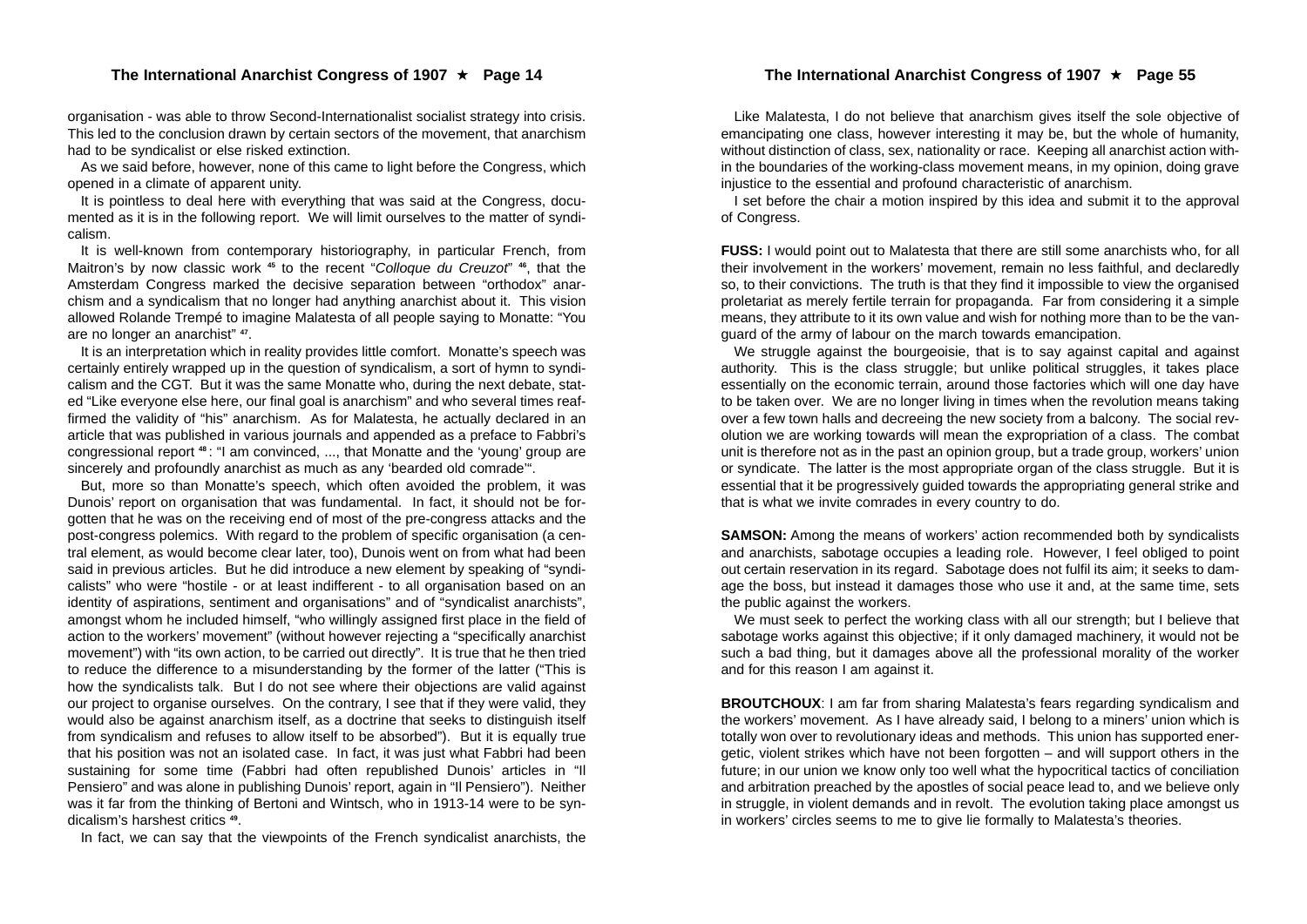#### **The International Anarchist Congress of 1907**

a two-edged sword that must be used with prudence. The subsistence services would not be able to cope with a prolonged stoppage. It will be necessary to take control of food supplies by force, and straight away – without waiting for the strike to turn into insurrection.

Rather than inviting the workers to stop working, what we should be doing is asking them to go on working, but for their own benefit. Unless that happens, the general strike will soon become a general famine, even if we were strong enough to commandeer all the produce in the warehouses straight away. The idea of the general strike has its origins in a completely erroneous conviction: the conviction that humanity could consume the produce accumulated by the bourgeoisie for months and years without having to produce anything. This conviction inspired the authors of two propaganda pamphlets published about twenty years ago: "Les produits de la Terre" and "Les produits de l'Industrie" **<sup>81</sup>**, pamphlets that have done more harm than good in my opinion. Today's society is not as rich as is thought. In one piece, Kropotkin showed that if there were to be a sudden interruption in production, England would survive for only one month, and London no more than three days. I am fully aware of the phenomenon of over-production. But every over-production is immediately corrected by crises that quickly restore order to industry. Over-production is always temporary and relative.

But it is time to conclude. I used to deplore the fact that comrades isolated themselves from the workers' movement. Today, I deplore the fact that many of us are going to the opposite extreme and allowing ourselves to be absorbed by that movement. Once again I repeat, workers' organisation, the strike, the general strike, direct action, the boycott, sabotage and armed insurrection are all simply **means**. Anarchy is the **goal**. The anarchist revolution that we want goes far beyond the interests of one class: what is proposed is the complete liberation of humanity, which is currently in a state of servitude, from an economic, political and mental point of view. So, let us be wary of any unilateral, simplistic means of action. Syndicalism, an excellent means of action because of the worker forces it places at our disposal, cannot be our only goal. And even less so should it allow us to lose sight of the only goal that is worth the effort: Anarchy.

## Twelfth session – Thursday 29 August – Evening session

*The session begins towards nine o'clock with the Dutch translation of Malatesta's speech, after which the discussion continues.*

**FRIEDEBERG:** As I agree with Malatesta on the question of the relationship between anarchism on the one hand and syndicalism and the general strike on the other, I would be wasting Congress' time if I spoke at any length.

*Fédération Communiste-Anarchiste* from francophone Switzerland and the Italians from the *Federazione Socialista anarchica* were to all intents and purposes identical.

If anyone's position could be described as somewhat "anomalous" it was Malatesta, who was closer to the English-speaking comrades. On the problem not so much of organisation as of the attitude to take towards the anti-organisationalists, Malatesta differed sharply from the syndicalist anarchists and those favourable to syndicalism. As a dyed-in-the-wool pluralist, he fought hard for the "party", combating the strictest forms of individualism, but he was prepared to accept a certain opening towards the anti-organisationalist communists. This was demonstrated by one of his speeches, where he sought to minimize the differences as being misunderstandings caused by words ("Enough arguing; let us stick to deeds! Words divide but action unites"), something with which Fabbri, for example, declared himself to be in disagreement **<sup>50</sup>**.

The simple fact is that while Malatesta tried above all to protect the unity of the anarchist movement, others were more than willing to do without certain elements if it meant saving the unity of the revolutionary workers' movement. The unifying power of action was something that the syndicalists too could see, but who to unify - anarchists? Why not the proletariat instead?

And just what was the basic difference between Malatesta and Monatte? Malatesta was by no means anti-syndicalist. He declared that he was (and, in fact, had always been) "a supporter of the unions" and he constantly encouraged anarchists to join the workers' organisations. Neither had he ever dreamed of "damaging" the autonomy of the labour organisations (another point on which he agreed with the syndicalists). Certainly, Malatesta was insistent that the general strike was insufficient as the definitive weapon and underlined the need for an insurrection, for armed defence, which would run parallel to and continue after any eventual paralysis of the production. But, after the Russian Revolution and the various other experiences of general strikes, was there anyone who thought that "downing tools" would be enough to achieve a social revolution?

Nor were the dangers of corporativism minimized by Dunois or by Monatte. In fact, it was in order to limit them, to neutralize them, that the organic participation of anarchists was required. It is true that "syndicalist anarchists" seemed inclined not to reject so-called *fonctionnarisme*, or at least not to reject it a priori, whereas Malatesta was, on that point, rigidly intransigent (but then so was Bertoni...). But was this enough to divide the two sides?

Undoubtedly there was a difference, and a deep one at that. And to some extent we have already established what it was. It lay not so much in the choice between syndicalism as an end or means, which was later to become an integral part of the polemics within the anarchist movement. Monatte, while refusing to see "in the organised proletariat merely a fertile terrain for propaganda" and reducing it "to a simple means" (Malatesta was clearly referring to the practice of syndicalism, not to the organised proletariat, though not if it meant merely a mass to be manoeuvred), was by no means questioning anarchy as an end, as we stressed above.

The nub of the matter lay elsewhere. Malatesta could not share the idea that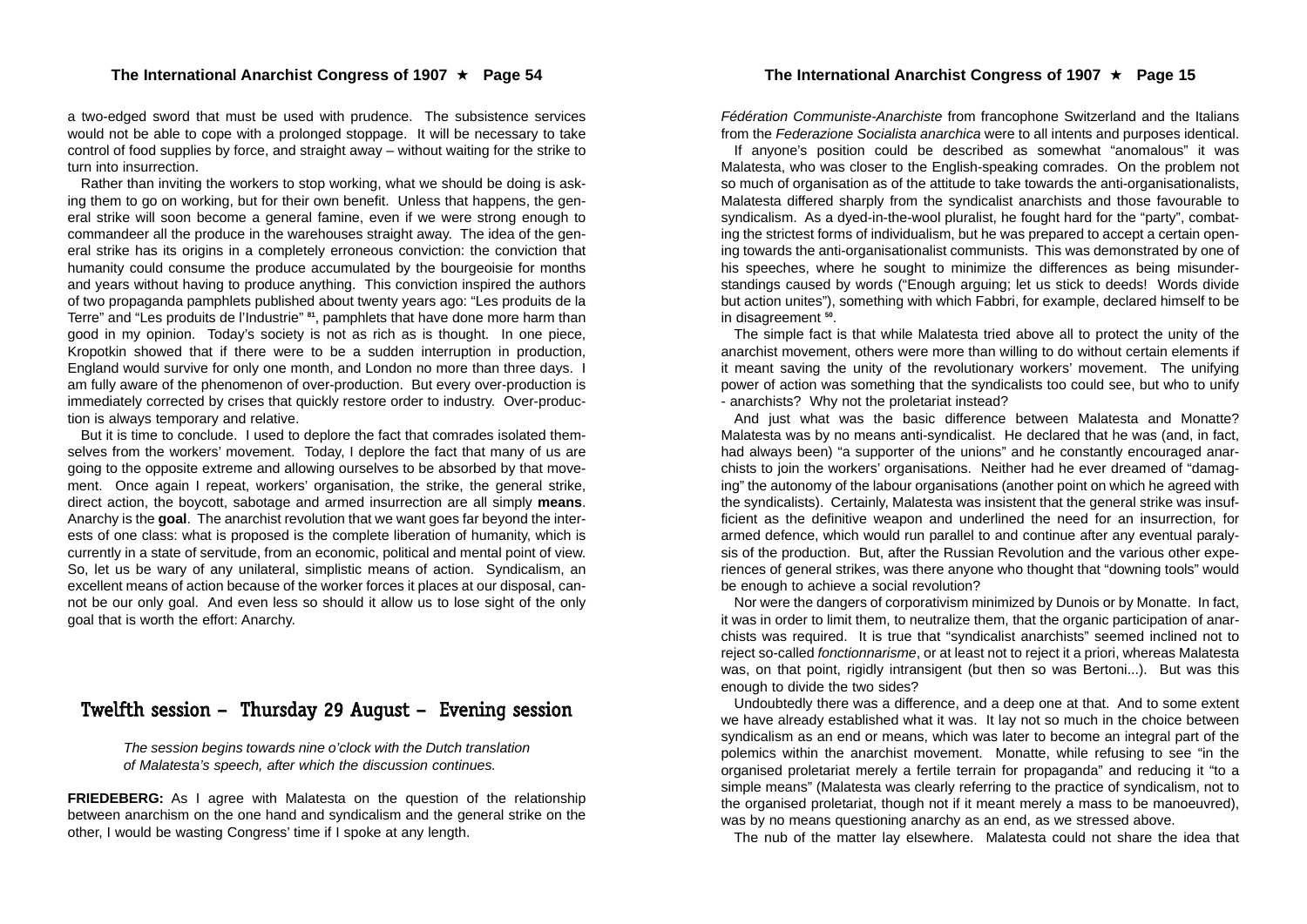anarchism had to be practically reborn continually within the process of the workers' emancipation, that it was in other words "stuck" to the history of the class struggle. The terrain of the class struggle, as understood by the syndicalist anarchists, seemed too narrow to him. And anyway, as he himself explained, he did not believe in the existence of classes "in the proper sense of the term", nor in the existence of "class interests". The starting point of the struggle of the exploited must not and could not be shared class interests, even "ideal" identity with the aim of a "complete liberation of humanity, at present in servitude, from the economic, political and moral point of view". Whereas the basis of the anarcho-syndicalist vision was production, society tied to the factory and the working class as a world of its own with its own specific existence, Malatesta based his own political vision on the mechanism for the reproduction of power, on the choice between freedom and authority.

It has to be said, though, that such complexity escaped most of the participants at the congress. Some saw in the Malatesta-Monatte clash nothing but the re-emergence of traditional insurrectionalism over the general strike. Others crystallized their attention on the problem of ends and means, emphasizing that it was anarchism which had to gather syndicalism within it and not the other way around. Yet others limited themselves to seeing only Malatesta's criticism of corporativism, of the potential "conservatism" of the unions. Few understood the true nature of the clash. Malatesta himself confirmed this impression **<sup>51</sup>** : "On these questions, as expounded by Monatte and I, there followed a debate which was most interesting, however much smothered by a lack of time and by the tiresome need for translation into many languages. It ended with the proposal of various resolution, but I do not believe that the differences in the tendencies were well defined; in fact, a great deal of penetration is required to understand them and, indeed, most of those present did not do so and voted nonetheless on the various resolutions. Which, of course, does not deny the fact that two quite real tendencies have appeared, however much the difference exists for the most part in predicted future developments rather than in the present intentions of the comrades".

Fabbri, too, contributed at the time by way of a letter of clarification to "La Protesta Umana" **<sup>52</sup>**, minimizing the divergence and reporting how Malatesta believed that "if two tendencies did emerge from the congress on syndicalism, it was so barely perceptible that it would be hard to define them concretely into two agendas; and that in any event the difference lay in a diversity of theoretical appreciation and not in any real difference".

If we believe what Malatesta says then that was clearly not the case. But that is not what matters. The essential point is that the difference struggled to come to light and perhaps some would have preferred it not to. If proof be needed, we only have to see the attitude of Bertoni, who was later to become one of the fiercest "Malatestans". In a long article of his serialized in "Le Réveil socialiste-anarchiste"**<sup>53</sup>**, Bertoni (who was from the Italian-speaking Ticino canton in Switzerland) confessed that he did not understand Malatesta's position on the reformist nature of trade unions and saw it as being dangerously close to that of the "politicians of socialism", tending to exploit the trade union for the good of the party.

violence during their strikes... against the police or the bosses? No, against the scabs who too are exploited and even more unfortunate, while the workers' true enemies, the only real obstacle to social equality, are the police and the bosses.

However, moral solidarity between proletarians is possible, if economic solidarity is not. Workers who limit themselves to the defence of their corporative interests will not know what it is, but there will come the day when the shared will to transform society will make new men of them. In today's society, solidarity can only be the result of sharing a common ideal. It is the task of anarchists to incite the syndicates to the ideal, guiding them little by little towards the social revolution – at the risk of damaging those "immediate gains" which they are so fond of today.

One can no longer deny that union action carries risks. The greatest of these risks certainly lies in militants accepting official positions in the unions, above all when they are paid positions. As a general rule, the anarchist who accepts permanent, paid office within a union is lost to propaganda, and lost to anarchism! He becomes indebted to those who pay him and, as they are not anarchists, the paid official who finds himself torn between his own conscience and his own interests will either follow his conscience and lose his position or else follow his interests and so, goodbye anarchism!

The official is a danger to the workers' movement, comparable only to parliamentarianism: both lead to corruption and from corruption to death it is only a short step.

Now, let us move on to the general strike. As far as I am concerned, I accept the principle and promote it as much as I can, and have done so for several years. The general strike has always struck me as an excellent means to set off the social revolution. However, let us take care to avoid falling under the dangerous illusion that the general strike can make the revolution superfluous.

We are expected to believe that by suddenly halting production the workers will starve the bourgeoisie into submission within a few days. Personally speaking, I can think of nothing more absurd. The first to starve to death during a general strike will not be the bourgeoisie who have all the accumulated produce at their disposal, but the workers, who only have their labour to live on.

The general strike as it is described to us is a pure utopia. Either the workers, starving after three days of striking, will go back to work with his tail between his legs and we add yet another defeat to the list, or he will decide to take the products into his own hands by force. And who will try to stop him? Soldiers, gendarmes, the bourgeoisie itself, and the whole matter will be necessarily decided with rifles and bombs. It will be an insurrection and victory will lie with the strongest.

So then, let us prepare for this inevitable insurrection instead of limiting ourselves to exalting the general strike as if it were a panacea for all evils. And please do not raise the objection that the government is armed to the teeth and will always be stronger than the insurgents. In Barcelona in 1902, the army was not so numerous**<sup>80</sup>**. But there had been no preparation for armed struggle and the workers, who did not understand that political power was their real enemy, sent delegates to the governor to ask him to get the bosses to give in.

Furthermore, the general strike, even taken on the level of what it really is, is still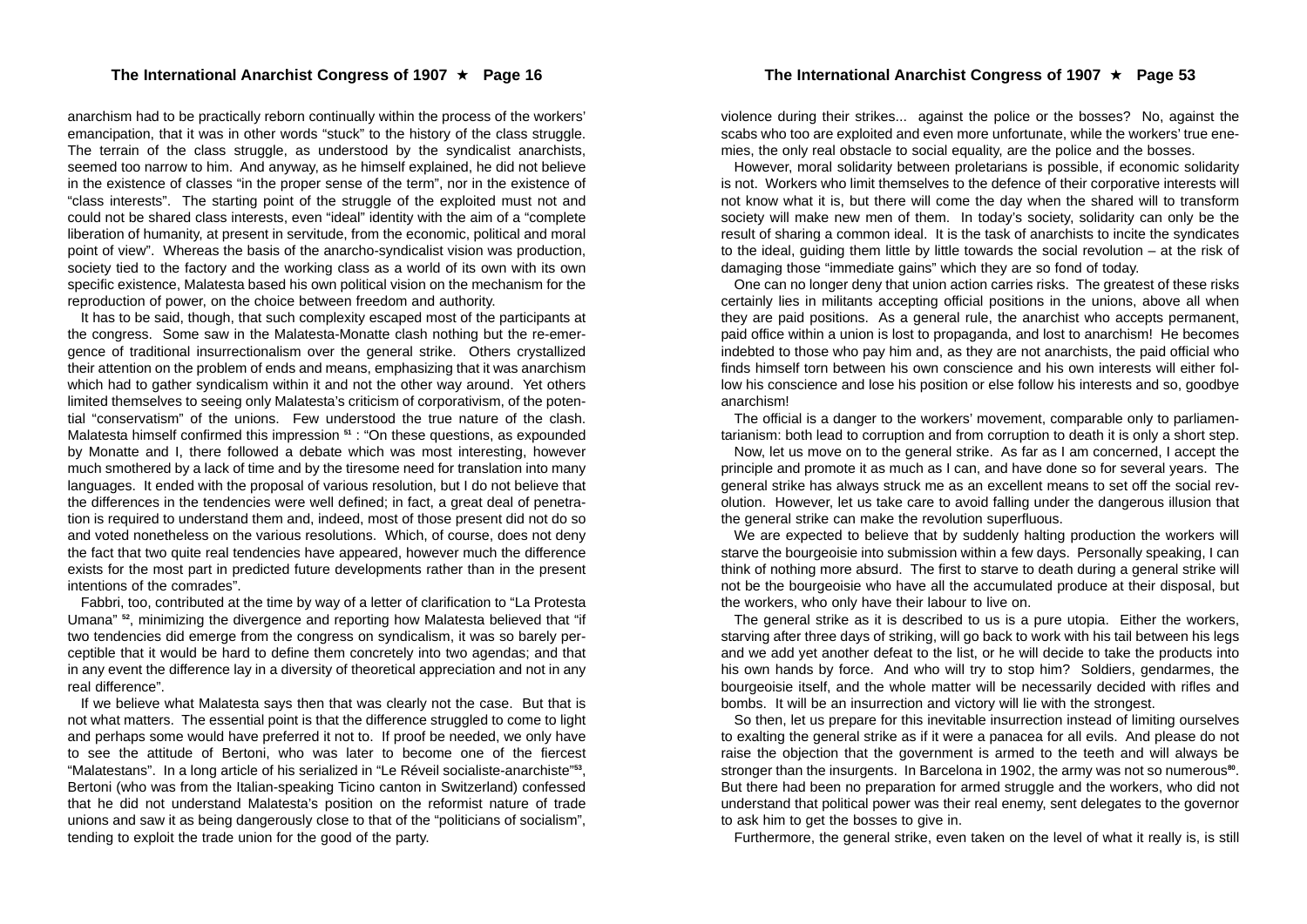all the force and breadth of the term. The workers' movement is nothing more than a means – albeit obviously the best of all the means at our disposition. But I refuse to take this means as an end, and I would reject it if it were to make us lose sight of the other elements of our anarchist ideas, or more simply our other means of propaganda and action.

The syndicalists on the other hand teach us to make an end of the means, to take the partial for the whole. That is how in the minds of some of our comrades syndicalism is about to become a new doctrine, threatening the very existence of anarchism.

Now, even if it is reinforced by the pointless use of the adjective revolutionary, syndicalism is and always will be a legalitarian, conservative movement with no other possible goal – at best – than the improvement of working conditions. I need go no further for proof than the example offered by the great North American unions. Having presented themselves as radically revolutionary, at a time when they were still weak, once they grew in size and wealth these unions became markedly conservative organisations, solely occupied with creating privileges for their members in the factory, workshop or mine, and are much less hostile to the bosses' capitalism than the non-organised workers, that ragged proletariat so maligned by the social democrats! Now, this continually-growing proletariat of the unemployed, which counts for nothing with syndicalism, or rather which counts only as an obstacle, cannot be forgotten by us anarchists and we must defend it because it is subjected to the worst sufferings.

Let me repeat: anarchists must enter the workers' syndicates. Firstly, in order to carry out anarchist propaganda; secondly, because it is the only means that can provide us with groups that will be in a position to take over the running of production come the day; furthermore, we must join in order to counteract to the best of our abilities that detestable state of mind that leads the unions to defend only particular interests.

The basic error of Monatte and of all revolutionary syndicalists, in my opinion, derives from an overly simplistic conception of the class struggle. It is a conception whereby the economic interests of all workers – of the working class – are held to be equal, whereby it is enough for workers to set about defending their own particular interests in order for the interests of the whole proletariat against the bosses to be defended.

The reality is very different, in my view. The workers, like the bourgeoisie, like everyone, are subject to the law of universal competition that derives from the system of private property and that will only be extinguished together with that system.

There are therefore no classes, in the proper sense of the term, because there are no class interests. There exists competition and struggle within the working "class", just as there does among the bourgeoisie. The economic interests of one category of worker are implacably in contrast with those of another category. And indeed we sometimes see some workers much closer, economically and mentally, to the bourgeoisie than to the proletariat. Cornelissen gave us some examples of this fact here in Holland. And there are others. I need not remind you that workers very often use

The situation would probably have remained static if, on the part of the anarchosyndicalists, Dunois (who else?) had not pushed the matter. Despite the series of misunderstandings that we have just seen, the syndicalist anarchists had clearly understood that they had been unable to steer the Congress towards "workerist anarchism". The bloc which formed around Malatesta was, all told, decidedly in the majority. It was at this point that the attack on "traditional" anarchism took a much harsher turn.

One month after the Congress, while "Les Temps Nouveaux" was publishing Malatesta's first article, a long piece by Dunois appeared in "Le Réveil socialisteanarchiste" in which he pulled no punches in his criticism of Malatesta (though he did admit: "Malatesta is infinitely closer to us syndicalists than many of those who gave him their votes"), he repeated quite explicitly that anarchism and syndicalism were one and the same thing, and indicated the road anarchism should take: "It must, finally, stop trying to divide itself 'between the bourgeois sky and the working-class earth', to paraphrase Bakunin's neat expression, and become once again what, frankly, it should never have ceased being. In other words, it must become workerist anarchism again (...) It is from within that anarchism will be able to clarify, to enliven, to fertilize the workers' movement, the workers' practice. I do not see it going so far as to direct it, nor even to influence it from without (...) Anarchism must boldly penetrate the workers' movement, mingle closely with its life, its daily activity, with its struggles, defeats or victories -, let it take its share of tasks and common responsibilities, let it impregnate the whole spirit and feelings of the working class, - and thus, only thus, will it find the strength to achieve all its revolutionary mission" **<sup>54</sup>**.

And Dunois did not stop there. In a later article in the "Pages Libres" journal **<sup>55</sup>**, he spoke openly of a crisis within anarchism, due to the fact that "so many vainly cling to old formulae", while "the minority (has) boldly allied itself to revolutionary syndicalism", defined as a new philosophy, "a launching platform for a whole army of brilliant thinkers and intellectuals, but... merrily unencumbered with the experience and consciousness of a proletariat eager for well-being and freedom" **<sup>56</sup>**.

It was not a question, though, of changing opinion and moving from anarchism to revolutionary syndicalism, since "revolutionary syndicalism is anarchism - but a regenerated anarchism, refreshed by the breeze of proletarian thought, a realistic and concrete anarchism which is no longer satisfied, as was the old anarchism, with abstract negations and statements, a **workerist anarchism** which trusts in a working class strengthened by the struggle over the years, and no longer solely in its initiates, for the realisation of its dreams".

While Malatesta, linear and consistent in his defence of the anarchist movement's unity, had sought not to worsen the divide when noting the divergence, Dunois preferred not to "camouflage" the "theoretical and practical conflict". "In Amsterdam, traditional anarchism saw workerist anarchism ranged against it for the first time. And there will be other occasions to follow this first meeting. But traditional anarchism, enveloped in its mantle of idealism which tomorrow will be its shroud, is as half-dead as the other is alive".

As we can see, there were no half measures. For Dunois, the anarchist movement

#### The International Anarchist Congress of 1907 ★ Page 17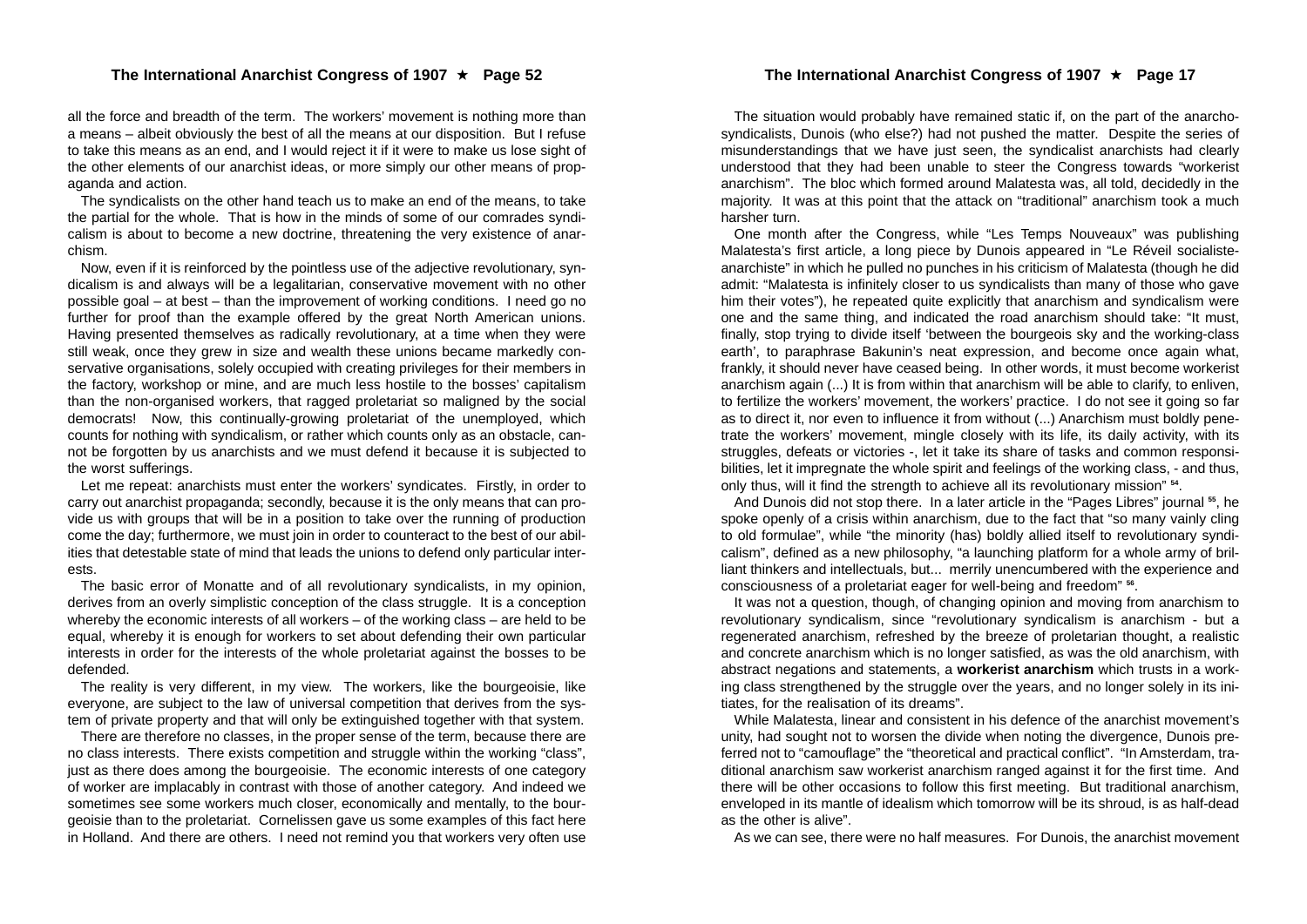was at a crossroads: either it must accept the positions of "workerist anarchism" or it would die, or at the very least vegetate in a state of continual crisis. But at the very same time, Malatesta was exploring the question of anarchism and/or syndicalism in an article published in "Freedom" and again in "Les Temps Nouveaux" and other papers **<sup>57</sup>**, going so far as to state: "The fault of having abandoned the workers' movement was most damaging for anarchism, but at least it was left with its distinctive characteristics. The error of confusing the anarchist movement with syndicalism will prove to be a serious one. In other words, the "purity" of the ideal first and foremost.

In late 1907 and early 1908, the respective positions seemed to have been clearly laid out. And yet it can be said that they provoked no particular reaction in anarchist circles. The problem of "syndicalism" continued to be discussed more or less everywhere, but without anything much new being said. The articles by Malatesta and Dunois did not seem to have exerted much influence, or rather, they did not seem to have moved the debate on to any extent. In France, Charles-Albert and Jean Grave recommenced their old criticism of syndicalism **<sup>58</sup>**, whereas in Italy, various articles in "L'Alleanza Libertaria" (a new journal which emerged from the Congress of Rome) mostly followed the pre-Amsterdam line **<sup>59</sup>** of prudent, if open, support for syndicalism. The same could be said for French-speaking Switzerland, where "Le Réveil socialiste-anarchiste" firmly placed itself half-way between Dunois and Malatesta **<sup>60</sup>**. In Germany, "Der Revolutionär" hosted a reasoned debate between certain elements for and against syndicalism **<sup>61</sup>**. In Russian emigrant circles the clash between the tendencies went on as openly as before **<sup>62</sup>**.

So, no exaggerated responses. In fact, even the distancing of the French syndicalist anarchists (but not all) was gradual. Their main worry was not so much clashing with other anarchists as trying to form a unitary front with the other tendencies within syndicalism. In early 1908, there appeared in Paris "L'action directe", designed as an attempt to bring together elements of varying origin - pure syndicalists, syndicalist socialists, syndicalist anarchists, as Monatte himself wrote (apart from him, the other collaborators included Griffuelhes, Merrheim, Pouget, Delesalle, Lagardelle, Dunois and Cornelissen) **63**. Then, towards the end of 1908, Dunois contributed to the "Bulletin de l'Internationale Anarchiste" in his capacity as member of the International itself, though by this stage, as he himself confessed, he was increasingly led to believe that specific groups were "pointless and superfluous" **<sup>64</sup>**.

By 1909-10, the process of breaking away could be said to be complete. Most of the anarcho-syndicalists, apart from some isolated cases, had either returned to positions close to those of Malatesta (Fabbri or Bertoni, for example) or had definitively opted for syndicalism without any further specification. When, in 1909, Monatte founded "La Vie Ouvrière", amongst the initial nucleus of the journal were Dunois, Fuss-Amoré and Léon Clément, to name just those who participated in the Amsterdam Congress (in effect, Clément had only sent in his report). Cornelissen was by now thoroughly occupied with editing the "Bulletin international du movement syndicaliste". Only later, after the First World War, would anarcho-syndicalism once again be spoken of as a phenomenon at international level.

Despite all the contradictions, the misunderstandings, the silences and the incom-

forms of syndicalism and direct action anarchists can support.

*Comrade Malatesta immediately takes the floor and replies to Monatte with one of his most vigorous speeches. From the moment the old revolutionary begins to speak, with the down-toearth eloquence and frankness so appreciated by all, silence falls on the hall.*

**MALATESTA:** I wish to state straight away that I will only deal here with those areas in which I am in disagreement with the previous speakers, and in particular Monatte. Otherwise I would be needlessly inflicting you with pointless repetition, something which we can allow ourselves to do at a rally, for example, faced with a hostile or indifferent audience. But here we are amongst comrades and I am sure that on hearing me criticize what there is to be criticized in syndicalism none of you will be tempted to take me for an enemy of organisation and workers' action; were that to happen it would mean you do not know me very well!

The conclusion arrived at by Monatte is that syndicalism is a necessary and sufficient means for social revolution. In other words, Monatte has declared **that syndicalism is sufficient unto itself**. And this is, in my opinion, a radically erroneous doctrine. The aim of my speech is to counter this doctrine.

Syndicalism, and more precisely the workers' movement (the workers' movement is a fact that no-one can ignore, whereas syndicalism is a doctrine, a system, and we must avoid confusing them), the workers' movement, I repeat, has always found in me a staunch, but not blind, defender. It is because I see it as a particularly favourable terrain for our revolutionary propaganda and at the same time a point of contact between the masses and ourselves. I do not need to insist on this point. It must be admitted that I have never been one of those anarchist intellectuals who benevolently walled themselves up in the ivory tower of pure speculation once the old International disappeared; that I have never stopped fighting that attitude of haughty isolation wherever I have found it, be it in England, Italy, France, or elsewhere, nor pushing comrades back to the path that the syndicalists, forgetting a glorious past, call new, but that the first anarchists had already established and followed within the international.

I want anarchists to enter the workers' movement today, as they did in the past. I am a syndicalist, in the sense of being a supporter of the syndicates, today as I was in the past. I do not demand anarchist syndicates that would immediately justify social-democratic syndicates, or republican, or royalist or others which would at best be able to divide the working class more than ever. I do not even want **red** syndicates, because I do not want **yellow** syndicates. On the contrary, I want syndicates that are open to all workers without distinction of opinions, absolutely **neutral** syndicates.

So then, I am for the greatest possible participation in the workers' movement. But I am for it above all in the interest of our propaganda, whose range of action would be considerably increased. It is just that this participation cannot result in our renouncing our dearest ideas. In the syndicates we must remain as anarchists, with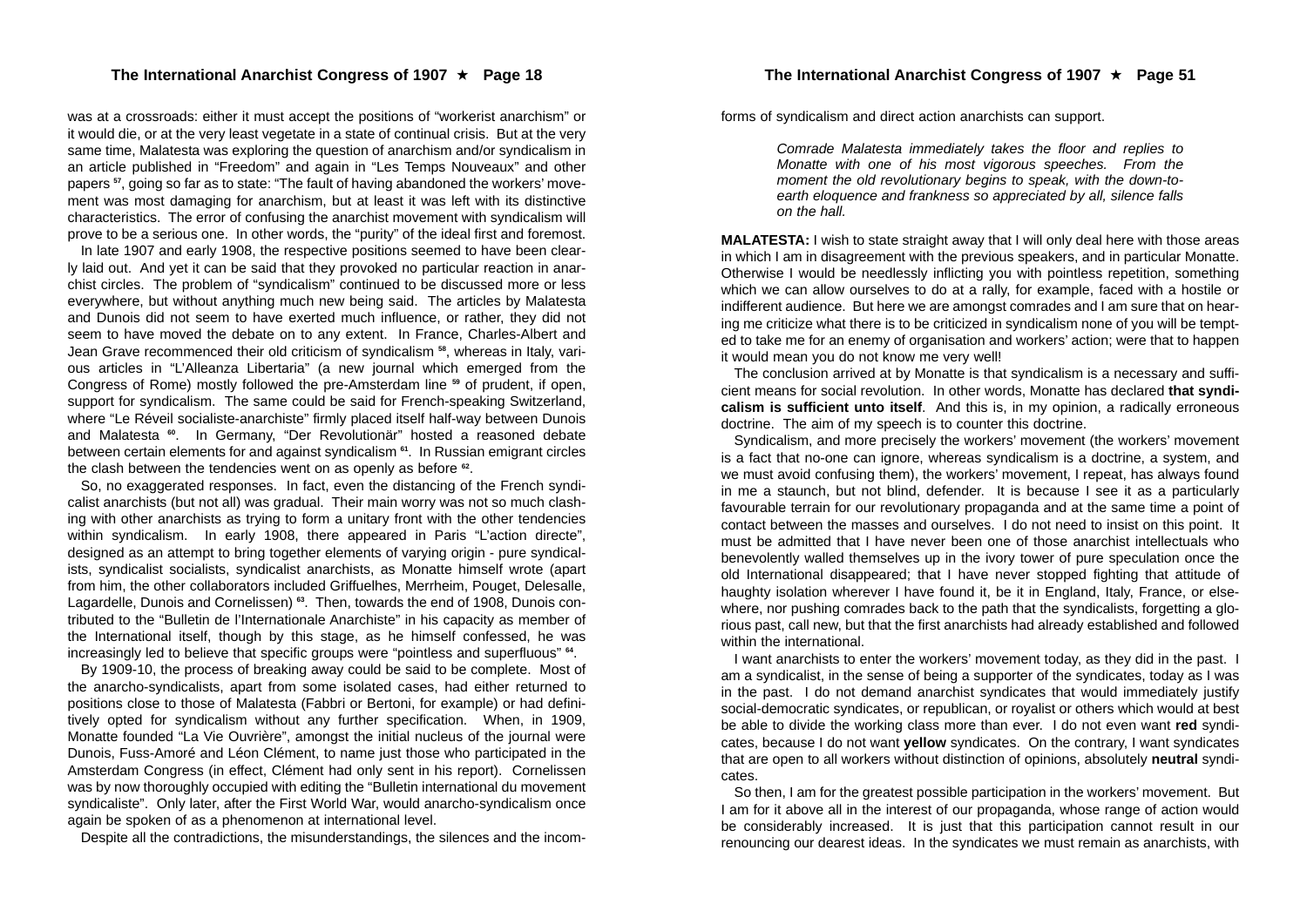## Eleventh session – Thursday 29 August – Afternoon session

*As soon as the session opened, Emma Goldman read out a resolution in support of the Russian Revolution proposed by comrades Rogdaev and Vladimir Zabrezhnev together with Goldman, Cornelissen, Baginsky, Pëtr Munžic, Luigi Fabbri and Malatesta. The resolution was unanimously passed.*

*Discussion of the general strike and syndicalism then resumed. The first to speak was Christiaan Cornelissen.*

**CORNELISSEN:** I do not believe that any anarchist could object to Monatte's speech. However, it should be agreed that he spoke solely from the point of view of a syndicalist militant and that from an anarchist viewpoint his speech requires completion.

Anarchists, we must support both syndicalism and direct action, but on one condition: that their goal be revolutionary and that they do not cease to aim at transforming today's society into a communist and libertarian society.

We cannot hide from the fact that neither syndicalism nor direct action are always, necessarily revolutionary. It is possible to use them for conservative, even reactionary, ends. Thus the diamond workers of Amsterdam and Antwerp have greatly improved their working conditions without resorting to parliamentary means, by the sole use of direct syndicalist action. And what do we see now? The diamond cutters have made a sort of closed caste of their corporation, around which they have built a Chinese wall. They have limited the number of apprentices and they oppose ex-cutters returning to the trade once they have left. Certainly we cannot approve of such practices!

And neither is this a Dutch speciality. In England and in the United States, the unions have often practised direct action. They have used direct action to create a state of privilege for their members; they prevent foreign workers from working even when they are members of unions; and lastly, being made up of "qualified" workers, they have at times opposed the movements of manual labourers, of "unqualified" workers. We can approve of none of this.

Similarly, we cannot approve of the attitude of the French and Swiss typographers who refuse to work with women. There is at present a threat of war between the United States and Japan, but the fault lies not with the American capitalists and bourgeoisie, who would draw even greater benefit from exploiting Japanese workers than American workers. No, it is the American workers themselves who are sparking off the war by violently opposing the importation of Japanese manpower.

Finally, there are also other forms of direct action that we must never cease to combat: for example, those that seek to oppose the introduction of machinery (linotypes, hoists, etc.), in other words the improvement of production through the improvement of the tools of production.

I intend to condense these ideas into the form of a motion that will set out which

prehension that we have highlighted, the Amsterdam event had, and still has, important repercussions (repercussions which were not as immediate as Malatesta had predicted) on the anarchist movement. Amsterdam did not lead to the definitive liquidation of "traditional" anarchism as the syndicalist anarchists had hoped, in order that anarchism could regain its leading role in the process of the proletariat's emancipation.

Establishing whether their alternative would have met with greater success, or at least attempting to establish it, would be outside the scope of this work. One thing, though, does emerge from a close analysis of the goings on which provide the backdrop to the Amsterdam Congress: it is no longer possible to limit ourselves to accepting uncritically the lines of the Monatte-Malatesta clash, on the basis of what is frequently distorted tradition or historiography. If we look at Amsterdam in its true context, taking into consideration the situation at the time this initiative came about, we can find many answers to the questions that the history of the anarchist movement continues to throw up.

#### *Maurizio Antonioli*

Translation by Nestor McNab, 2007.

#### **Notes:**

**1.** The only organisation represented at the London Congress was the Jura Federation. Germans, Austrians, Spaniards, Russians and Swiss-Germans were represented by emigrants living in London (Vera Zasulic for the Russians; Malatesta and Merlino for the Italians).

**2.** P.C. MASINI, *Storia degli anarchici italiani da Bakunin a Malatesta*, Rizzoli, Milan 1969, p. 203.

**3.** G. CERRITO, *Dall'insurrezionalismo alla settimana rossa*, CP Editrice, Florence 1977, p. 13. **4.** P.C. MASINI, *op. cit.*, p. 220.

**5.** See G. CERRITO, *op. cit.*, p.34 and following; P.C. MASINI, *op. cit.*, p.215 and following.

**6.** C. CORNELISSEN, *Le Congrès Ouvrier Révolutionnaire et Libertaire d'Amsterdam (1907)*,

in *Almanach de la Révolution pour 1907*, La Publication Sociale, Paris undated (1907).

**7.** See F.S. MERLINO, *Nécessité et bases d'une entente*, Impr. A. Longfils, Brussels 1892.

**8.** From E. Malatesta's preface to the Italian edition of Merlino's above-mentioned pamphlet (*Necessità e basi di un accordo*, La Popolare ed., Prato 1892).

**9.** This is also the opinion, though limited to France, of R. BRECY, *Le Mouvement syndical en France 1871-1921*, Mouton & Co., Paris - La Haye 1963, p. XII.

**10.** Readers should need no reminder of the "syndicalist" choice of Pelloutier and Pouget in reaction to "individual...dynamite", and Malatesta's attempts to contain the rise of illegalism by seeking to promote the usefulness of the "anarchist party".

**11.** *Le Congrès ouvrier révolutionnaire international de Paris 1900*, in "Les Temps Nouveaux" du 31 mars au 6 avril 1900.

**12.** P. DELASALLE, *Le Congrès révolutionnaire*, in "Les Temps Nouveaux" du 21 au 27 juillet 1900.

**13.** The principal questions discussed were: communism and anarchism; communism and indi-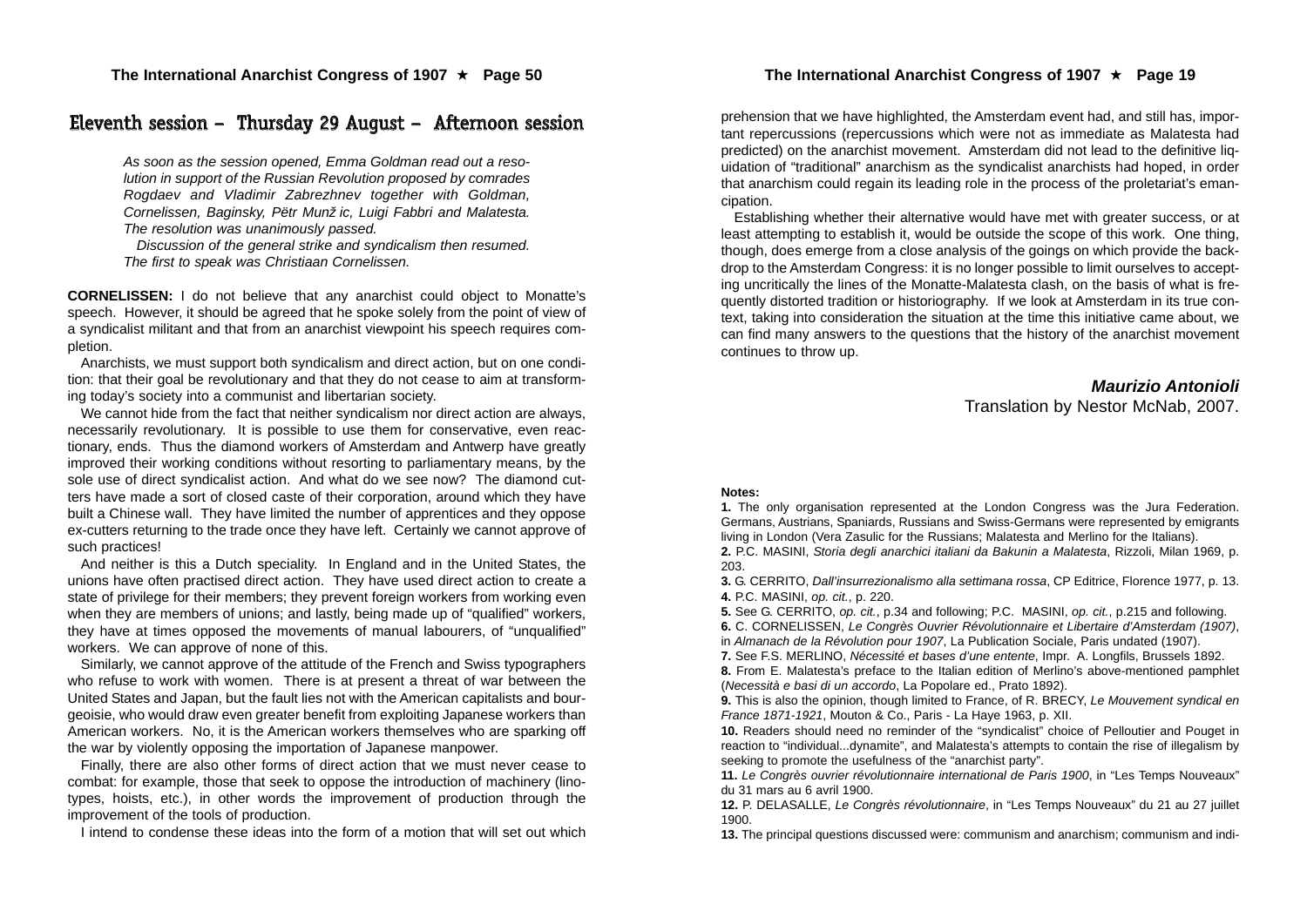#### The International Anarchist Congress of 1907 ★ Page 20

vidualism; the general strike; the attitude of anarchists towards co-operatives, anti-militarism, Semitism, Zionism, Tolstoyism; the question of women; the various means of propaganda; organisation between revolutionary communist groups from the same country or from different countries; the attitude of anarchists in the case of war, uprising or insurrection; the organisation of solidarity; aid funds; publication of an international journal. Participants included the *Étudiants Socialistes Revolutionnaires Internationalistes*, many French libertarian libraries and study groups, some local trade unions, the newspapers "Le Père Peinard", "le Libertaire", "Les Temps Nouveaux", the Parisian anti-militarist group, the Parisian Italian group, Bulgarians, Czechs and Belgians.

**14.** "Les Temps Nouveaux" published a special issue with all the reports.

**15.** See "Het Volksdagblad", 26 juli 1906, for the report on the congress. Also "Grond en Vrijheid", august 1906 (*Een nieuwe Internationaal*).

**16.** See "Grond en Vrijheid", oktober 1906 (*Mededeelingen van de Federatie van Vrijheidlievende Kommunisten*).

**17.** *Aux Anarchistes*, in "Bulletin de l'Internationale Libertaire", octobre 1906.

**18.** *Le Congrès d'Amsterdam*, in "Bulletin de l'Internationale Libertaire", novembre 1906.

**19.** "L'action directe", edited by Gilly (Hainaut) was noted for its "workerist anti-militarism". See "Les Temps Nouveaux", 7 avril 1906.

**20.** *Vers l'Internationale*, in "Bulletin de l'Internationale Libertaire", octobre 1906.

**21.** See "Bulletin de l'Internationale Libertaire", février 1907.

**22.** *Ibid*, avril 1907.

**23.** *Un Congresso Anarchico Italiano. Appello agli anarchici d'Italia*, in "La Gioventù Libertaria", 30 marzo 1907.

**24.** See "Bulletin de l'Internationale Libertaire", mai 1907.

**25.** See "Der freie Arbeiter", den 20. April 1907.

**26.** G. HERZIG, *Le Congrès d'Amsterdam*, in "Le Réveil socialiste-anarchiste", 20 juillet 1907.

**27.** *Le Congrès d'Amsterdam*, cit.

**28.** *L'Internationale Libertaire*, in "Bulletin de l'Internationale Libertaire", février 1907.

**29.** LA G.L., *Riflessioni (A proposito del Congresso Internazionale Libertario di Amsterdam)*, in

"La Gioventù Libertaria", 23 febbraio 1907.

**30.** H. FUSS-AMORÉ, *Groupement Comuniste Libertarie*, in "Les Temps Nouveaux", 26 janvier 1907.

**31.** The circular appeared in most of the anarchist press in January/February 1907.

**32.** G. HERZIG, *cit*.

**33.** H. FUSS-AMORÉ, *Le Congrès d'Amsterdam*, in "Les Temps Nouveaux", 9 mars 1907.

**34.** According to what Monatte wrote, in a long article which dealt with the founding and life of "La Vie Ouvrière", in "La Révolution prolétarienne", octobre 1959 - janvier 1960 (the comment that interests us is in the October issue).

**35.** C. CORNELISSEN, *cit*.

**36.** See the note to *Rapport sur le movement anarchiste en Suisse Romande*, in "Bulletin de l'Internationale Libertaire", 29 février 1908.

**37.** The reference is to the famous strikes of April-May 1906, promoted by the CGT in demand of an 8-hour working day.

**38.** A. DUNOIS, *Les anarchistes et le movement ouvrier en France*, in "Bulletin de l'Internationale Libertaire", juillet 1907 (also published in "Der Freie Arbeiter", den 31. August 1907).

**39.** A. DUNOIS, *Un Congrès anarchiste*, in "Les Temps Nouveaux", 1 décembre 1906 (also published in "Il Pensiero", 16 gennaio 1907).

**40.** A. DUNOIS, *Sur le Congrès d'Amsterdam*, in "Les Temps Nouveaux", 16 février 1907.

**41.** In this regard, see my *Bakunin tra sindacalismo rivoluzionario e anarchismo*, in *Bakunin*

*It is decided that the questions of syndicalism and the general strike be unified under the title "Syndicalism and the General Strike" and that the discussion take place in the afternoon.*

*Comrade Nikolai Rogdaev takes the floor to speak about "The Russian Revolution". Rogdaev speaks in Russian and most people attending the Congress do not understand him* **<sup>79</sup>***. Everyone's eyes, however, are fixed on that pale youth in whose eyes burn a strange flame. And everyone can guess at what he is saying. He speaks about the struggle in which Russian anarchists (including himself) are engaged against murderous czarism; he recalls the revolts and the martyrs, the suffering and the executions, all the enormous drama that is being played out in Russia only to be met with the indifference of Europe.*

*At this point, Siegfried Nacht raised an incident. He accused comrade Croiset of having given information to some bourgeois journalists from Amsterdam the previous evening on yesterday's private session. He suggested that Croiset give some public explanation.*

*Nacht's words provoked great emotion throughout the assembly. It was not known what information Croiset had provided and it was feared that it could possibly be damaging to some delegates (in particular the Germans) once they returned to their countries.*

*But Croiset rose and asked to speak. He was pale. His defence, alternately in Dutch, German and French, was listened to in silence.*

**CROISET:** What Nacht says is in effect true, I realize that with deep regret. I am worthy of your reproach, and I accept it *a priori*, a result of my guilty thoughtlessness. I wish only to protest vehemently one expression used by Nacht. He says that he "surprised" me. Only one who hides can be surprised. However, it was during the course of yesterday's public meeting that I spoke to the journalists. I would add that the information given cannot compromise any of our comrades.

**MALATESTA:** While I deplore comrade Croiset's thoughtlessness, I would ask Congress to continue with the agenda before it.

> *The majority shared Malatesta's point of view and formally reproached Croiset. It should be added that some of those present, represented by Chapelier, were contrary to this reproach, given Croiset's apology and the practically inexistent damage.*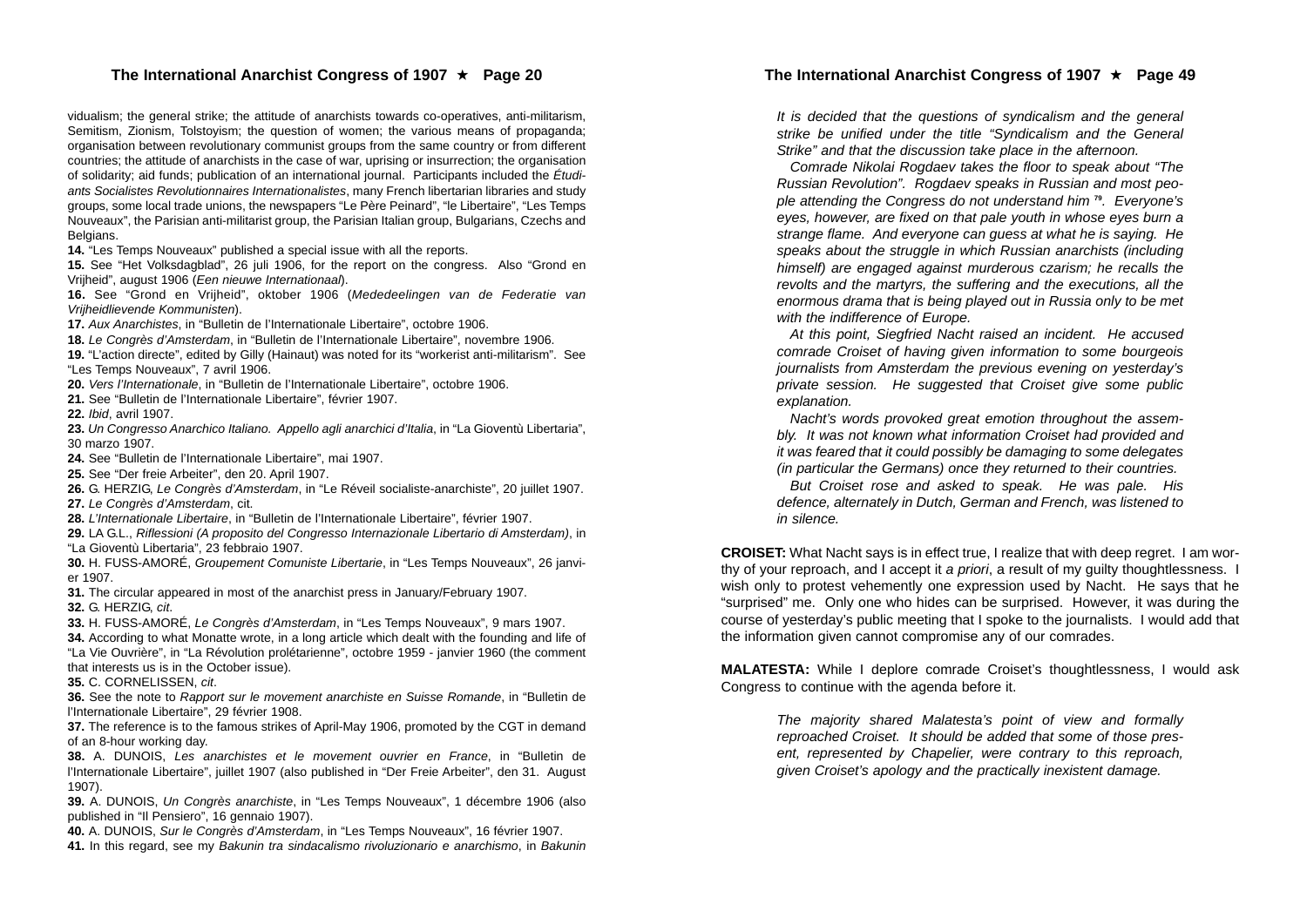of revolution".

**74.** "La Voix du Peuple" was the mouthpiece of the CGT and began publication on 10 December 1900. The pre-war series ended on 3 August 1914, when hostilities broke out. Émile Pouget (1860-1931), who had been behind the old "Père Peinard" journal, was its chief editor until 1909. His place was taken by Yvetot (1909-1912), who was in turn succeeded until 1914 by Dumoulin.

**75.** In 1898 Alexandre Millerand, an independent socialist, accepted the post of Minister of Industry and Trade in the Waldeck-Rousseau cabinet.

**76.** Montpellier Congress, 22-27 September 1902 (13th national corporative congress and 7th CGT congress).

**77.** 8-16 October 1906.

## Tenth session – Thursday 29 August – Morning session

*The session opens at nine-thirty. It is decided that the chairman shall remain unchanged until the end of the Congress. After the translations of Monatte's speech into Dutch and German, Friedeberg speaks to observe that all the main European papers have published reports on the Anarchist Congress with the exception of the social-democrat papers. These papers, most notably "Vorwärts", have observed the most religious silence; they undoubtedly prefer to entertain their readers with the diplomatic farce currently being played out in the Hague!*

**MALATESTA:** Rather than regret this unanimous silence, I would be happy about it, personally speaking. In the past, every time the social-democratic press has dealt with anarchists it has been to slander them. Now it says nothing: that at least is a step forward.

> *But Monatte did not want "L'Humanité", the French socialist paper, and "Vorwärts", the rich and powerful "central organ" of German social democracy, to be placed on the same level. "L'Humanité" was poor and had no correspondents in Amsterdam. Monatte was convinced that this was the only reason for the silence on the part of "L'Humanitè"* **<sup>78</sup>***.*

**MALATESTA:** Time is passing and we are still far from having got through our toofull agenda. We still have three important problems to discuss: "Syndicalism and Anarchism"; "The economic general strike and the political general strike"; "Anti-militarism and Anarchism", not to mention many questions of secondary importance. As it is difficult to separate syndicalism from the general strike, I would ask that in order to save time, they be discussed together.

*cent'anni dopo*, L'Antistato, Milan 1977, pp. 70-71.

**42.** P. KROPOTKIN, *Les Anarchistes et les Syndicats*, in "Les Temps Nouveaux", 25 mai 1907. **43.** With regard to Fabbri, see my introduction to L. FABBRI, *L'organiszazione operaia e l'anarchia*, Crescita Politica Editrice, Florence 1975.

**44.** See for example by Pierrot, *Le syndicalisme*, in "Les Temps Nouveaux", 11 mai 1907 and by Bretoni, *Gli anarchici e l'organiszazione operaia* (extract from the report sent to the Rome anarchist congress), in "Il Pensiero", 16 giugno 1907.

**45.** J. MAITRON, *Histoire du movement anarchiste en France (1880-1914)*, SELI, Paris 1951, p. 306.

**46.** See "Le Mouvement social", avril-juin 1977.

**47.** *Ibid*.

**48.** *Resoconto generale del Congresso Internazionale Anarchico di Amsterdam*, Libreria Sociologica, Paterson 1907, p. 5.

**49.** See *Bakunin tra sindacalismo rivoluzionario e anarchismo*, already cited.

**50.** L. FABBRI, *A proposito del Congresso di Amsterdam. Due parole di schiarimento*, in "La Protesta Umana", 28 settembre 1907.

**51.** See *Resoconto generale ...*, cit., p. 5.

**52.** L. FABBRI, *op. cit.*

**53.** L. BERTONI, *Anarchisme et syndicalisme*, in "Le Réveil socialiste-anarchiste", 30 novembre 1907 (the article was concluded in the following 8th August issue).

**54.** A. DUNOIS, *Le Congrès d'Amsterdam*, in "Le Réveil socialiste-anarchiste", 21 septembre - 2 novembre 1907.

**55.** A. DUNOIS, *Le Congrès d'Amsterdam et l'anarchisme*, in "Pages libres", 23 novembre 1907.

**56.** "Bien-être et liberté" was the motto of the *Confédération Générale du Travail*.

**57.** E. MALATESTA, *Anarchisme et syndicalisme*, in "Les Temps Nouveaux", 28 décembre 1908.

**58.** CHARLES-ALBERT, *Après le Congrès*, in "Les Temps Nouveaux", 7 décembre 1907. J. GRAVE, *Syndicalisme et anarchie*, in "Les Temps Nouveaux", 1, 8, 15 février 1908. There is a curious comment by Malato in "La Guerre Sociale", du 28 août au 3 septembre 1907, where he talks about two tendencies, one "objective" and one "subjective", the former seeking to change the environment in order to transform the individual, the latter aiming to perfect the individual. The two tendencies that appeared, however, do not seem to us to be distinguished in this way. **59.** See for example A. BORGHI, *Anarchismo e sindacalismo*, in "L'Alleanza Libertaria", 1 e 8 maggio 1908; E. SOTTOVIA, *L'influenza sindacalista nel movimento anarchico*, ivi, 17 luglio 1908; L. FABBRI, *Come e perché siamo sindacalisti*, ivi, 28 agosto 1908, etc.

**60.** See L. BERTONI, *Anarchisme et syndicalisme*, cit.; J. W(INTSCH), *Idéologie du syndicalisme*, in "Le Réveil socialiste-anarchiste", 13 juin 1908.

**61.** See the debate entitled *Syndikalismus und Anarchismus*, between Luigi (Fabbri) and Karl Holfmann and G. Stine in "Der Revolutionär", in the issues of 16 and 20 November and 7 and 21 December 1907.

**62.** See P. AVRICH, *The Russian Anarchists*, University Press, Princeton 1967, p. 81 and following.

**63.** The first issue of "L'action directe" came out on 15 January 1908, the last issue coming out on 3 October of the same year.

**64.** See "Bulletin de l'Internationale Anarchiste", décembre 1908.



#### The International Anarchist Congress of 1907 ★ Page 21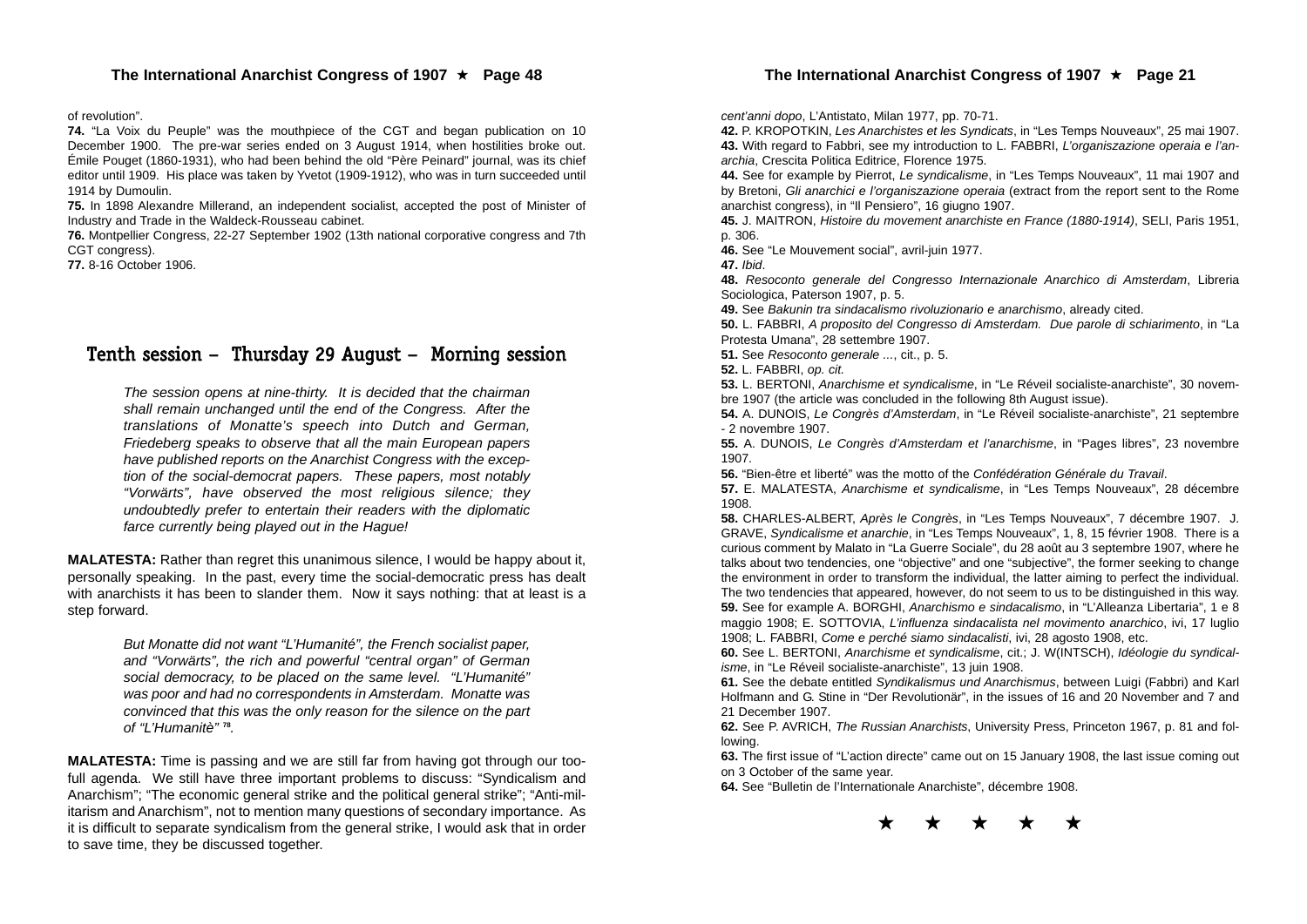## The International Anarchist Congress

## held at the Plancius Hall in Amsterdam, 2 6-3 1 A u g ust 1 9 0 7

## First session – Monday 26 August – Morning session

*The session opened at nine o'clock with Henri Fuss nominated as chairman. The agenda is discussed.*

*Ferdinand Domela Nieuwenhuis points out that the International Anti-Militarist Association, of which he is general secretary, will have its 2nd Congress on Friday and proposes that the Anarchist Congress take part, in lieu of its own discussion of anti-militarism. He is supported in this by Raphaël Friedeberg, Pierre Ramus, Max Baginsky and Emma Goldman. The proposal is vigorously opposed by Errico Malatesta and René de Marmande and a counterproposal is put forth requesting that the agenda be adhered to. Following lengthy discussions, the proposals are put to a vote, with Malatesta's winning 38 votes against 33 for the Domela-Friedeberg motion. Malatesta's proposal is therefore adopted.*

## Second session – Monday 26 August – Afternoon session

*This session is devoted to the reports on the state of the anarchist movement in Belgium, Bohemia, the Netherlands, Romandy (Francophone Switzerland), the USA and Vienna (Austria).*

but far from wishing to hide them, I believe it is useful to remember them constantly so that we can act to overcome them.

The most important is the tendency of individuals to entrust the task of struggle to their syndicates, to the Federation, to the Confederation, to rely on collective strength when their individual energy would be enough. By constantly appealing to the will of the individual, to his initiative and his daring, we anarchists can react vigorously against this negative tendency to resort continuously to the collective strength for small and large matters alike.

Syndicalist *fonctionnairisme*, furthermore, provokes lively criticism which, it must be said, is often justified. It can and does happen that some militants no longer fulfil their function in order to fight in the name of their comrades, but in order to make a living. But we must not deduce from this that the trade union organisations must do without officials. Many organisations cannot do without them. But they are a necessity whose defects can be corrected by an ever-vigilant spirit of criticism.

#### **Notes:**

**60.** This proposal by Goldman was made with Berkman in mind.

**61.** This is, of course, an entirely biased consideration on the part of the editor.

**62.** In May 1906, 158,000 people were on strike in France in support of the 8-hour day. See CH. TILLY – EDW. SHORTER, *Strikes in France (1890-1968)*, Cambridge University Press, Cambridge 1970, pp. 119, 120.

**63.** 2-10 October 1876.

**64.** Lyons, 28 January – 8 February 1878.

**65.** 20-31 October 1879. The congress pronounced itself in favour of the collectivisation of the means of production and was oriented towards "*la federation générale de toutes les corporations*". In Marseilles, the *Fédération du Parti des travailleurs socialistes de France* [Federation of the Party of Socialist Workers of France] was founded.

#### **66.** In November 1880.

**67.** There had already been the first signs of dissent between the Broussists and the Guesdists at the Congress of Rheims (30 October – 6 November 1881), where the *Fédération* transformed itself into the *Parti des travailleurs socialistes*. At the following congress in Saint-Étienne, which opened on 25 September 1882, the Guesdists walked out and set up the *Parti ouvrier* [Workers Party], later to become the *Parti ouvrier français* [French Workers Party]. The followers of Brousse instead founded the *Parti ouvrier socialiste révolutionnaire* [Revolutionary Socialist Workers Party], which later became the *Fédération des travailleurs socialistes de France* [Federation of Socialist Workers of France].

**68.** In 1890 the possibilist left wing led by Jean Allemande formed a party which took the old name *Parti ouvrier socialiste révolutionnaire*.

**69.** Saint-Étienne Congress, 7-8 February 1892.

**70.** Limoges Congress, 23-28 September 1895.

**71.** 17-22 September 1894.

**72.** Pelloutier (1867-1901) was secretary of the *Fédération des Bourses du Travail* from 1894 and a supporter of anarchists joining the syndicates.

**73.** 20-25 September 1897. The Congress proclaimed the general strike to be "synonymous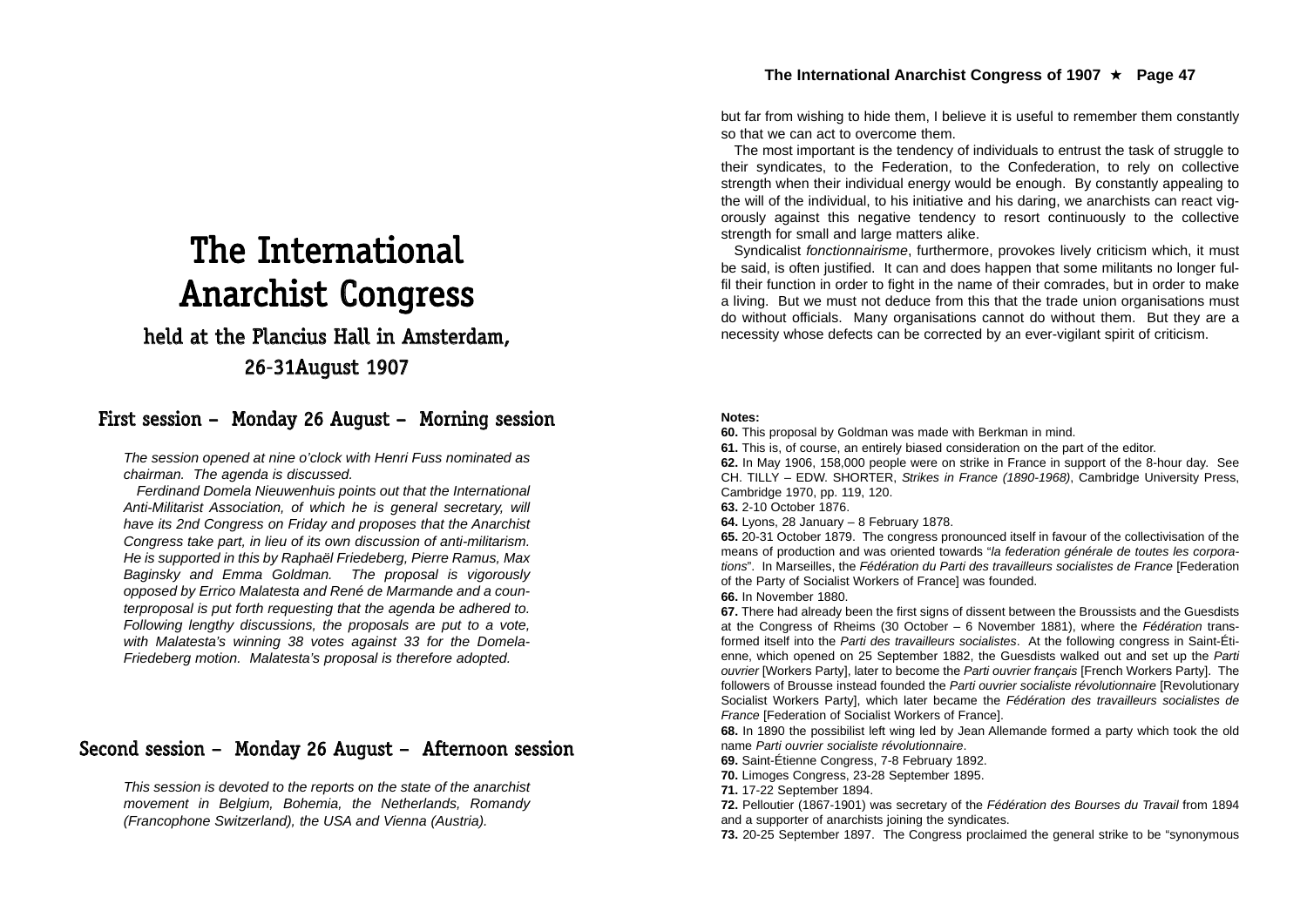Where strikes have proved useless, sabotage has managed to break the bosses' resistance. A recent example: the sabotage that followed the strike and defeat of the Parisian building workers in 1906. The building workers went back to their sites determined that their peace with the bosses would be more terrible than their war. And so, tacitly and unanimously in agreement, they began to slow production down; as if by chance, sacks of plaster or cement were found to be ruined, etc., etc. This war is still continuing today and, I repeat, the results have been impressive. Not only have the bosses often had to concede, but the construction workers have come out of this campaign much more conscious, more independent, more rebellious.

But if I dealt only with syndicalism as a whole, forgetting to mention its particular manifestations, what sort of apology would that be! The revolutionary spirit in France was dying, year after year it languished. Guesde's revolutionism, for example, was only in words or, worse still, for the benefit of elections and parliament; the revolutionism of Jaurès, on the other hand, went even further: it was simply, and openly, ministerial and governmental. As for the anarchists, their revolutionism had taken refuge in the lofty heights of the ivory tower of philosophical speculation. But it was amongst all these *défaillances*, in fact because of them, that syndicalism was born; the revolutionary spirit came alive again, became renewed at contact with it, and the bourgeoisie, for the first time since anarchist dynamite had hushed its grandiose voice, the bourgeoisie trembled!

It is important, then, that the syndicalist experience of the French proletariat be of use to the proletariat of every country. And it is the task of anarchists to ensure that this experience begins again everywhere there is a working class that is struggling for its own emancipation. Instead of opinion-based syndicalism, which gave rise to anarchist trade-unions in, for example, Russia and to Christian and social-democratic trade unions in Belgium and Germany, anarchists must provide the option of French-style syndicalism, a neutral – or more precisely, independent – form of syndicalism. Just as there is only one [working] class, so there should be only one single workers' organisation, one single syndicate, for each trade and in each town. Only on this condition can the class struggle – no longer facing the obstacle of arguments between the various schools of thought and rival sects on every point – develop to its fullest extent and have the greatest possible effect.

The Congress of Amiens proclaimed that syndicalism is sufficient unto itself. Now I know that this word has not always been completely understood, not even by anarchists. But what does it mean, if not that the now mature working class finally intends to be sufficient unto itself and not to entrust its emancipation to anyone other than itself? What anarchist could object to such a clearly-expressed will for action?

Syndicalism does not waste time promising the workers heaven on earth. It asks them to conquer it and assures them that their action will not be entirely in vain. It is a school of will, of energy, of fruitful thought. It opens new hopes and prospects to anarchism, too long closed in on itself. Let anarchists embrace syndicalism, then; their work will be all the more fruitful, their strikes against the social regime all the more decisive.

As with every human endeavour, the syndicalist movement is not without its faults,

## Third session – Monday 26 August – Evening session

*More reports on the state of the movement, from Germany, London's Jews, Russia, Serbia, Italy and Britain.*

## Fourth session – Tuesday 27 August – Morning session

*The session begins at nine o'clock. Rudolf Lange is nominated as chairman of the congress, with Christiaan Cornelissen and R. de Marmande as adjutants.*

*First on the agenda is "Syndicalism and Anarchism". But as one of the speakers, comrade Turner, has not yet arrived* **<sup>1</sup>***, Congress decides to deal with the topic "Anarchism and Organisation" instead. Amédée Dunois takes the floor.*

**AMÉDÉE DUNOIS:\*** It is not long since our comrades were almost unanimous in their clear hostility towards any idea of organisation. The question we are dealing with today would, then, have raised endless protests from them, and its supporters would have been vehemently accused of a hidden agenda and authoritarianism.

They were times when anarchists, isolated from each other and even more so from the working class, seemed to have lost all social feeling; in which anarchists, with their unceasing appeals for the spiritual liberation of the individual, were seen as the supreme manifestation of the old individualism of the great bourgeois theoreticians of the past.

Individual actions and individual initiative were thought to suffice for everything; and they applauded "Enemy of the People" when it declared that a man alone is the most powerful of all. But they did not think of one thing: that Ibsen's concept was never that of a revolutionary, in the sense that we give this word, but of a moralist primarily concerned with establishing a new moral elite within the very breast of the old society.

In past years, generally speaking, little attention was paid to studying the concrete matters of economic life, of the various phenomena of production and exchange, and some of our people, whose race has not yet disappeared, went so far as to deny the existence of that basic phenomenon – the class struggle – to the point of no longer distinguishing in the present society, in the manner of the pure democrats, anything except differences of opinion, which anarchist propaganda had to prepare individuals for, as a way of training them for theoretic discussion.

In its origins, anarchism was nothing more than a concrete protest against opportunist tendencies and the authoritarian way of acting of social democracy; and in this regard it can be said to have carried out a useful function in the social movement of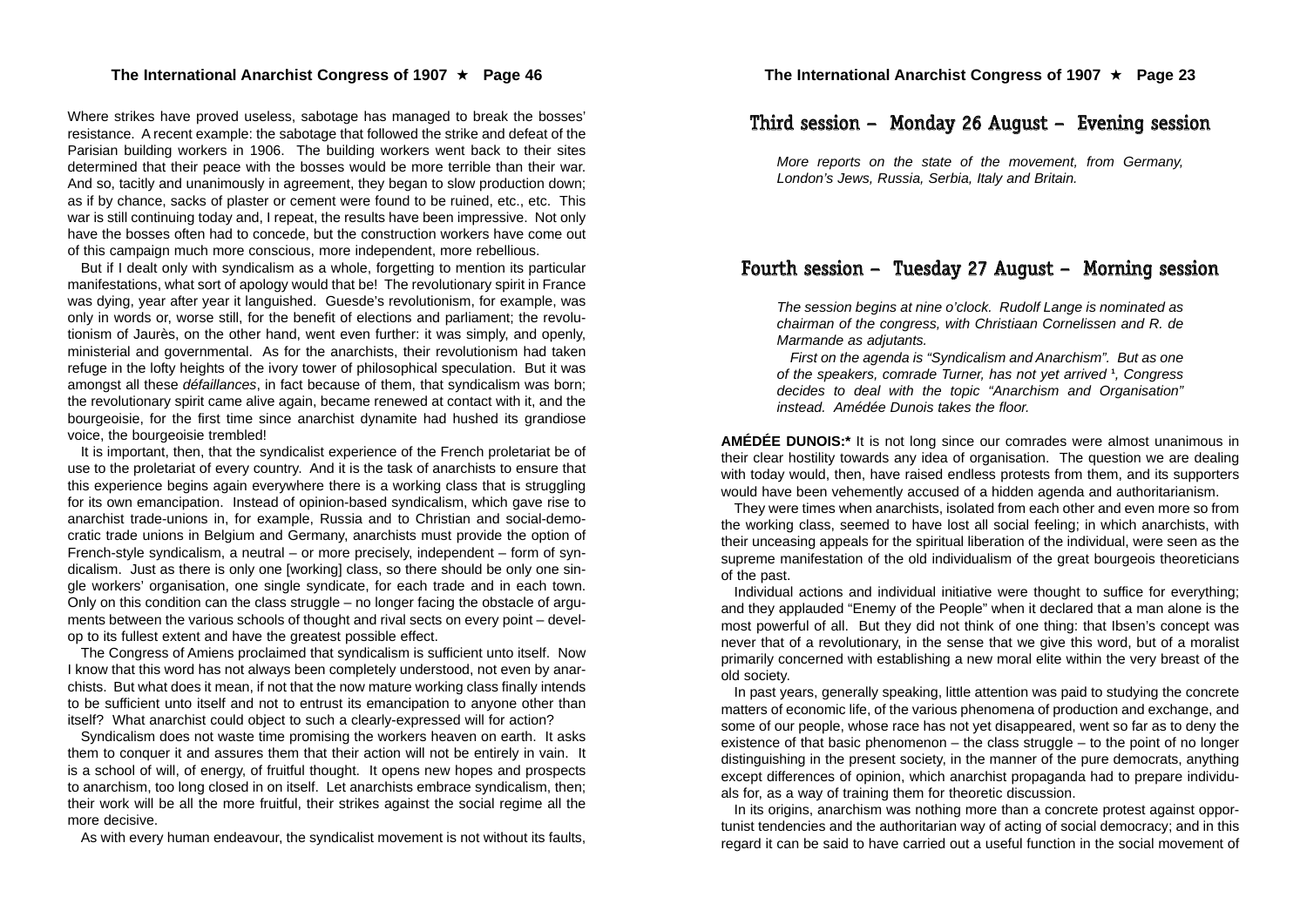the past twenty-five years. If socialism as a whole, as a revolutionary idea, has survived the progressive bourgeoisation of social democracy, it is is undoubtedly due to the anarchists.

Why have anarchists not been content to support the principle of socialism and federalism against the bare-faced deviations of the cavaliers of the conquest of political power? Why has time brought them to the ambition of re-building a whole new ideology all over again, faced with parliamentary and reformist socialism?

We cannot but recognize it: this ideological attempt was not always an easy one. More often than not we have limited ourselves to consigning to the flames that which social democracy worshipped, and to worshipping that which burned. That is how unwittingly and without even realizing it, so many anarchists were able to lose sight of the essentially practical and workerist nature of socialism in general and anarchism in particular, neither of which have ever been anything other than the theoretical expression of the spontaneous resistance of the workers against the oppression by the bourgeois regime. It happened to the anarchists as it happened to German philosophical socialism before 1848 – as we can read in the "Communist Manifesto" – which prided itself on being able to remain "in contempt of all class struggles" and defending "not the interests of the proletariat, but the interests of Human Nature, of Man in general, who belongs to no class, has no reality, who exists only in the misty realm of philosophical fantasy".

Thus, many of our people came back curiously towards idealism on the one hand and individualism on the other. And there was renewed interest in the old themes of '48 of justice, liberty, brotherhood and the emancipatory omnipotence of the Idea of the world. At the same time the Individual was exalted, in the English manner, against the State and any form of organisation came, more or less openly, to be viewed as a form of oppression and mental exploitation.

Certainly, this state of mind was never absolutely unanimous. But that does not take away from the fact that it is responsible, for the most part, for the absence of an organised, coherent anarchist movement. The exaggerated fear of alienating our own free wills at the hands of some new collective body stopped us above all from uniting.

It is true that there existed among us "social study groups", but we know how ephemeral and precarious they were: born out of individual caprice, these groups were destined to disappear with it; those who made them up did not feel united enough, and the first difficulty they encountered caused them to split up. Furthermore, these groups do not seem to have ever had a clear notion of their goal. Now, the goal of an organisation is at one and the same time thought and action. In my experience, however, those groups did not act at all: they disputed. And many reproached them for building all those little chapels, those talking shops.

What lies at the root of the fact that anarchist opinion now seems to be changing with regard to the question of organisation?

There are two reasons for this:

The first is the example from abroad. There are small permanent organisations in England, Holland, Germany, Bohemia, Romandy and Italy which have been operatthe agreement remained. Strengthened after 1902 with the influx of the *Fédération des Bourses* **<sup>76</sup>**, an event which created **workers' unity**, the Confederation today draws its strength from itself; and it is from this pact that revolutionary syndicalism was born, a doctrine which makes the syndicate the organ and the general strike the instrument of social transformation.

However – and I would call the attention of all the non-French comrades to this extremely important point – neither the achievement of workers' unity nor the coalition of revolutionaries could alone have brought the CGT to its present strength and influence if we had not remained true, in our union practice, to the basic principle that in effect excludes syndicates of opinion: **one single syndicate in each town for each trade**. The consequence of this principle is the political neutrality of the syndicate, which cannot and must not be anarchist, nor Guesdist, nor Allemandist, nor Blanquist, but simply of the workers. Differences of opinion, often subtle and artificial, fall into the background in the syndicate, enabling agreement. In practice, interests prevail over ideas: all the polemics between the various schools and sects cannot eliminate the fact that the workers, who are all equally subject to the laws of the wage system, have identical interests. And this is the secret of the agreement reached between them, which makes syndicalism so strong and which allowed it at the Congress of Amiens last year to state proudly that it was sufficient unto itself **<sup>77</sup>**.

My contribution here would be decidedly incomplete if I did not demonstrate the means that revolutionary syndicalism counts on to achieve the emancipation of the working class.

These means can be summed up in two words: **direct action**. But what is direct action?

For a long time, under the influence of the socialist schools of thought and in particular the Guesdist school, the workers entrusted the task of satisfying their demands to the State. Remember the workers' marches led by socialist deputies, delivering the fourth estate's petitions to the public powers! Given that such methods of action brought bitter disappointment, it gradually came to be thought that the workers could only obtain those reforms that they were able to impose **by themselves**; in other words, that the motto of the International that I previously mentioned should be understood and applied as rigorously as possible.

Doing things oneself, depending on oneself alone – that is direct action. But this naturally takes on different forms.

Its main form, or rather its most noticeable form, is the strike. A double-edged sword, it was said recently: a solid and well-tempered sword, we say and one which can strike at the heart of the bosses if ably handled by the worker. It is through the strike that the working masses enter the class struggle and familiarize themselves with the notions that arise therefrom; it is through the strike that they receive their revolutionary education, measure up their strength against the strength of their enemy capitalism, gain trust in their own power and learn to be audacious.

Sabotage is no less valuable either. It works along these lines: **bad work for bad pay**. Like the strike, it has always existed, but it has only acquired its revolutionary significance in recent years. The results achieved by sabotage are already notable.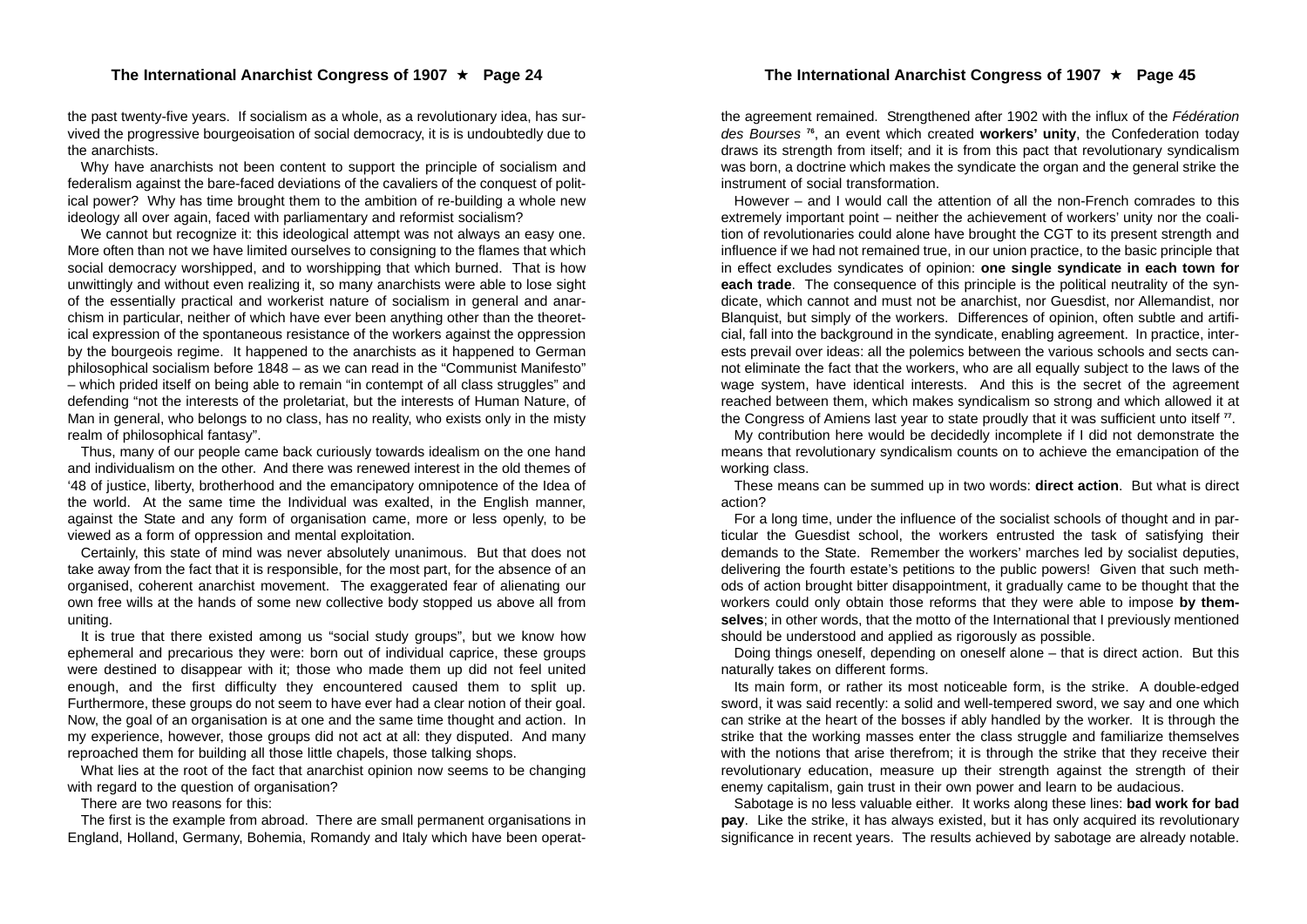so popular today, is an idea from the International, where its innate power was first understood.

The defeat of the Commune sparked off a terrible reaction in France. The workers' movement suffered a brusque decline once its militants were killed or forced into exile. The workers' movement, however, found its feet again after a few years, at first slowly and timidly, later to grow more and more courageous. A first congress was held in Paris in 1876<sup>63</sup> and was entirely dominated by the peaceful spirit of the co-operativists and the mutualists. At the following congress **<sup>64</sup>**, some socialists spoke up regarding the abolition of the wage system. Finally, in Marseilles in 1879**<sup>65</sup>** the new arrivals triumphed and gave the congress a markedly socialist and revolutionary character. However, there quickly arose differences between the socialists of different schools and tendencies. In Le Havre **<sup>66</sup>**, the anarchists withdrew, unfortunately leaving the field open to the supporters of minimum programmes and the conquest of power. Left alone, the collectivists also ended up in disagreement. The struggle between Guesde and Brousse destroyed the nascent workers' party, leading to a full-scale split **<sup>67</sup>**.

But neither the Guesdists nor the Broussists (who were to be split again some time later by Allemande) **<sup>68</sup>** were able to speak for the proletariat any more. The proletariat, quite rightly indifferent to the polemics raging between the various schools of thought, had transformed its unions into what it now called **syndicates**. Left to their own devices, in safety – thanks to their weakness and the jealousies of the various cliques – the syndicalist movement gradually acquired strength and confidence. It grew. In 1892, the *Fédération des Bourses* was formed **69**. Since its inception in 1895 **<sup>70</sup>**, the *Confédération Générale du Travail* has placed much emphasis on maintaining its political neutrality. In the meantime, a workers' congress in 1894 (in Nantes) had voted for the principle of the revolutionary general strike **<sup>71</sup>**.

This is the age when many anarchists, having finally realized that philosophy alone is not enough to make a revolution, entered the workers' movement, which the more perspicacious saw offered the best hopes. Fernand Pelloutier was the man who, more than anyone else, embodied this evolution of the anarchists **<sup>72</sup>**.

All the later congresses tended to sharpen the division between the organised working class and politics. In Toulouse in 1897 **<sup>73</sup>**, our comrades Delesalle and Pouget had what are known as the tactics of boycott and sabotage adopted. In 1900, the newspaper "La Voix du Peuple" was founded with Pouget as its chief editor **<sup>74</sup>**. The CGT overcame its initial difficulties and demonstrated its growing strength more and more every day. It was becoming a force which both the governments and socialist parties had to deal with.

The new movement was then subjected to a ferocious assault by the government, supported by all the reformist socialists. Millerand, who was now a government minister **<sup>75</sup>**, tried to regiment the syndicates and turn every *Bourse* into a branch of his ministry. He had hired agents working for him within the organisations and trusted militants were the object of attempts to corrupt them. It was a dangerous time. The danger, however, was averted thanks to the agreement between all the revolutionary factions – anarchists, Guesdists and Blanquists. And once the danger was over

ing for several years now, without the anarchist idea having visibly suffered for this. It is true that in France we do not have a great deal of information on the constitution and life of these organisations; it would be desirable to investigate this.

The second cause is much more important. It consists of the decisive evolution that the minds and practical habits of anarchists have been undergoing more or less everywhere for the last seven years or so, which has led them to join the workers' movement actively and participate in the people's lives.

In a word, we have overcome the gap between the pure idea, which can so easily turn into dogma, and real life.

The basic result of this has been that we have become less and less interested in the sociological abstractions of yore and more and more interested in the practical movement, in action. Proof is the great importance that revolutionary syndicalism and anti-militarism, for example, have acquired for us in recent years.

Another result of our participation in the movement, this too very important, has been that theoretical anarchism itself has gradually sharpened itself and become alive through contact with real life, that eternal fountain of thought. Anarchism in our eyes is no longer a general conception of the world, an ideal for existence, a rebellion of the spirit against everything that is foul, impure and beastly in life; it is also and above all a revolutionary theory, a concrete programme of destruction and social re-organisation. **Revolutionary** anarchism – and I emphasise the word "revolutionary" – essentially seeks to participate in the spontaneous movement of the masses, working towards what Kropotkin so neatly called the "Conquest of Bread".

Now, it is only from the point of view of revolutionary anarchism that the question of anarchist organisation can be dealt with.

The enemies of organisation today are of two sorts.

Firstly, there are those who are obstinately and systematically hostile to any sort of organisation. They are the **individualists**. There can be found among them the idea popularized by Rousseau that society is an evil, that it is always a limitation on the independence of the individual. The smallest amount of society possible, or no society at all; that is their dream, an absurd dream, a romantic dream that brings us back to the strangest follies of Rousseau's literature.

Do we need to say and to demonstrate that anarchism is not individualism, then? Historically speaking, anarchism was born, through the development of socialism, in the congresses of the International, in other words, from the workers' movement itself. And in fact, logically, anarchy means society organised without political authority. I said **organised**. On this point all the anarchists – Proudhon, Bakunin, those of the Jura Federation, Kropotkin – are in agreement. Far from treating **organisation** and **government** as equal, Proudhon never ceased to emphasise their incompatibility: "The producer is incompatible with government (he says in the "*Idée générale de la Révolution au XIXe siècle*"), organisation is opposed to government".

Even Marx himself, whose disciples now seek to hide the anarchist side to his doctrine, defined anarchy thus: "All Socialists understand by Anarchy the following: that once the goal of the proletarian movement – the abolition of classes – is reached. the power of the State – which serves to maintain the large producing majority under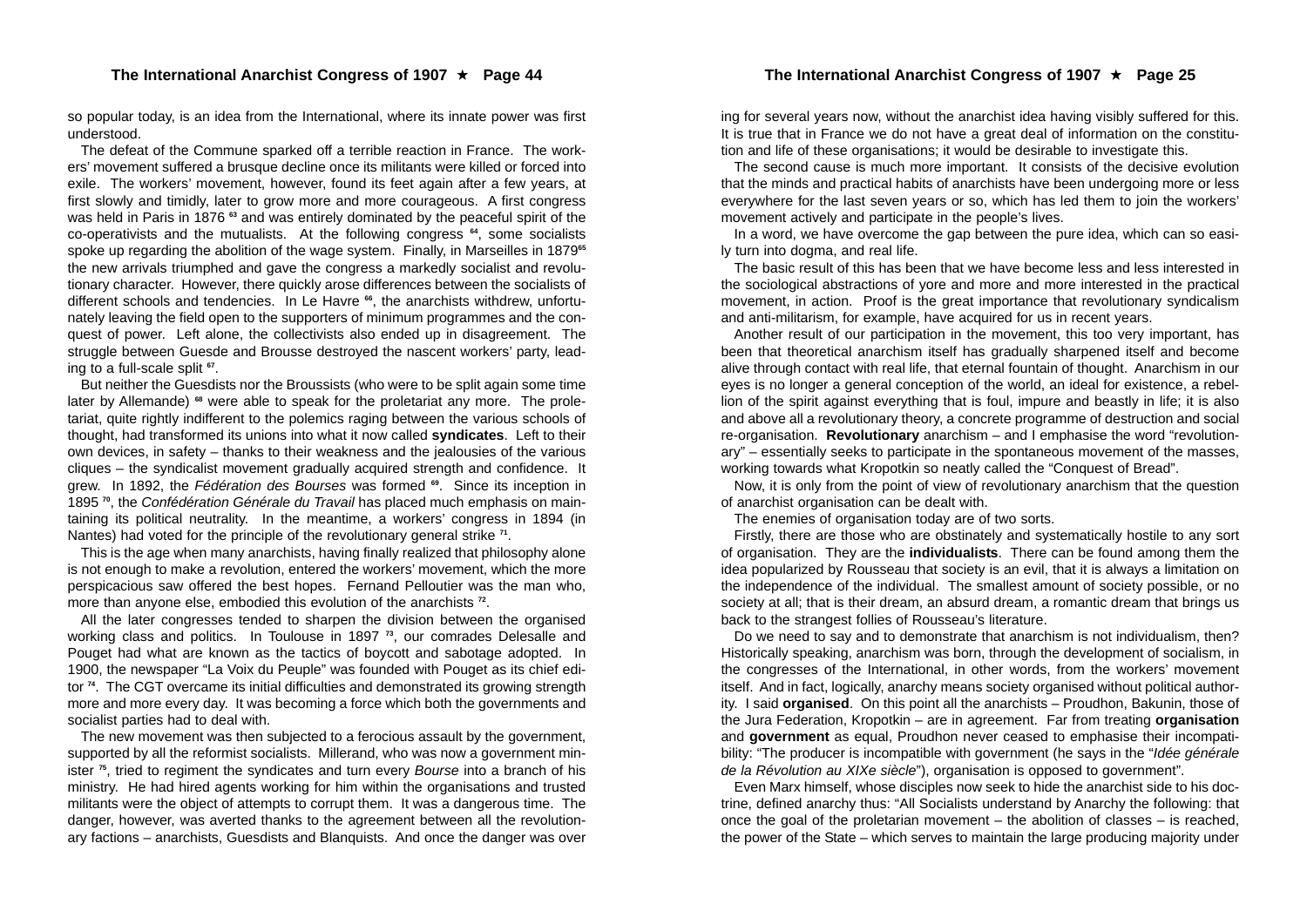the yoke of a small exploiting minority – disappears and the functions of government are transformed into simple administrative functions". In other words, anarchy is not the negation of organisation but only of the governing function of the power of the State.

No, anarchism is not individualist, but basically federalist. Federalism is essential to anarchism: it is in fact the very essence of anarchism. I would happily define anarchism as complete federalism, the universal extension of the idea of the free contract.

After all, I cannot see how an anarchist organisation could damage the individual development of its members. No-one would be forced to join, just as no-one would be forced to leave once they had joined. So what is an anarchist federation? Several comrades from a particular region, from Romandy for example, having established the impotence of isolated forces, of piecemeal action, agree one fine day to remain in continual contact with each other, to unite their forces with the aim of working to spread communist, anarchist and revolutionary ideas and of participating in public events through their collective action. Do they thus create a new entity whose designated prey is the individual? By no means. They very simply, and for a precise goal, band together their ideas, their will and their forces, and from the resulting collective potentiality, each gains some advantage.

But we also have, as I said earlier, another sort of adversary. They are those who, despite being supporters of workers' organisations founded on an identity of interests, prove to be hostile – or at least indifferent – to any organisation based on an identity of aspirations, feelings and principles; they are, in a word, the **syndicalists**.

Let us examine their objections. The existence in France of a workers' movement with a revolutionary and almost anarchist outlook is, in that country, currently the greatest obstacle that any attempt at anarchist organisation risks foundering on  $-1$ do not wish to say being wrecked on. And this important historical fact imposes certain precautions on us, which do not affect, in my opinion, our comrades in other countries.

The workers' movement today, the syndicalists observe, offers anarchists an almost unlimited field of action. Whereas idea-based groups, little sanctuaries into which only the initiated may enter, cannot hope to grow indefinitely, the workers' organisation, on the other hand, is a widely-accessible association; it is not a temple whose doors are closed, but a public arena, a Forum open to all workers without distinction of sex, race or ideology, and therefore perfectly adapted to encompassing the whole proletariat within its flexible and mobile ranks.

Now, the syndicalists continue, it is there in the workers' unions that anarchists must be. The workers' union is the living bud of the future society; it is the former which will pave the way for the latter. The error is made in staying within one's own four walls, amongst the other initiates, chewing the same questions of doctrine over and over again, always moving within the same circle of ideas. We must not, under any pretext, separate ourselves form the people, for no matter how backward and limited the people may be, it is they, and not the ideologue, who are the indispensable driving force of every social revolution. Do we perhaps, like the social democover recent years. Its autonomy is its strength and it intends to remain autonomous.

This attitude of the CGT of refusing to deal with parties has led its exasperated enemies to label it anarchist. But nothing is further from the truth. The CGT is a wide grouping of syndicates and workers' unions and has no official doctrine. All doctrines are represented within it and are equally tolerated. The confederal committee does contain a number of anarchists, who meet and co-operate with socialists, the majority of whom – it is worth emphasizing – are no less hostile than the anarchists to the idea of agreements between the unions and the socialist party.

The structure of the CGT is worth describing. Unlike so many other workers' organisations it neither tends to centralize nor is it authoritarian. The confederal committee is not, as our rulers or reporters from the bourgeois press imagine, a managing committee uniting legislative and executive powers: it is free of all authority. The CGT is governed from below upwards; the union has no master other than itself; it is free to act or not to act; no external will interferes or influences its activity.

The basis of the Confederation is the syndicate. But the syndicate itself does not join the Confederation directly; it does so only through its corporative (trade) federation on the one hand, and its *Bourse du Travail* on the other. The Confederation consists of the union of federations and bourses.

The life of the Confederation is co-ordinated by the confederal committee which is made up of delegates from both the *bourses* and the federations. Some of its members go on to form commissions which function in parallel – the newspaper commission ("La Voix du Peuple"), the control commission dealing with financial matters. and the strikes and general strike commission.

Only congress has the power to deliberate collective matters. Every syndicate, no matter how weak, has the right to be represented by a delegate of its own choosing.

The Confederation's accounts are rather modest. Less than 30,000 francs a year. The continuous agitation that arose from the great movement of May 1906 **<sup>62</sup>** for the 8-hour day did not cost more than 60,000 francs. Such a small figure provoked great surprise amongst journalists when it was announced. What? The Confederation was able to support months and months of intense workers' agitation with just a few thousand francs? The fact is that French syndicalism, while poor on a financial level, is rich in energy, dedication and enthusiasm, and these are riches that are hard to become slaves to.

But the French workers' movement has not become what it is today without effort and time. Over the last thirty-five years  $-$  since the Paris Commune  $-$  it has gone through various phases. The idea of the proletariat, organised into "resistance societies", being the agent of the social revolution was the idea that lay at the heart of the great International Working Men's Association founded in London in 1864. The International's motto was, you will recall, "the emancipation of the workers will be the task of the workers themselves", and it is still our motto, all of us, the promoters of direct action and enemies of parliamentarianism. The ideas of autonomy and federation, so popular amongst us, once inspired all those in the International who rose up against the abuse of power by the general council and who took sides with Bakunin after the Hague congress. Furthermore, even the idea of the general strike,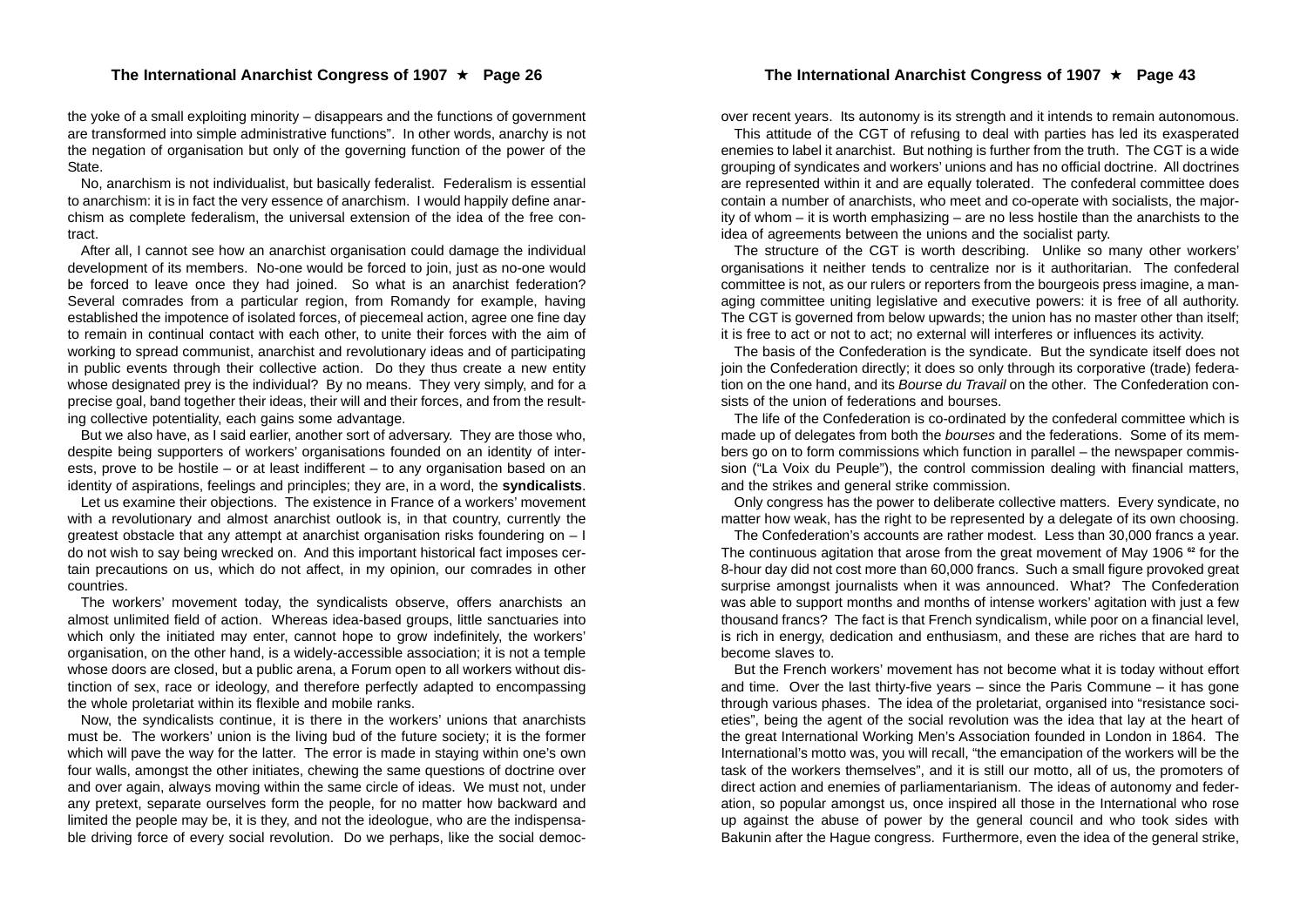#### The International Anarchist Congress of 1907 ★ Page 42

national anarchist periodicals. These correspondents, according to the instructions received from their groups and federations, shall remain in constant contact with the correspondents from other countries. The publication of an International Bulletin is hereby established."

*And thus came about the founding of the Anarchist International that so many comrades in the Netherlands, Belgium, Germany and Bohemia had been looking forward to for so long. On the announcement of the result of the vote, unanimous applause broke out. It was seven o'clock and the session drew to a close with the singing of "The Internationale".*

## Ninth session – Wednesday 28 August – Evening session

*At 9 o'clock the large Plancius Hall is literally packed. Lange declares the session open. On the agenda is the discussion of the following point: "Syndicalism and Anarchism". Comrade Pierre Monatte from Paris, a committee member of the* Confédération Générale du Travail*, takes the floor as the first speaker.*

**MONATTE:** My aim is not to offer a theoretical exposition of revolutionary syndicalism but to demonstrate it to you at work and thus to let the facts speak for themselves. Revolutionary syndicalism, unlike socialism and anarchism which came before it, has found a place for itself more through action than through theory and it must be sought in action rather than in books.

One would need to be blind not to see all that anarchism and syndicalism have in common. Both have the aim of the complete destruction of capitalism and the wage system by means of a social revolution. Syndicalism, which is the proof of a reawakening in the workers' movement, has reminded anarchism of its worker origins; and indeed anarchists have contributed in no small way to dragging the workers' movement along the revolutionary path and popularizing the idea of direct action. So, syndicalism and anarchism have reacted to each other, to the greater benefit of each.

It is among the ranks of the *Confédération Générale du Travail* in France that revolutionary syndicalist ideas have taken form and developed. The Confederation occupies a place all of its own within the international workers' movement. It is the only organisation that, while declaring itself openly revolutionary has no links with political parties, even the more advanced ones. In most other countries, social democracy plays the leading role. In France, the CGT leaves the socialist party in its wake, thanks to its sheer numbers and the influence it exerts: it expects to represent alone the working class and has openly rejected all the advances made to it rats, have any interests we wish to promote other than those of the great working mass? Party, sect or factional interests? Is it up to the people to come to us or is it we who must go to them, living their lives, earning their trust and stimulating them with both our words and our example into resistance, rebellion, revolution?

This is how the syndicalists talk. But I do not see how their objections have any value against our project to organise ourselves. On the contrary. I see clearly that if they had any value, it would also be against anarchism itself, as a doctrine that seeks to be distinct from syndicalism and refuses to allow itself to become absorbed into it.

Organised or not, anarchists (by which I mean those of our tendency, who do not arbitrarily separate anarchism from the proletariat) do not by any means expect that they are entitled to act in the role of "supreme saviours", as the song goes. We willingly assign pride of place in the field of action to the workers' movement, convinced as we have been for so long that the emancipation of the workers will be at the hands of those concerned or it will not be.

In other words, in our opinion the syndicate must not just have a purely corporative, trade function as the Guesdist socialists intend it, and with them some anarchists who cling to now outdated formulae. The time for pure corporativism is ended: this is a fact that could in principle be contrary to previous concepts, but which much be accepted with all its consequences. Yes, the corporative spirit in tending more and more towards becoming an anomaly, an anachronism, and is making room for the spirit of class. And this, mark my words, is not thanks to Griffuelhes, nor to Pouget - it is a result of action. In fact it is the needs of action that have obliged syndicalism to lift up its head and widen its conceptions. Nowadays the **workers' union** is on the road to becoming for proletarians what the State is for the bourgeoisie: the political institution par excellence; an essential instrument in the struggle against capital, a weapon of defence or attack according to the situation.

Our task as anarchists, the most advanced, the boldest and the most uninhibited sector of the militant proletariat, is to stay constantly by its side, to fight the same battle amongst its ranks, to defend it against itself, not necessarily the least dangerous enemy. In other words, we want to provide this enormous moving mass that is the modern proletariat, I will not say with a philosophy and an ideal, something that could seem presumptuous, but with a goal and the means of action.

Far be it from us therefore the inept idea of wanting to isolate ourselves from the proletariat; it would be, we know only too well, reducing ourselves to the impotence of proud ideologies, of abstractions empty of all ideal. Organised or not organised, then, the anarchists will remain true to their role of educators, stimulators and guides of the working masses. And if we are today of a mind to associate into groups in neighbourhoods, towns, regions or countries, and to federate these groups, it is above all in order to give our union action greater strength and continuity.

What is most often missing in those of us who fight within the world of labour, is the feeling of being supported. Social democratic syndicalists have behind them the constant organised power of the party from which they sometimes receive their watchwords and at all times their inspiration. Anarchist syndicalists on the other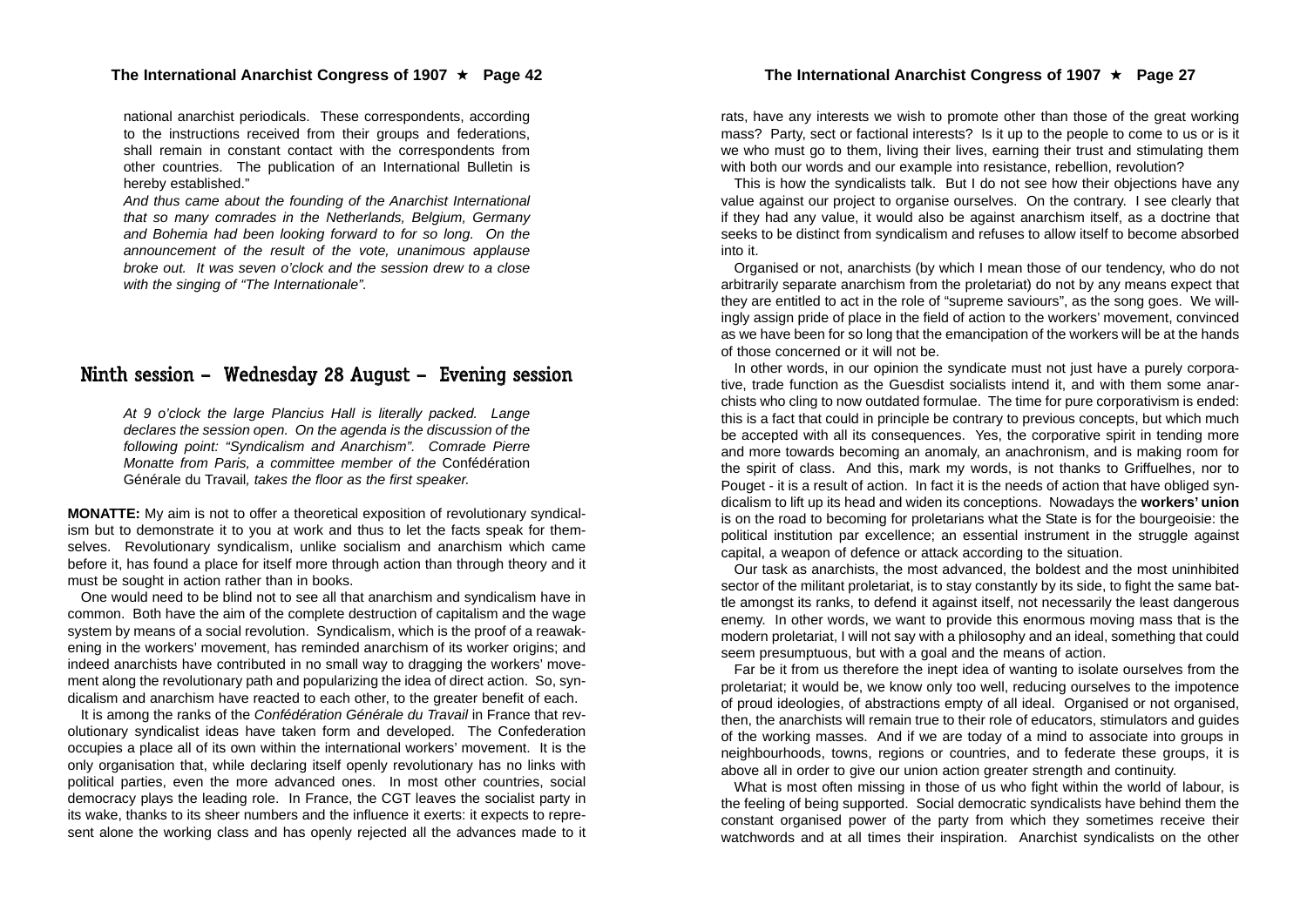#### The International Anarchist Congress of 1907 ★ Page 28

hand are abandoned unto themselves and, outside the union, do not have any real links between them or to their other comrades, they do not feel any support behind them and they receive no help. So, we wish to create this link, to provide this constant support; and I am personally convinced that our union activities cannot but benefit both in energy and in intelligence. And the stronger we are – and we will only become strong by organising ourselves – the stronger will be the flow of ideas that we can send through the workers' movement, which will thus become slowly impregnated with the anarchist spirit.

But will these groups of anarchist workers, which we would hope to see created in the near future, have no other role than to influence the great proletarian masses indirectly, by means of a militant elite, to drive them systematically into heroic resolutions, in a word to prepare the popular revolt? Will our groups have to limit themselves to perfecting the education of militants, to keep the revolutionary fever alive in them, to allow them to meet each other, to exchange ideas, to help each other at any time?

In other words, will they have **their own** action to carry out directly? I believe so.

The social revolution, whether one imagines it in the guise of a general strike or an armed insurrection, can only be the work of the masses who must benefit from it. But every mass movement is accompanied by acts whose very nature – dare I say, whose technical nature – implies that they be carried out by a small number of people, but the most perspicacious and daring sector of the mass movement. During the revolutionary period, in each neighbourhood, in each town, in each province, our anarchist groups will form many small fighting organisations, who will take those special, delicate measures which the large mass is almost always unable to do. It is clear that the groups should even now study and establish these insurrectional measures so as not to be, as has often happened, surprised by events.

Now for the principal, regular, continuous aim of our groups. It is (you will by now have guessed) anarchist propaganda. Yes, we will organise ourselves above all to spread our theoretical ideas, our methods of direct action and universal federalism.

Until today our propaganda has been made only or almost only on an individual basis. Individual propaganda has given notable results, above all in the heroic times when anarchists were compensating for the large number they needed with a fever of proselytism that recalled the primitive Christians. But is this continuing to happen? Experience obliges me to confess that it is not.

It seems that anarchism has been going through a sort of crisis in recent years, at least in France. The causes of this are clearly many and complex. It is not my task here to establish what they are, but I do wonder if the total lack of agreement and organisation is not one of the causes of this crisis.

There are many anarchists in France. They are much divided on the question of theory; but even more so on practice. Everyone acts in his own way whenever he wants; in this way the individual efforts are dispersed and often exhausted, simply wasted. Anarchists can be found in more or less every sphere of action: in the workers' unions, in the anti-militarist movement, among anti-clericalist free thinkers, in the

*that the expenses that a Bureau would incur would be better spent on the publication of an international Bulletin, the costs of which the American comrades agreed to bear. At this point Cornelissen replied that in effect the Bulletin seemed most useful but that it would best be published by the International Bureau.*

*At a certain point the chairman, Lange, announced that several concrete proposals had been deposited on his desk during the course of the discussions. The proposals came from comrades Vohryzek, de Marmande, Friedeberg, Lange, Nacht, Fabbri, Fuss, Broutchoux and Samson and, far from being incompatible, complemented each other. It was then proposed to fuse all the proposals into one and the session was suspended in order to do this.*

*The session recommenced after half an hour. Vohryzek, de Marmande, Friedeberg and the others had come to agreement on the following text which obtained 43 votes against 6 when submitted for approval to Congress:*

"The anarchists (federations, represented groups and individuals) gathered at the Congress of Amsterdam declare the "Anarchist International" hereby founded.

It is made up of the existing organisations and the groups and single comrades that may join successively. The individuals, groups and federations shall remain autonomous.

An international bureau to be composed of 5 members is hereby established. This bureau shall have the task of creating an international anarchist archive, accessible to comrades.

It shall establish relations with anarchists from the various countries, both directly and through the mediation of three comrades chosen by the federations and groups from the countries involved.

In order to join the International on an individual basis, comrades must first be vouched for by an organisation, by the bureau and by other comrades known to him.

The expenses incurred by the bureau, archive, etc., shall be covered by the federations, groups and individual members."

*For their part, Baginsky, Goldman and Ramus presented the following motion, which obtained only 4 votes:*

"The Anarchist International Congress declares the International to be founded. This International will not have a central bureau. Its functions will be ensured in the following way: the federations, groups and movements of an anarchist tendency in every country shall individually or collectively elect two correspondents whose names and addresses shall be published in every issue of inter-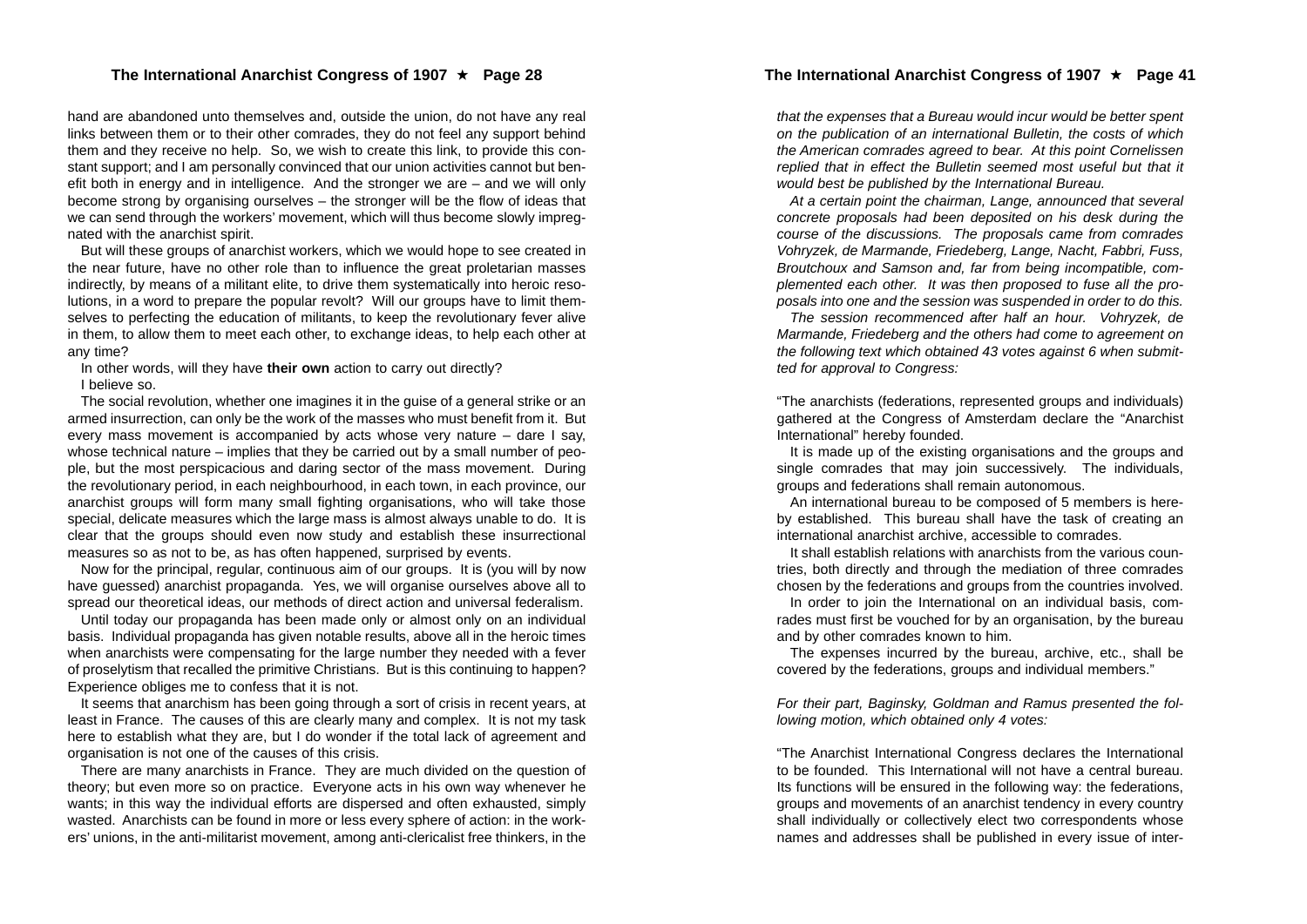#### The International Anarchist Congress of 1907 ★ Page 40

*order to avoid gate-crashers – only a small number of observers was present in the hall, amongst whom Fritz Kater, president of the* Freie Vereinigung deutscher Gewerkschaften *who had been following the Congress proceedings for two days from the ranks of the German delegates, and several comrades from Amsterdam known to the organisers.*

*At the start of the session the organising committee of the Congress presented its financial report, from which it could be seen that expenses had exceeded the funds in hand and a deficit of around 250 francs was foreseen. After a short exchange of views, it was decided to have a collection among those in attendance at the end of the session and that an appeal for solidarity to comrades from every country would be made as soon as possible by the Congress' treasurer (J. De Bruijn) to all anarchist newspapers.*

*As Congress decided that the report of this session could not be published in detail, we must limit ourselves to a brief glance. All were in agreement regarding the usefulness of establishing international relations among anarchists but opinion was somewhat divided on the best ways to establish those relations. Many delegates spoke during the discussion: Georges Thonar, Henri Fuss, Chapelier, Malatesta, Fabbri, Ceccarelli, Monatte, Zielinska, de Marmande, Broutchoux, Walter, Wilquet, Nacht, Samson, Cornelissen, Rogdaev, Vohryzek, Lange and Friedeberg.*

*Thonar requested that the International be made up of national and regional federations each gathering a certain number of local sections; the federation would correspond directly with each other through trusted persons. Fuss replied to this, saying that rather than go into such detail, Congress should limit itself to creating a correspondence bureau with the task of linking the various national movement. Vohryzek raised the problem whether or not to accept isolated individuals as members and asked that they be accepted only upon presentation. Nacht supported the idea that the delegates of existing organisations should begin by making arrangements amongst themselves and later presenting Congress with a definite plan for the International.*

*Lange proposed the creation of an International Bureau of Correspondence of five members, based in London with the task of acting as intermediary between the groups and this proposal, as will be seen, was accepted by Congress. Then Friedeberg asked that the Bureau remain in permanent contact with the groups and set up the archives of international anarchism with the newspapers and written reports that it would receive. Emma Goldman opposed the idea of a Bureau of Correspondence. She thought*

popular universities, and so on, and so forth. What we are missing is a specifically anarchist movement, which can gather to it, on the economic and workers' ground that is ours, all those forces that have been fighting in isolation up to now.

This specifically anarchist movement will spontaneously arise from our groups and from the federation of these groups. The might of joint action, of concerted action, will undoubtedly create it. I do not need to add that this organisation will by no means expect to encompass all the picturesquely dispersed elements who describe themselves as followers of the anarchist ideal; there are, after all, those who would be totally inadmissible. It would be sufficient for the anarchist organisation to group together, around a programme of concrete, practical action, all the comrades who accept our principles and who want to work with us, according to our methods.

Let me make it clear that I do not wish to go into specifics here. I am not dealing with the theory side of the organisation. The name, form and programme of the organisation to be created will be established separately and after reflection by the supporters of this organisation.

**GEORGES THONAR:** I wish to associate myself with everything Dunois has just said on the problem of organisation and I will abstain from speaking, though not without first making a statement.

Yesterday, we closed the long discussion which arose from the proposal by Domela Nieuwenhuis with a vote. I voted, despite being opposed to any vote, as it seemed to me that the matter under discussion was not important. Many here were surely in a similar situation. I am simply asking Congress to declare today that it acted unreasonably and to agree to act more wisely henceforth.

> *Thonar's words create a minor incident. Some participants applaud noisily, while lively protests are also to be heard.*

**ERRICO MALATESTA:** The problem of the vote that Thonar raises is of course part of the question of organisation that we are discussing. Let us discuss the problem of the vote, then; as far as I am concerned, I can see nothing inconvenient in it.

**PIERRE MONATTE:** I cannot understand how yesterday's vote can be considered anti-anarchist, in other words authoritarian. It is absolutely impossible to compare the vote with which an assembly decides a procedural question to universal suffrage or to parliamentary polls. We use votes at all times in our trade unions and, I repeat, I do not see anything which goes against our anarchist principles.

There are comrades who feel the need to raise questions of principle on everything, even the smallest things. Unable as they are to understand the spirit of our anti-parliamentarianism, they place importance on the mere act of placing a slip of paper in an urn or raising one's hand to show one's opinion.

**CHRISTIAAN CORNELISSEN:** Voting is to be condemned only if it binds the minority. This is not the case here, and we are using the vote as an easy means of deter-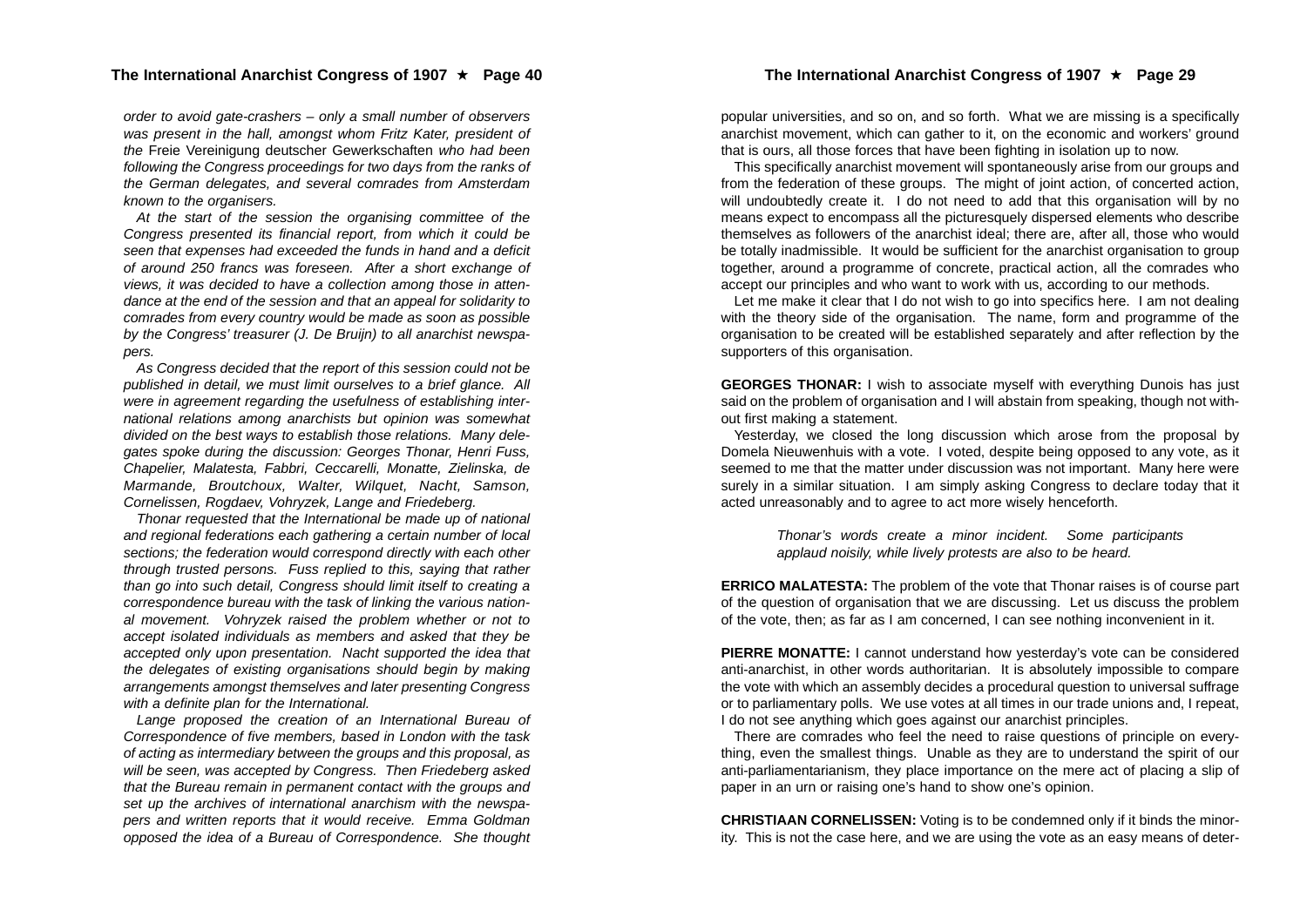mining the size of the various opinions that are being confronted. **RENÉ DE MARMANDE:** It is not possible to do without the vote, even in this way. If we decide not to vote after every debate, how will we know the opinion of the Congress or how many currents of opinion there are in the Congress?

## Fifth session – Tuesday 27 August – Afternoon session

*Comrade H. Croiset from Amsterdam, representing the individualist tendency at the Congress, takes the floor.*

**HYNAN CROISET:** What matters first and foremost is to provide a definition of anarchy that will serve as a basis for my contribution. We are anarchists in the sense that we want to establish a social state in which the individual will find a guarantee of his total liberty, in which everyone will be able to live their lives fully; in other words, in which the individual will be allowed, without restriction of any sort, to live his **own** life and not, as today, the lives of **others**, by which I mean the life imposed on him by others.

My motto is: Me, me, me… and then the others!

Individuals need associate only when it is clear that their individual efforts cannot allow them to reach the goal alone. But the group, the organisation, must never, under any pretext, become a constriction for those who have freely joined. The individual is not made for society. On the contrary, it is society that is made for the individual.

Anarchy seeks to enable every individual to develop all his faculties freely. Organisations, however, have the inevitable result of limiting the freedom of the individual to a greater or lesser degree. Anarchy is therefore contrary to any permanent system of organisation. For the vain ambition of becoming practical, anarchists have reconciled themselves to organisation. They have embarked on a slippery slope. Sooner or later they will reconcile themselves to authority itself – just like the social democrats.

Anarchist ideas must preserve their ancient purity, instead of trying to become more practical. Let us return to the ancient purity of our ideas.

**SIEGFRIED NACHT:** I will not follow Croiset onto the terrain where he has ventured. What seems to me to require clarity above all is the relationship between anarchism, or more exactly anarchist organisations, and the workers' unions. It is in order to facilitate the task of the latter that we, as anarchists, must create special groups for preparation and revolutionary education.

The workers' movement has a mission of its own, which arises out of the living conditions that today's society imposes on the proletariat: this mission is the con-

the strength of the national or international movement depends on its constitution on an international level, as the means of emanci pation can only derive from combined international action."

Comrades of all countries, organise yourselves in autonomous groups and unite in an International Federation: the **Anarchist International**.

*Following the reading of the French, Dutch and German motions, a vote is taken. The Dunois motion obtains 46 votes, the Vohryzek addendum, 48. Against, only one hand is raised against the motion, none against the addendum which thus obtains the una nimity of votes.*

*The Ramus motion is then put to the vote immediately, obtain ing 13 for and 17 against. Many of those in attendance declare that they are abstaining as the Ramus motion adds nothing to the one already voted on.*

*The report published in "Pages Libres" underlined the impor tance of the voting at the Congress:*

*"The Amsterdam resolution is not without impor tance: now it will no longer be possible for our social-democratic enemies to invoke our old hatred of any sort of organisation in order to banish us from socialism without any further trial. The legendary individualism of anarchists has been publicly put to death in Amsterdam by the anarchists themselves, and all our enemies' bad faith will not be able to resuscitate it"* **<sup>61</sup>***.* **The International Anarchist Congress of 1907**  $\star$  **Page 39**<br>the strength of the national or international movement depends on<br>pation can only derive from combined international action."<br>Conrades of all conunting level, as

*It will be seen nonetheless that both in the preceding discussions and in the motions presented thus far, organisation was dealt with only from a theoretical point of view. There still remained to make decisions of a practical nature, to create the Anarchist International. That was the task of the next session.*

## Eighth session – Wednesday 28 August – Afternoon session

*This was a private session. The press was forewarned that it would not be admitted and did not turn up. Apart from those*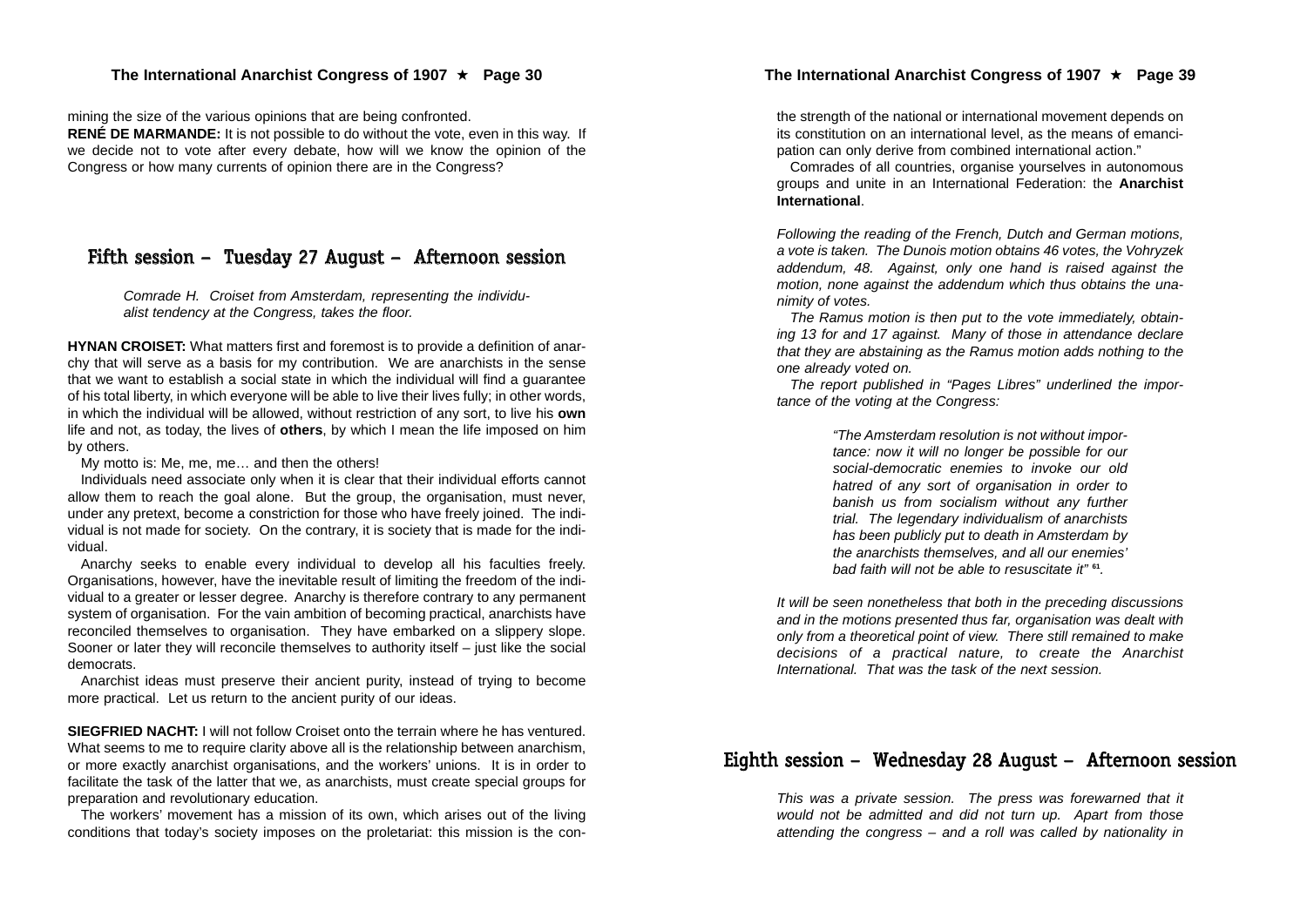#### or producers;

considering that individual action, important as it may be, cannot make up for the lack of collective action of a combined movement, **to the same degree that collective action cannot make up for the lack of individual action**;

considering that the organisation of militant forces would ensure new development of propaganda and could only accelerate the penetration of the ideas of federalism and revolution into the working class;

considering that workers' organisation, based on common interests, does not exclude an organisation based on shared aspirations and ideas;

are of the opinion that comrades from every country should proceed to form anarchist groups and federate the groups once they have been formed."

#### **VOHRYZEK-MALATESTA ADDENDUM:**

"The Anarchist Federation is an association of groups and individuals in which no-one can impose his will nor belittle the initiative of others. Its goal with regard to the present society is to change all the moral and economic conditions and accordingly it supports the struggle with all appropriate means."

#### **RAMUS MOTION:**

"The Anarchist Congress at Amsterdam proposes that the groups from all countries unite in local and regional federations, according to the various geographical divisions.

We declare that our proposal is inspired by the very principles of anarchism, as we cannot see the possibility of initiative and individual action outside the group, which, founded according to our wishes, only provides a practical terrain for the free expansion of all individuality.

The federative organisation is the most suitable form for the anarchist proletariat. It unites existing groups into an organic whole that grows through the addition of new groups. It is antiauthoritarian. It does not allow for any central legislative power which can make obligatory decisions for the groups and individuals, who have the right to develop freely within our common movement and to act in an anarchist and economic sense without any orders or obstacles. The federation does not exclude any group and every group is free to leave with any funds it has paid over or to join again, whenever it considers it necessary.

We likewise recommend that our comrades form groups according to the needs of their respective movements and not forget that

quest of economic power, the collective appropriation of all the sources of production and of life. Anarchism too has the same aspiration: but it would not be able to bring it about with only its ideological propaganda groups. Valid as it may be, our theory does not penetrate among the people and it is above all through **action** that the people can educate themselves. Little by little, action will give them a revolutionary mentality.

The ideas of the general strike and direct action exert a great attraction on the consciousness of the working masses. In the future revolution, these masses will in some form or other constitute the **infantry** of the revolutionary army. Our anarchist groups, specialized in technical matters will, so to speak, form the **artillery** which, though less numerous, is no less necessary than the infantry.

**THONAR:** Communism and individualism are equal and inseparable within the complex whole of the anarchist idea. Organisation, joint action, is indispensable to the development of anarchism and does not contradict its theoretical premises. Organisation is a means, not a principle; but it follows that in order to be acceptable it must be constituted in a libertarian way.

Organisation proved useless when we were just a tiny number of anarchists who knew each other and frequented each other regularly. We have become a legion and we must take care not to disperse our forces. So let us organise ourselves, not just for anarchist propaganda, but also and above all for direct action.

I am not at all hostile to syndicalism above all when it is of a revolutionary tendency. But workers' organisation is not anarchist and consequently we will never be completely ourselves within it: our activity can never be totally anarchist. Thus the need to create libertarian groups and federations, founded on the respect for the freedom and initiative of each and everyone.

**KAREL VOHRYZEK:** It is as an **individualist** that I wish to defend the cause of organisation! It is impossible to demand that anarchism cannot allow organisation by reason of its principles. Not even the most dyed-in-the-wool individualist condemns the association of individuals outright.

Saying, as sometimes is said, **either** Stirner **or** Kropotkin, thereby opposing these two thinkers, is wrong. Kropotkin and Stirner cannot be opposed against each other: they expounded the same idea from different points of view. That is all. And the proof that Max Stirner was not the crazed individualist that he is made out to be is that he pronounced himself in favour of "organisation". He even dedicated a whole chapter to the association of egoists.

As our organisation has no executive power it will not run contrary to our principles. In the workers' unions we defend the economic interests of the workers. As for the rest, we must be a distinct group and create organisations on a libertarian basis.

**EMMA GOLDMAN:** I, too, am in favour of organisation in principle. However, I fear that sooner or later this will fall into exclusivism.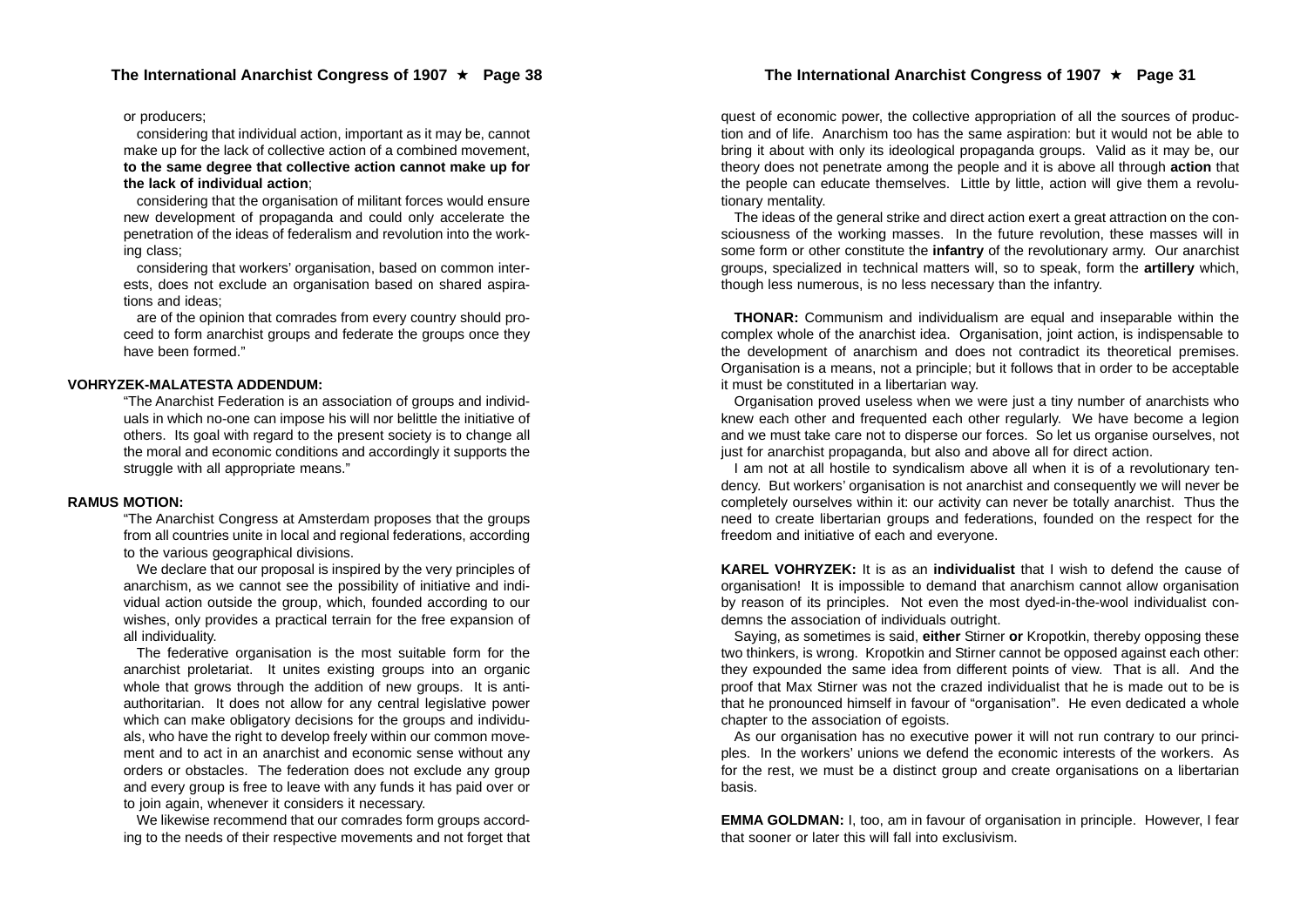#### The International Anarchist Congress of 1907 ★ Page 32

Dunois has spoken against the excesses of individualism. But these excesses have nothing to do with true individualism, as the excesses of communism have nothing to do with real communism. I set out my point of view in a report whose conclusions tend more or less to absorb the individuality of the individual. This is a danger that must be foreseen. I, too, will accept anarchist organisation on just one condition: that it be based on the absolute respect for all individual initiatives and not obstruct their development or evolution.

The essential principle of anarchy is **individual autonomy**. The International will not be anarchist unless it wholly respects this principle.

**PIERRE RAMUS:** I am in favour of organisation and of all efforts we may make in that regard. Nevertheless, the arguments presented in Dunois' report do not seem to me to be qualitatively acceptable. We must endeavour to return to anarchist principles as they were set out by Croiset a short while ago, but at the same time we must systematically organise our movement. In other words, individual initiative must rest on the strength of the collective and the collective must find expression in individual initiative. But in order for this to happen in practice, we must keep our basic principles intact. As for the rest, we are far from creating anything new. In reality, we are the immediate successors of those who stood with Bakunin against Marx in the old International Workingmen's Association. We are not bringing anything new and we can only give our old principles new life and encourage the tendency to organisation everywhere.

As for the aim of the new International, it must not act as an auxiliary force of revolutionary syndicalism. It must occupy itself with the propaganda of anarchism in its entirety.

### Sixth session – Tuesday 27 August – Evening session

*The session opens at eight-thirty. A large public throngs the hall and comrade I.I. Samson, of his own initiative summarizes the events of the day. Malatesta then takes the floor, to talk about organisation.*

**MALATESTA:** I have listened attentively to everything that has been said before me on the problem of organisation and I have the distinct impression that what separates us is the different meaning we give words. Let us not squabble over words. But as far as the basic problem is concerned, I am convinced that we are in total agreement.

All anarchists, whatever tendency they belong to, are **individualists** in some way or other. But the opposite is not true; not by any means. The individualists are thus divided into two distinct categories: one which claims the right to full development for

personalities. In Holland, for example, the existing Federation far from satisfies everyone; but it is also true that those who do not approve can simply choose not to join.

**ÉMILE CHAPELIER:** I would ask that speeches be a little shorter and to the point. Since Malatesta's speech yesterday evening, which dealt thoroughly with the matter, not one new argument for or against organisation has been produced. Before talking about authority and liberty, we should agree on the meaning of these words. For example, what is authority? If it is the influence that men of real ability exercise in a group, then I have nothing to say against it. But the authority that we must avoid at all costs is the authority which arises from the fact that some comrades blindly follow one man or another. This is a danger and in order to avoid it I would ask that the organisation to be created be without leaders and general committees.

**GOLDMAN:** As I have already said, I am in favour of organisation. I would just like Dunois' motion to affirm the legitimacy of individual action explicitly, alongside that of collective action **<sup>60</sup>**. I am therefore presenting an amendment to the Dunois motion.

> *Goldman reads her amendment which, after being accepted by Dunois, is later added to the latter's motion in an abbreviated form.*

**ISAK SAMSON:** Here in Holland there is a Federation of Libertarian Communists to which I belong. Undoubtedly, as comrade Rijnders was saying a short while ago. many comrades have refused to join. For reasons of principle? No, for reasons that are exclusively personal. We do not exclude, nor have ever excluded, anyone. Let them come to us, then, if they want to. In fact, I do not hide from the view that, whatever the form of organisation, they will always be malcontent. They are so by nature and we should not worry too much about their criticism.

**VOHRYZEK:** The Dunois motion says nothing about what the nature of the anarchist organisation should be; I therefore ask that it be completed by means of an addition specifying this, an addition that Malatesta has agreed to sign with me.

> *Vohryzek reads the addition, which can be found below. The discussion ends. The motions presented are now voted on. There are two: firstly, the Dunois motion, slightly amended by Goldman and completed by Vohryzek and Malatesta; the second is the motion presented by comrade Pierre Ramus.*

#### **DUNOIS MOTION:**

"The anarchists meeting in Amsterdam, 27 August 1907, considering that the ideas of anarchy and organisation, far from being incompatible as is often stated, complement and clarify each other, as the very principle of anarchy lies in the free organisation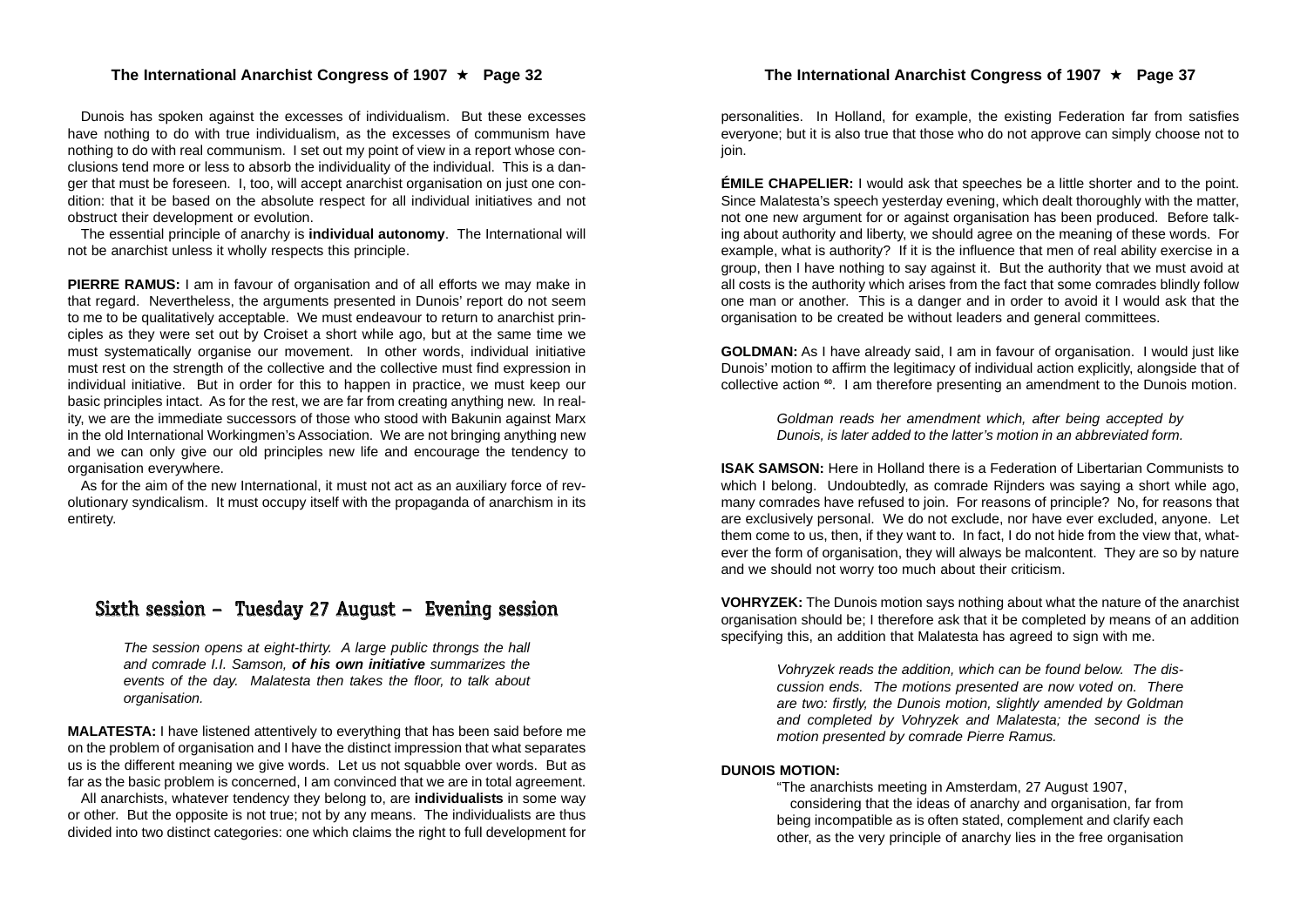the expression of the single energies.

It follows logically that the greater the number of strong, self-conscious individuals in an organisation, the lesser the danger of stagnation and the more intense its vital element.

Anarchism supports the possibility of organisation without discipline, fear or punishment, without the pressure of poverty: a new social organism that will end the terrible struggle for the means of subsistence, the vicious struggle that damages man's best qualities and continually widens the social abyss. In short, anarchism struggles for a form of social organisation that will ensure well-being for all.

The embryo of this organisation can be found in the type of syndicalism that has freed itself from centralisation, bureaucracy and discipline, that encourages autonomous, direct action by its members.

**DUNOIS:** I must point out that while I tried to bring the discussion from the lofty heights of vague, abstract ideas down to the concrete, precise and humbly relative ideas of the earth, Croiset has, on the contrary, sent it back up to the heavens, back to metaphysical heights where I refuse to follow.

The motion I propose for adoption by Congress is not inspired by speculative ideas on the right of the individual to full development. It is based on completely practical considerations regarding the need to organise, to bring greater solidarity to our propaganda and struggle.

> *At this point, Dunois reads the motion, whose slightly modified text can be found below.*

**CORNELISSEN:** Nothing is more relative than the concept of the individual. Individuality in itself does not exist in reality, where it is always limited by other individualities. The individualists too often forget these real limits and in fact the great benefit of organisation will be to make the individual aware of those limits by allowing him to get used to conciliating his right to personal development with the rights of others.

**BENOIT BROUTCHOUX:** My experience as a revolutionary militant has definitely taught me that organisation is still the most effective means to prevent that fetishism which is too often applied with regard to the person by certain agitators, which confers on them an authority that is actually extremely dangerous. You may know that in Pas-de-Calais we have a powerful miners' organisation. Well, no-one would find amongst us even the slightest trace of authority or authoritarianism. Only our enemies can claim otherwise and denounce, for example, something resembling a constituted authority in the form of the secretaries of our union branches.

**GERHART RIJNDERS:** Neither am I hostile to organisation. In fact, there is not one anarchist who is against it, underneath it all. Everything depends on the way in which the organisation is conceived and set up. What we must avoid above all are

all human individuality, their own and that of others; the other which only thinks about its own individuality and has absolutely no hesitation in sacrificing the individuality of others. The Tsar of all the Russias belongs to the latter category of individualists. We belong to the former.

Ibsen writes that the most powerful man in the world is the one who is most alone! Absolutely absurd! Doctor Stockmann himself **<sup>2</sup>**, whom Ibsen has pronounce this maxim, was not even **isolated** in the full sense of the word; he lived in a constituted society, not on Robinson's island. Man "alone" cannot carry out even the smallest useful, productive task; and if someone needs a master above him it is exactly the man who lives in isolation. That which frees the individual, that which allows him to develop all his faculties, is not solitude, but association.

In order to be able to carry out work that is really useful, co-operation is indispensable, today more than ever. Without doubt, the association must allow its individual members full autonomy and the federation must respect this same autonomy for its groups. We are careful not to believe that the lack of organisation is a guarantee of freedom. Everything goes to show that it is not.

An example: there are certain French newspapers whose pages are closed to all those whose ideas, style or simply person have the misfortune to be unwelcome in the eyes of the editors. The result is: the editors are invested with a personal power which limits the freedom of opinion and expression of comrades. The situation would be different if these newspapers belonged to all, instead of being the personal property of this or that individual: then all opinions could be freely debated,

There is much talk of authority, of authoritarianism. But we should be clear what we are speaking of here. We protest with all our heart against the authority embodied in the State, whose only purpose is to maintain the economic slavery within society, and we will never cease to rebel against it. But there does exist a simply moral authority that arises out of experience, intelligence and talent, and despite being anarchists there is no-one among us who does not respect this authority.

It is wrong to present the "organisers", the federalists, as authoritarians; but it is equally quite wrong to imagine the "anti-organisers", the individualists, as having deliberately condemned themselves to isolation.

For me, I repeat, the dispute between individualists and organisers is a simple dispute over words, which does not hold up to careful examination of the facts. In the practical reality, what do we see? That the individualists are at times "organisers" for the reason that the latter too often limit themselves to preaching organisation without practising it. On the other hand, one can come across much more effective authoritarianism in those groups who noisily proclaim the "absolute freedom of the individual", than in those that are commonly considered **authoritarian** because they have a **bureau** and take decisions.

In other words, everyone organises themselves – organisers and anti-organisers. Only those who do little or nothing can live in isolation, contemplating. This is the truth; why not recognize it.

If proof be needed of what I say: in Italy all the comrades who are currently active in the struggle refer to my name, both the "individualists" and the "organisers", and I